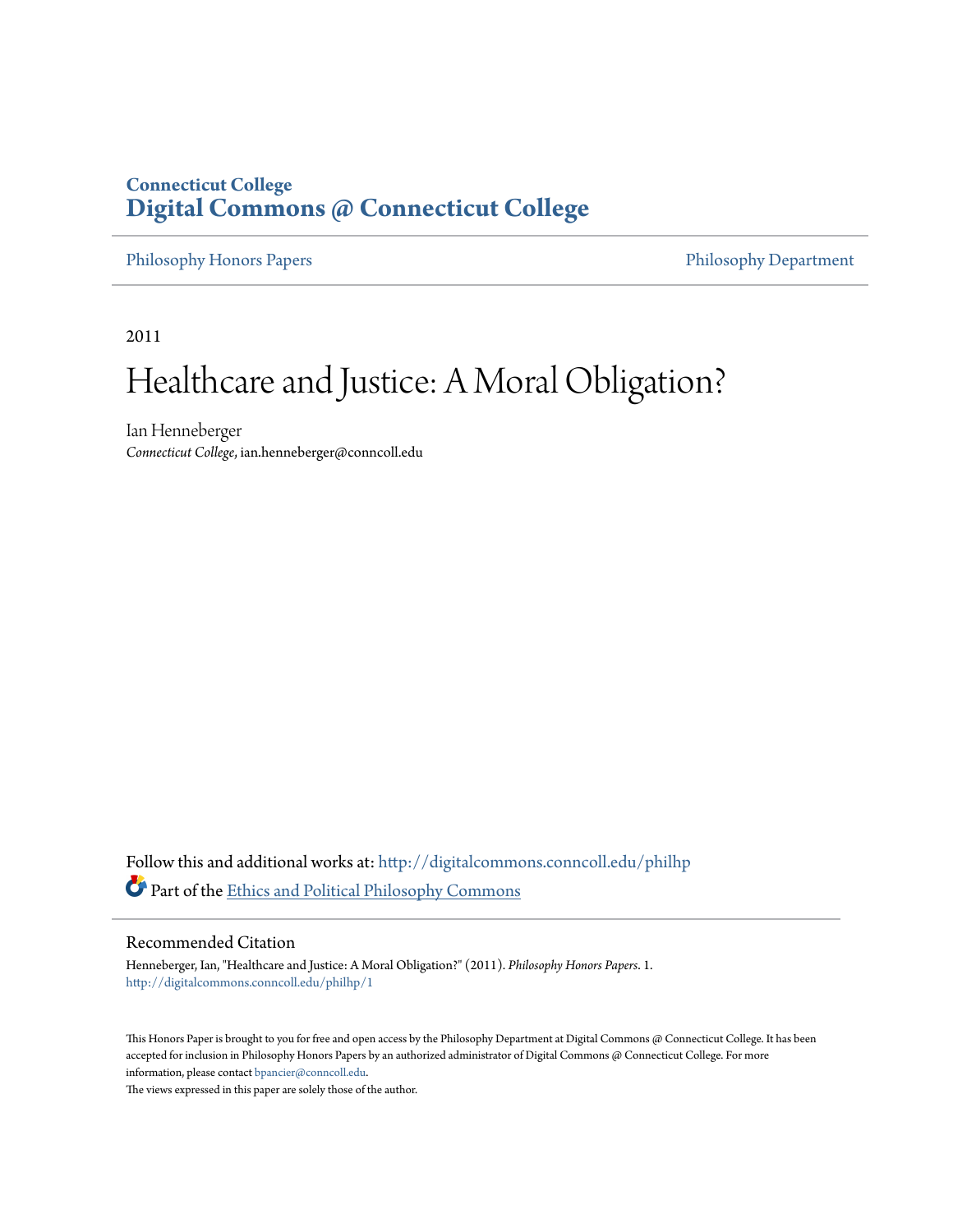## Healthcare and Justice: A Moral Obligation?

Ian Henneberger Honors Thesis In Philosophy 5/2/11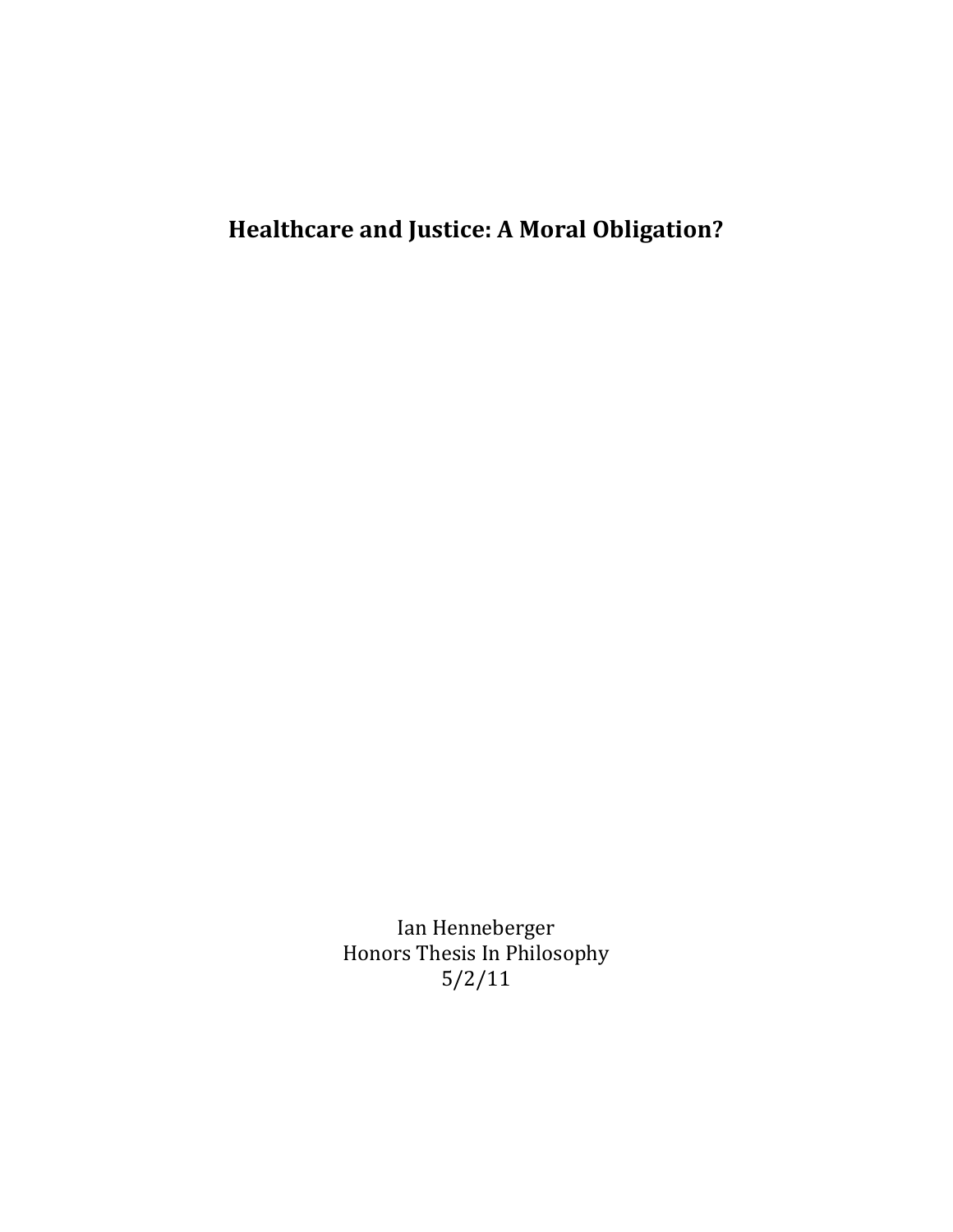## **Acknowledgments**

I would like to thank first and foremost Professor Derek Turner, my advisor, without whom the project would have been an utter failure. I am also grateful for the help of Professors Larry Vogel and Simon Feldman who helped my ideas take shape. Finally, thank you to my friends and family for support and inspiration throughout the process.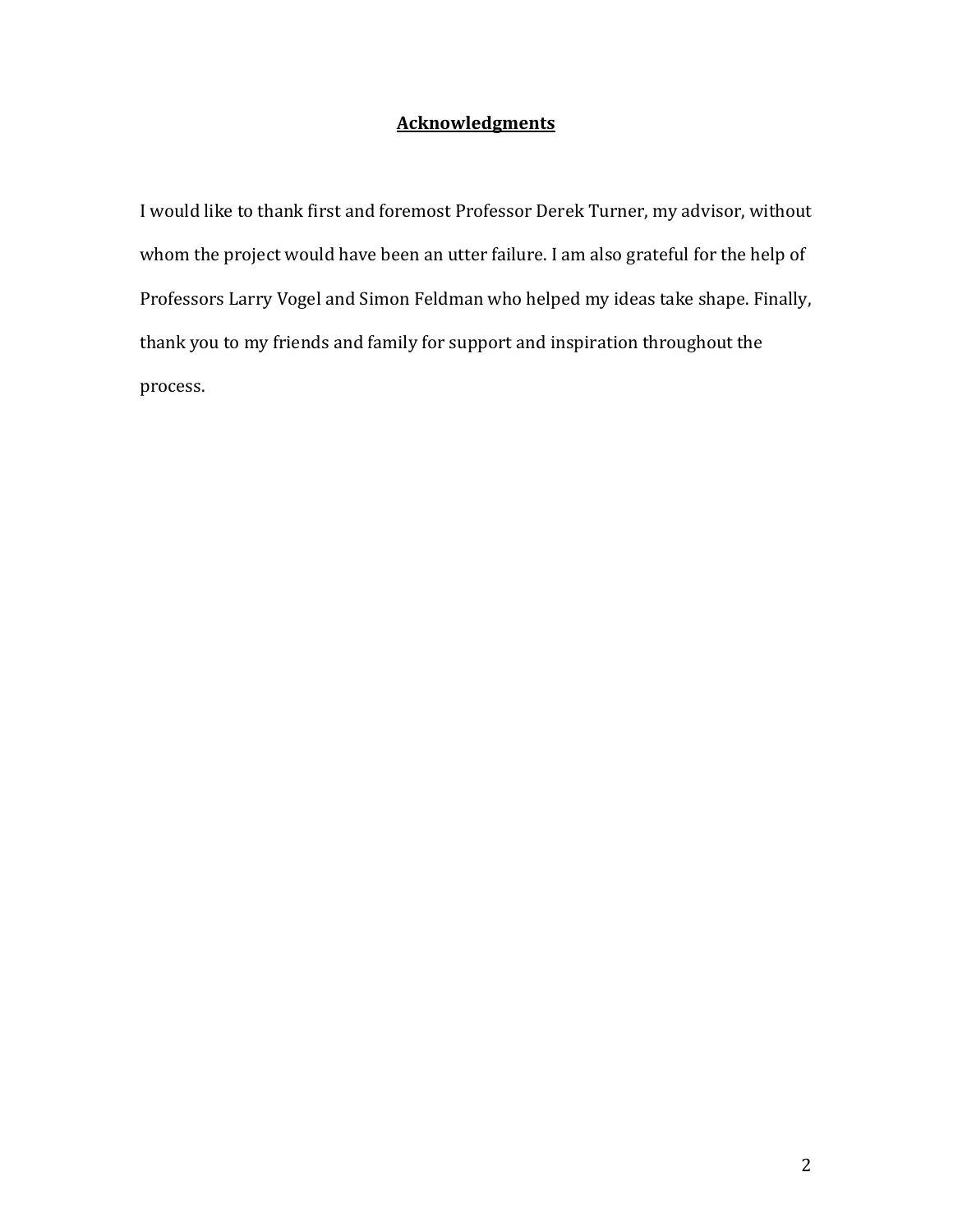## Table of Contents

|--|

## Chapter 1: Rawls' Account of Justice

## Chapter 2: Nussbaum's Account of Justice

## Chapter 3: Making the Therapy-Enhancement Distinction

## Chapter 4: Objections From Nozick

## Chapter 5: Practical Policy Considerations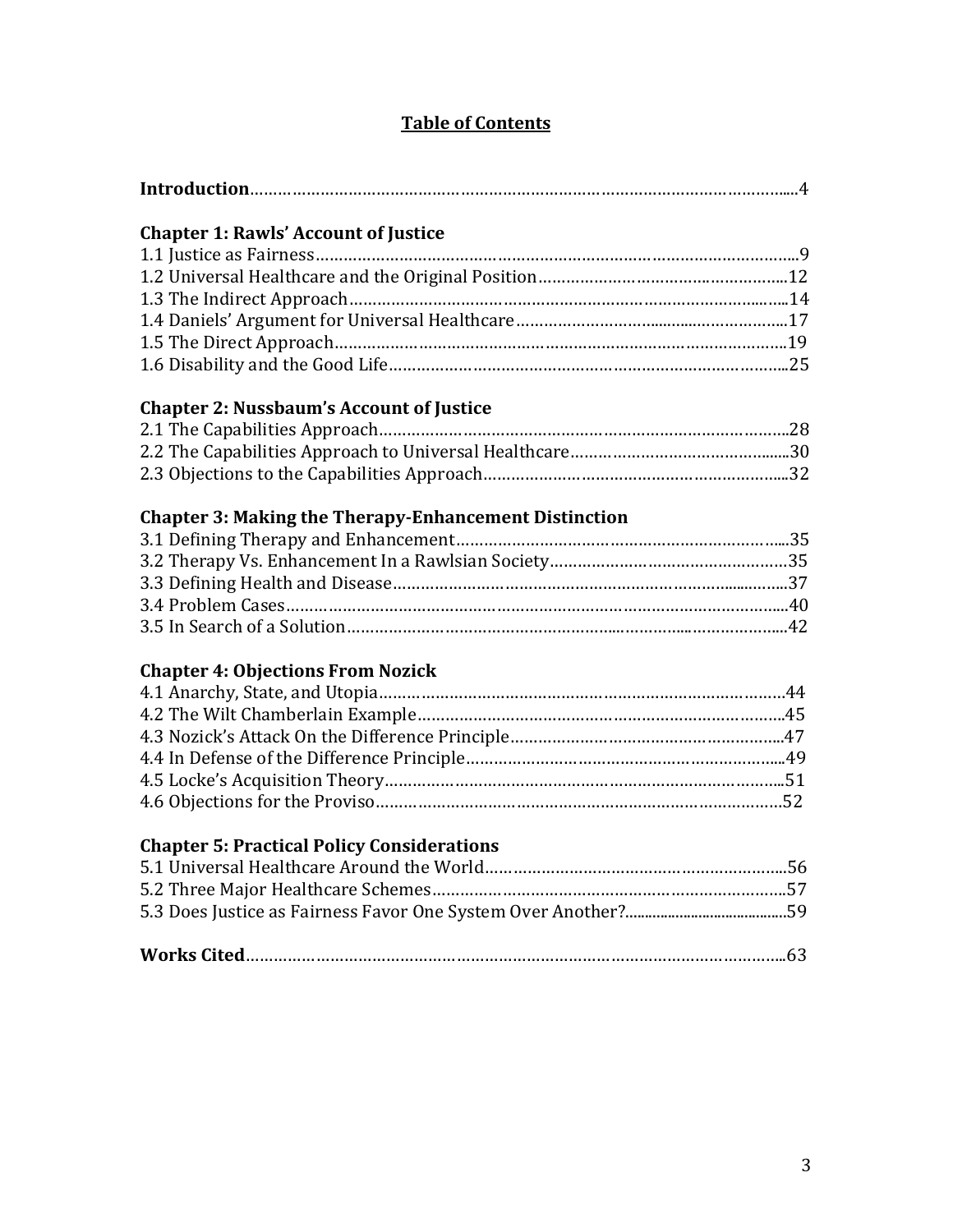On March 23, 2010 President Obama signed legislation which aims to provide insurance to the nearly 17 percent of Americans who lack coverage and overhaul the nation's healthcare system. This came on the heels of a year rife with bipartisan debate and several past presidencies which strove, though ultimately failed, to make such a provision. In the end, the bill did not receive a single Republican vote inevitably setting the stage for years of bitter disagreement and much political foot-dragging. Already the law has been subject to votes for repeal in Congress and judicial challenges around the country (NY Times, 2011).

 Several problems in the United States healthcare system make reform desirable. 2010 census data indicates there are 50 million Americans without coverage and that that number is rising (MSNBC, 2010). Those who are covered apparently pay too much in exchange for too little. In terms of overall quality of healthcare the World Health Organization ranked the United States 37<sup>th</sup> in a wellknown 2000 study (WHO, 2000). Though other organizations have argued that the WHO utilized a biased method of comparison this ranking nevertheless came as a shock to a nation which prides itself on being a world leader. Another study by the RAND Corporation concluded that U.S. healthcare spending as a percentage of GDP has been rising steadily for the past 40 years and, without intervention, will continue to do so into the foreseeable future. Further data from this study shows a high degree of correlation between GDP per capita and healthcare spending per capita in developed countries. In this data the United States is a clear outlier meaning it spends much more on healthcare per capita compared to GDP per capita (RAND Corporation, 2005).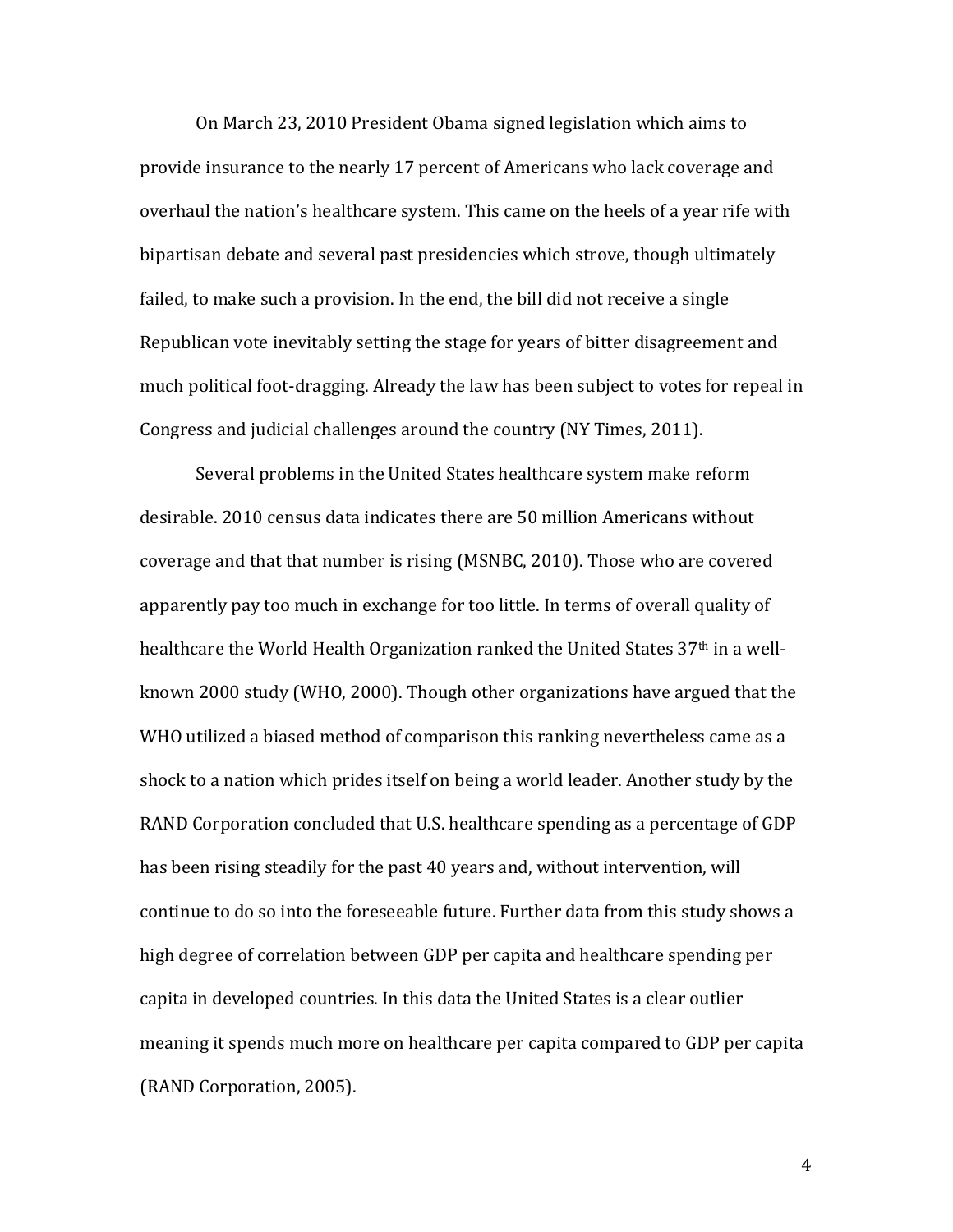The Obama administration's Patient Protection and Affordable Healthcare Act aims to expand access to healthcare while improving overall quality and reducing costs. The law offers reforms over the ways in which insurance providers historically have conducted themselves. Pre-existing conditions can no longer be used as grounds for denying coverage, rescinding coverage, or raising premiums. In addition, the law extends coverage to those who previously could not afford it. Preventive care is now free for all. Seniors and those up to 133% above the poverty level receive additional coverage from an expansion in both Medicare and Medicaid (Healthcare.gov, 2010). Those who do not qualify for either social program are benefitted through the establishment of health insurance exchanges. Such marketplaces for health insurance are available to individuals and businesses and will serve to drive down prices for coverage through competition. Federal credits will also be made available based on income for use in the exchange (House Committee on Ways and Means, 2009). If successful, the PPACA should make healthcare available to all U.S. citizens and reform certain features of the U.S. healthcare and insurance systems which seem unjust and unfair.

The question of universal healthcare is so divisive because of the complexity it involves and the far reaching effects which it promises. For many the issue rests not only on political affiliation but deeply held ideological beliefs. I have written my thesis with this animosity in mind. At the same time it has been my goal from the start to look at the healthcare debate from a fresh angle. Instead of focusing on the political discourse I have taken an approach seated in ethics and political philosophy. My central task is to discover what relationship exists between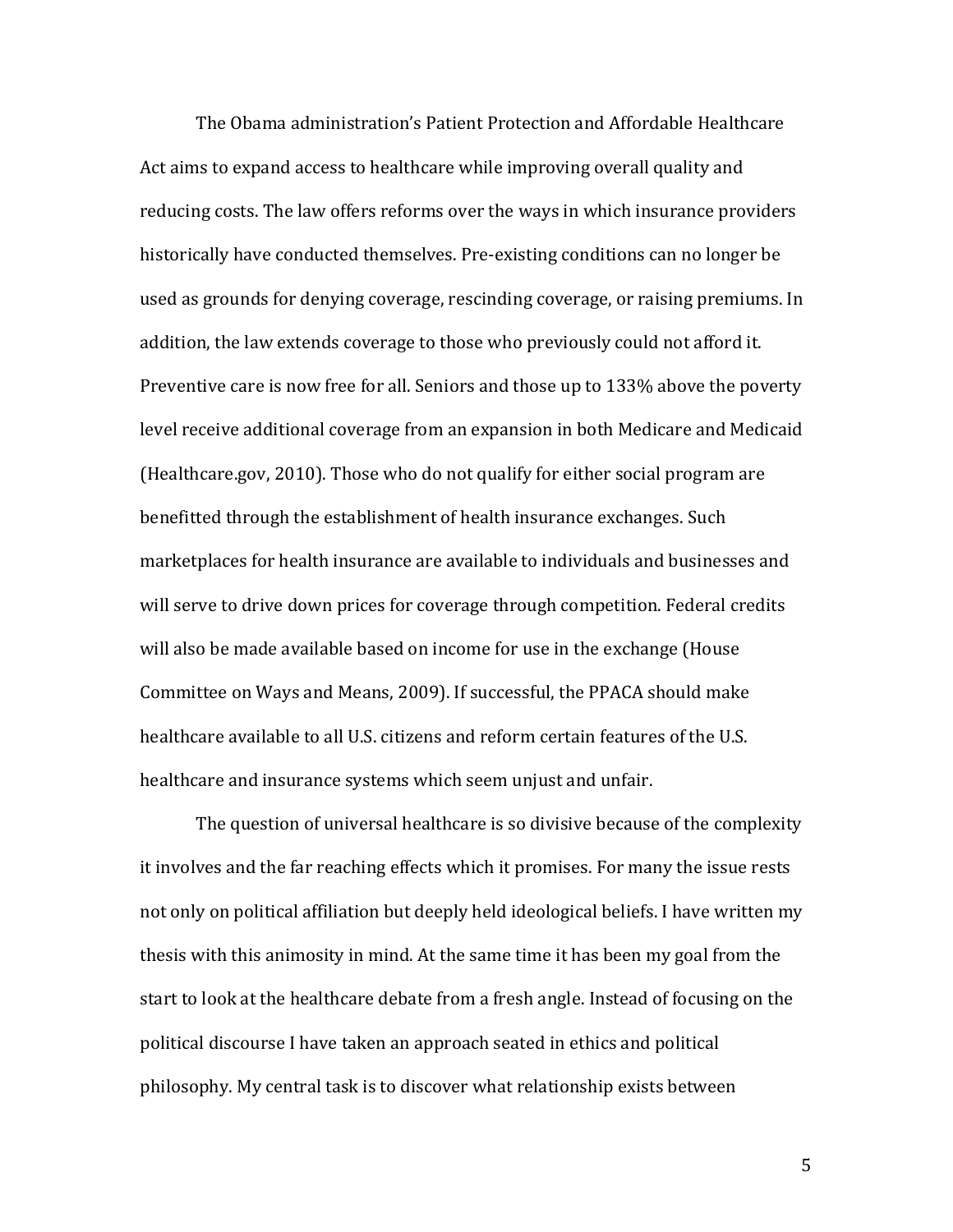universal healthcare and justice. It is only after finding some appropriate account of justice that the U.S. healthcare reform can be evaluated from an ethical standpoint.

 In order to answer this question I delve into the work of contemporary political philosopher John Rawls. His book A Theory of Justice is the preeminent voice in the current conversation on justice. From here I have borrowed Rawls' justice as fairness account, in which he imagines a hypothetical situation similar to the state of nature. These individuals in the original position exist behind what he calls the veil of ignorance; they have no knowledge of what their endowments, social status, or idea of the good will be in reality. Any guiding principles of justice which they agree to in this situation are thereby just. Utilizing his conception of justice I explore what status universal healthcare should have. As it seems individuals in the original position would assent to principles of justice that guarantee access to healthcare I conclude that universal healthcare is necessary for justice. Therefore as a society we are morally obligated to provide universal access to healthcare.

 Martha Nussbaum offers an alternative conception of justice which I also consider. The capabilities approach is founded on the idea that there are certain inalienable facets of human life that everyone should have access to. Some examples include living a life of normal length, bodily integrity, and the choice to participate in the various facets of society. It seems that justice is violated when one is denied access to any of these capabilities. Lack of healthcare seems to prevent the normal human functioning necessary for many of these experiences and therefore universal healthcare is necessary for justice. While I find this approach to have merit it is also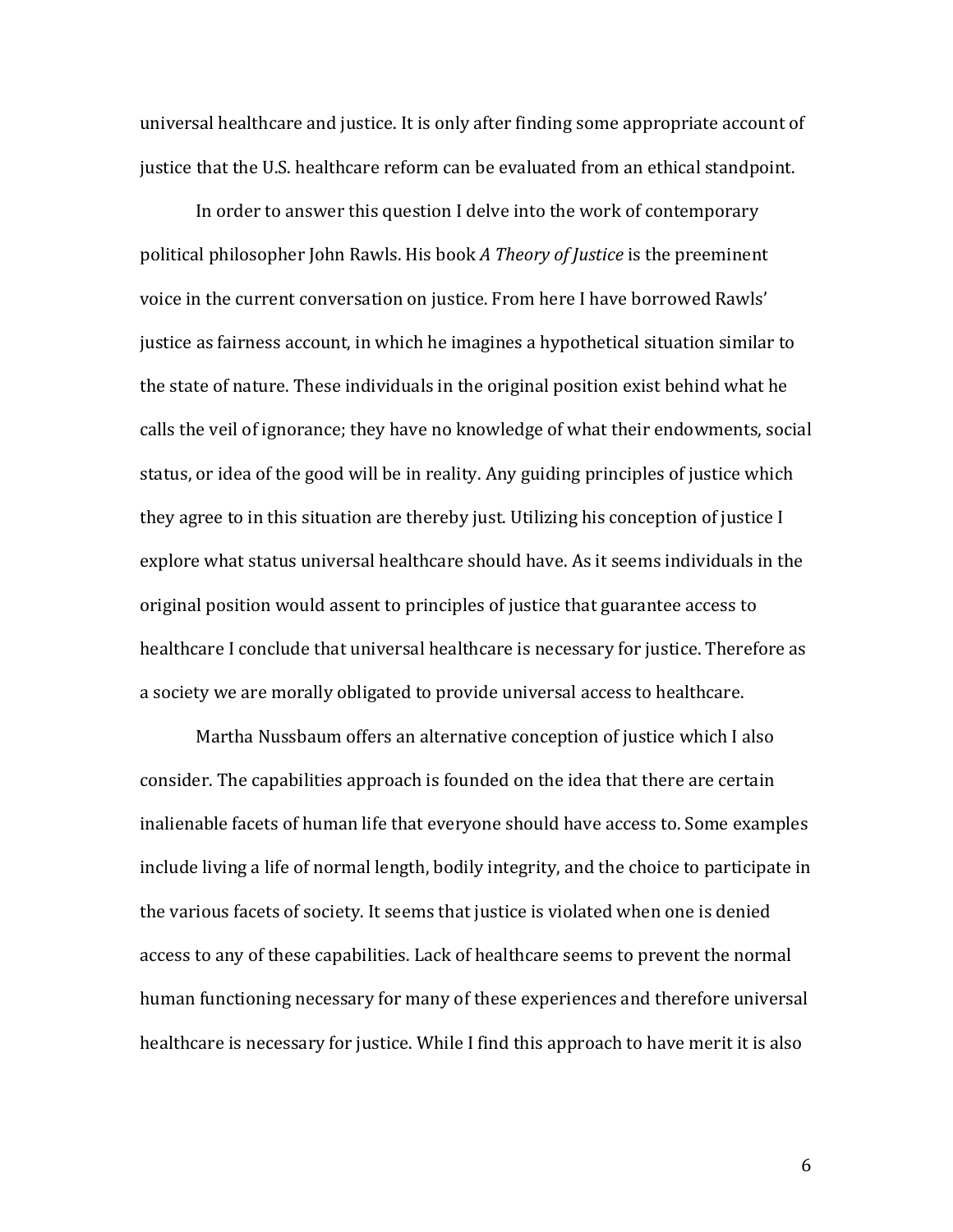problematic. I raise several objections for the capabilities approach and affirm that Justice as fairness is the better choice.

 I defend my chosen account of justice against a series of objections. One problem which I explore is the distinction between therapy and enhancement. No coherent system of healthcare can exist which does not delineate these two categories of care. Traditionally we might think of dialysis as being an example of therapy and associate enhancement with something like cosmetic surgery. It seems from the perspective of the original position that therapy would be covered under universal healthcare and enhancement would not. The line, however, becomes blurred as problem cases are examined. I discuss various definitions of health and disease in an effort to make the distinction clearer. In the end I attempt to offer some pragmatic directions on this issue though I also point out that this problem is not specific to my project and that any examination of healthcare will face similar difficulties.

 Robert Nozick's work of libertarian political philosophy Anarchy, State, and Utopia offers the most difficult objections to my view. The second section of his book serves as a direct answer to the work of John Rawls. While Rawls argues for distributive justice, Nozick counters that the minimalist state is the largest which can be justified. To this end Nozick offers arguments both against a distributive state, the famous Wilt Chamberlain example, and against Rawls' critical principle of justice, the difference principle. While Nozick raises many additional objections I have attempted here to answer those which are most damaging to my particular thesis.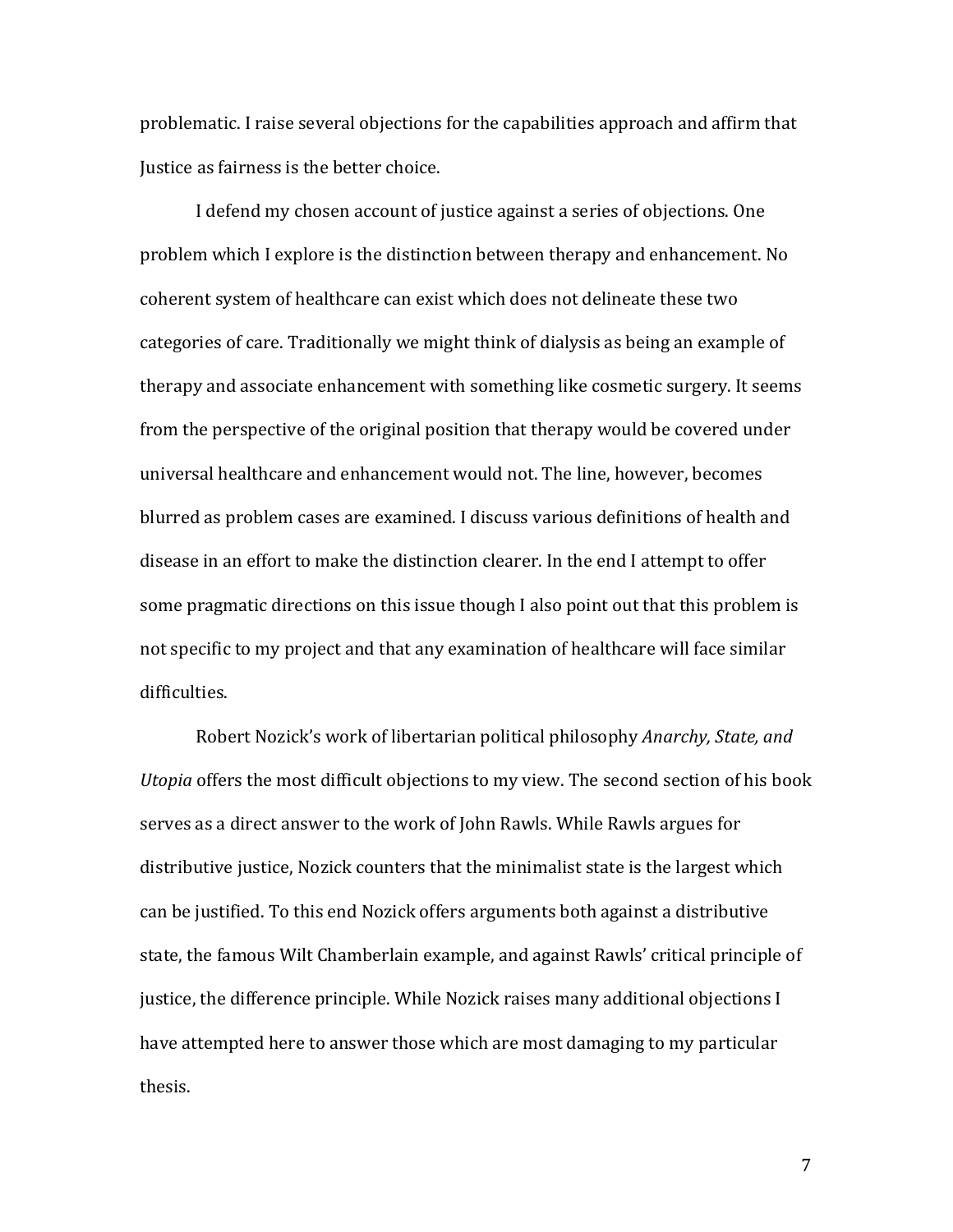The final section is an exploration of the various healthcare systems in use around the world. I attempt to broadly categorize these systems and look at those which have had the greatest success. Consideration is also given to which, if any, systems are favored by justice as fairness.

 In the conclusion I revisit the Patient Protection and Affordable Healthcare Act. Armed with Rawls' account of justice I evaluate whether or not the Obama administration's reform efforts are sufficient. As I have determined that a certain level of access to healthcare for all is necessary for justice, the law must make this provision or we must accept that United States society remains unjust.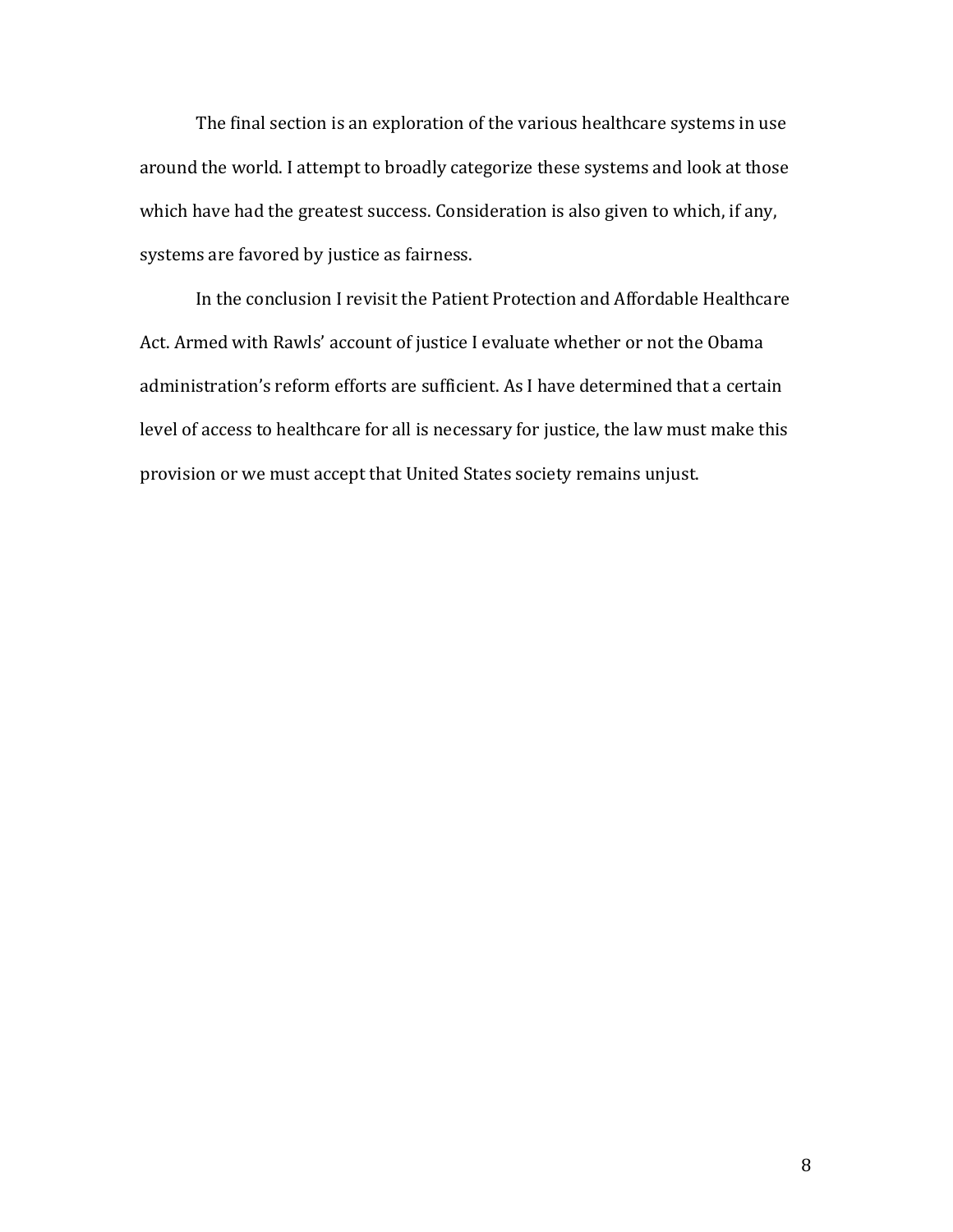#### Chapter 1: Rawls' Account of Justice

#### 1.1: Justice as Fairness

Healthcare is a commodity that concerns and affects all people. It can be observed that access to healthcare differs the world over. Some societies require that it be available to all while in others it is only accessible to those who can afford it. Nearly all societies strive for justice. The achievement of a just society is one of the highest human goals. As a whole we strive to act in an ethical manner whenever possible. Whether healthcare is necessary for a society to be considered just is an open question. It can only be answered in the framework of some coherent account of justice.

 A widely supported conception of justice is given by John Rawls in A Theory of Justice. I will use this as a starting point from which I will argue that universal access to healthcare is necessary for justice. It follows that all societies have a moral obligation to provide healthcare. All people have an interest in achieving and maintaining good health. Everyone has a personal conception of the good life and strives to achieve it. Healthcare helps maintain the level of human function which is necessary in this pursuit. Though healthcare is extremely valuable it can be cost prohibitive for some. Following the Rawlsian tradition I will argue that individuals unaware of their own situation in reality would assent to guiding principles that require universal access to healthcare

Justice as fairness is the conception of justice presented by John Rawls in A Theory of Justice. His account follows the contractarian tradition of Locke, Rousseau, and Kant with one major difference: the focus of Rawls' project is not a contract for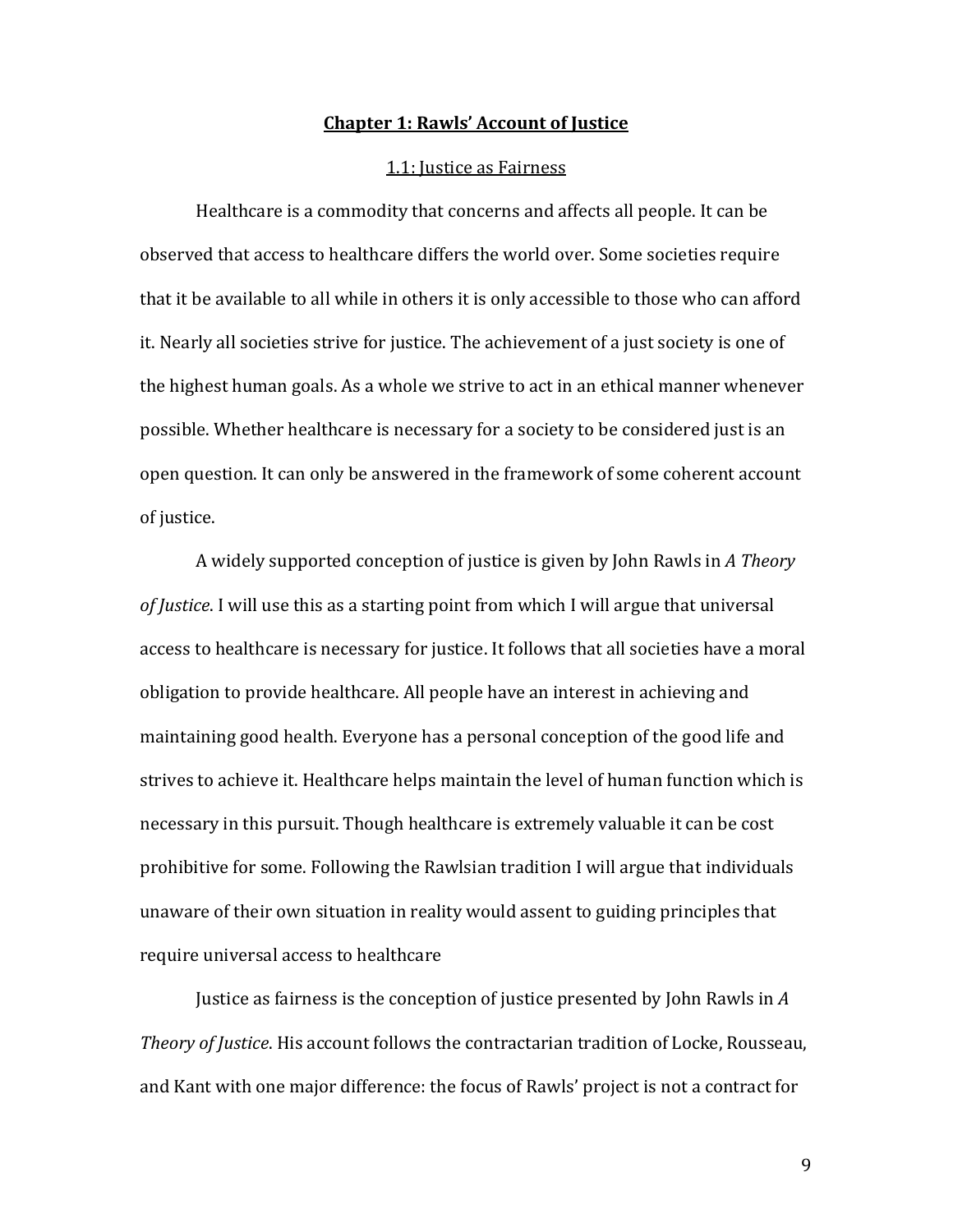some particular government but the principles of justice that underlie a just society. Rawls offers justice as fairness as an alternative to utilitarianism, the dominant theory of right action. He finds such an account susceptible to strong objections and proposes justice as fairness as an alternative (Rawls, xviii).

By choosing to come together as a society certain social benefits become available which otherwise would not exist. Principles of justice determine the division of social benefits and assign basic rights and duties (Rawls, 10). They are necessarily fair when chosen in the original position, a hypothetical situation prior to social cooperation. Individuals in the original position are behind what Rawls calls the veil of ignorance; they have no knowledge of what social status, distribution of natural assets and abilities, and conception of the good they will have in reality. This is in order to prevent anyone from attempting to tailor principles of justice to his or her own benefit. By choosing behind the veil of ignorance individuals must consider what principles of justice they would want regardless of how well they are endowed in reality (Rawls, 11). Rawls assumes they are free, rational, and mutually disinterested in one another. As a result each individual will attempt to craft principles which give him or herself the greatest personal share of social benefits. The original position is of course a purely hypothetical situation and not meant to represent any historical event. However, Rawls' approach gives us a mechanism by which to determine whether a given society is just. If the society is built upon principles of justice which its members would assent to in the original position then it is just. If they would choose differently in the original position the principles of justice are unfair and the society is unjust (Rawls, 12). In A Theory of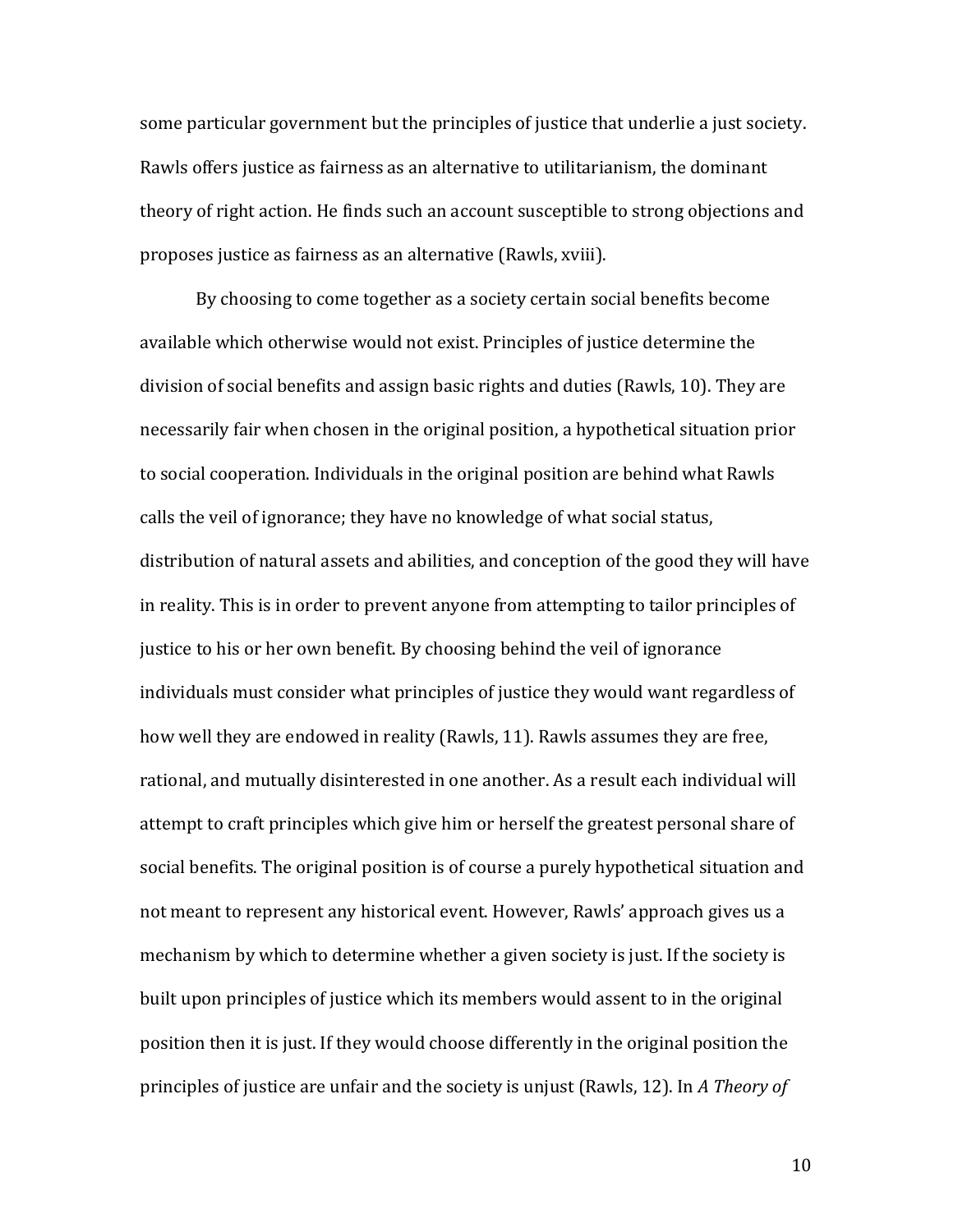Justice Rawls proposes two principles which he believes free and rational people in the original position would accept, the principle of equality and the difference principle.

 In the original position, individuals would not be inclined to choose a principle of utility such that society is arranged, "to achieve the greatest net balance of satisfaction summed over all individuals belonging to it" (Rawls, 20). The consequence of such an arrangement is that some have less so that others may have more. Those in the original position see themselves as equals. Agreeing to a principle of justice which aims to maximize the net sum of happiness would be unlikely for individuals who hold this belief. In addition, each person in Rawls' hypothetical situation is rational and self-interested. They will assent only to principles which protect their capacity to advance their conception of the good. One would not expect them to waive their own interests in order to achieve the greatest net satisfaction (Rawls, 13).

Rawls proposes two radically different principles of justice, the principle of equality and the difference principle. The first requires equality in the assignment of rights and duties for all people. The second, the difference principle, breaks into two basic parts. The first holds that social and economic inequalities are just only when they result in compensating benefits for all and especially for those members of society who are least advantaged. One may notice that this principle is directly opposed to the principle of utility as it strictly prohibits some from having less so that others may have more. However, it is not unjust that some distinguish themselves in the social and economic realms so long as the situation of those less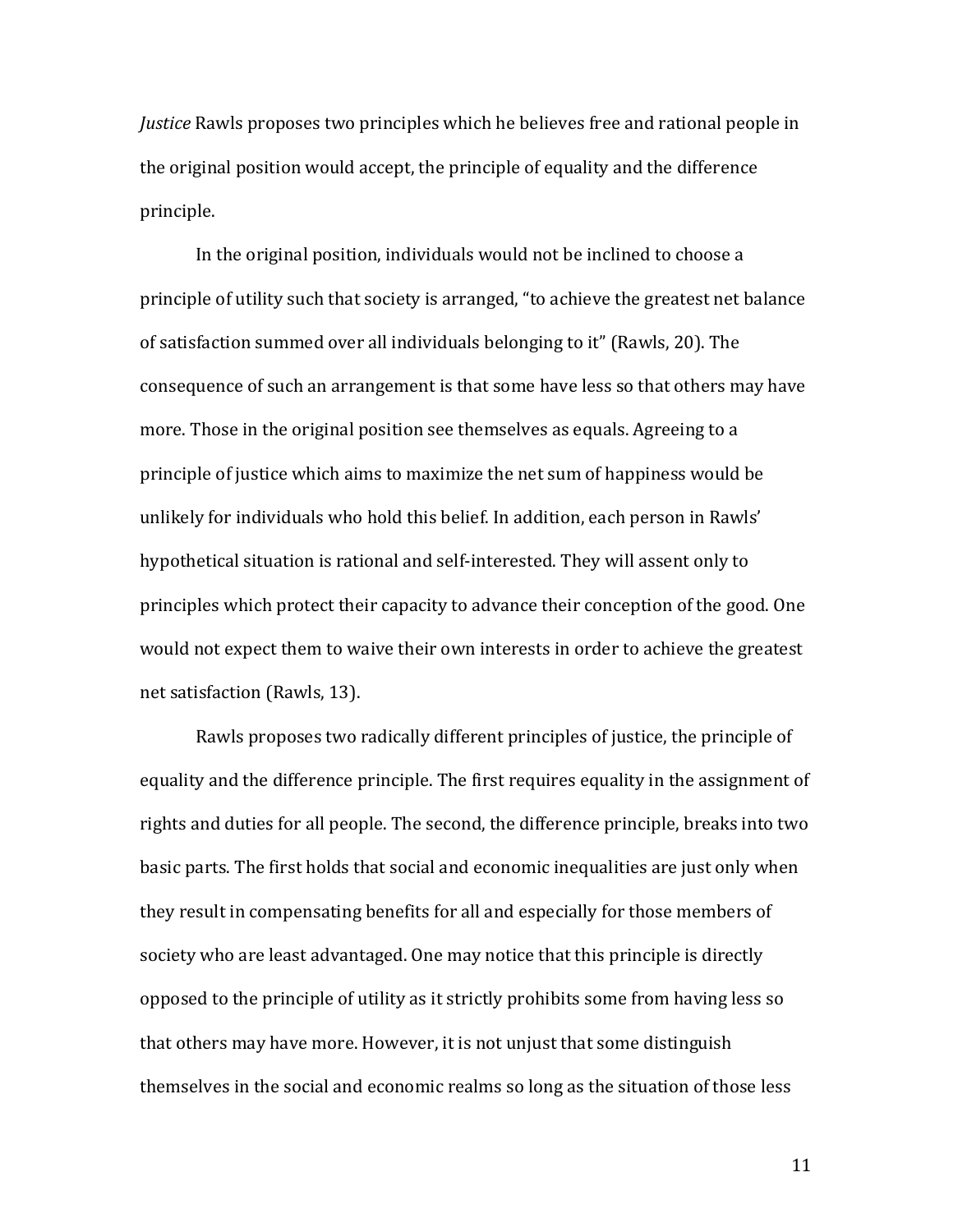advantaged is improved (Rawls, 13). The second part of Rawls' difference principle is often referred to as the principle of fair equality of opportunity. It states, "Social and economic inequalities are to be arranged so that they are…attached to offices and positions open to all under conditions of fair equality of opportunity" (Rawls, 72). There is nothing unfair about some jobs providing better compensation than others so long as they are open to all people of equal natural ability and the inequality in payment is to everyone's benefit. Rawls' adoption of the difference principle is based on the intuitive idea that the benefits of social cooperation depend upon the participation of all people, including those who are less well endowed. Therefore, a principle which proposes cooperation on fair terms such as the difference principle is necessary (Rawls, 13).

#### 1.2: Universal Healthcare and the Original Position

If one accepts Rawls' conception of justice a moral obligation to provide universal healthcare necessarily follows. Any society which does not make such a provision is unjust. In order to support this claim I will argue that individuals in the original position would assent to various principles of justice which require universal access to healthcare.

 Individuals in the original position are situated behind the veil of ignorance. This hypothetical arrangement prevents them from knowing their actual state of affairs in reality as determined by the natural and social lotteries. Some are well endowed while others, poorly endowed, are destined to suffer. None can be said to deserve their allotment; the outcomes of the natural and social lotteries are neutral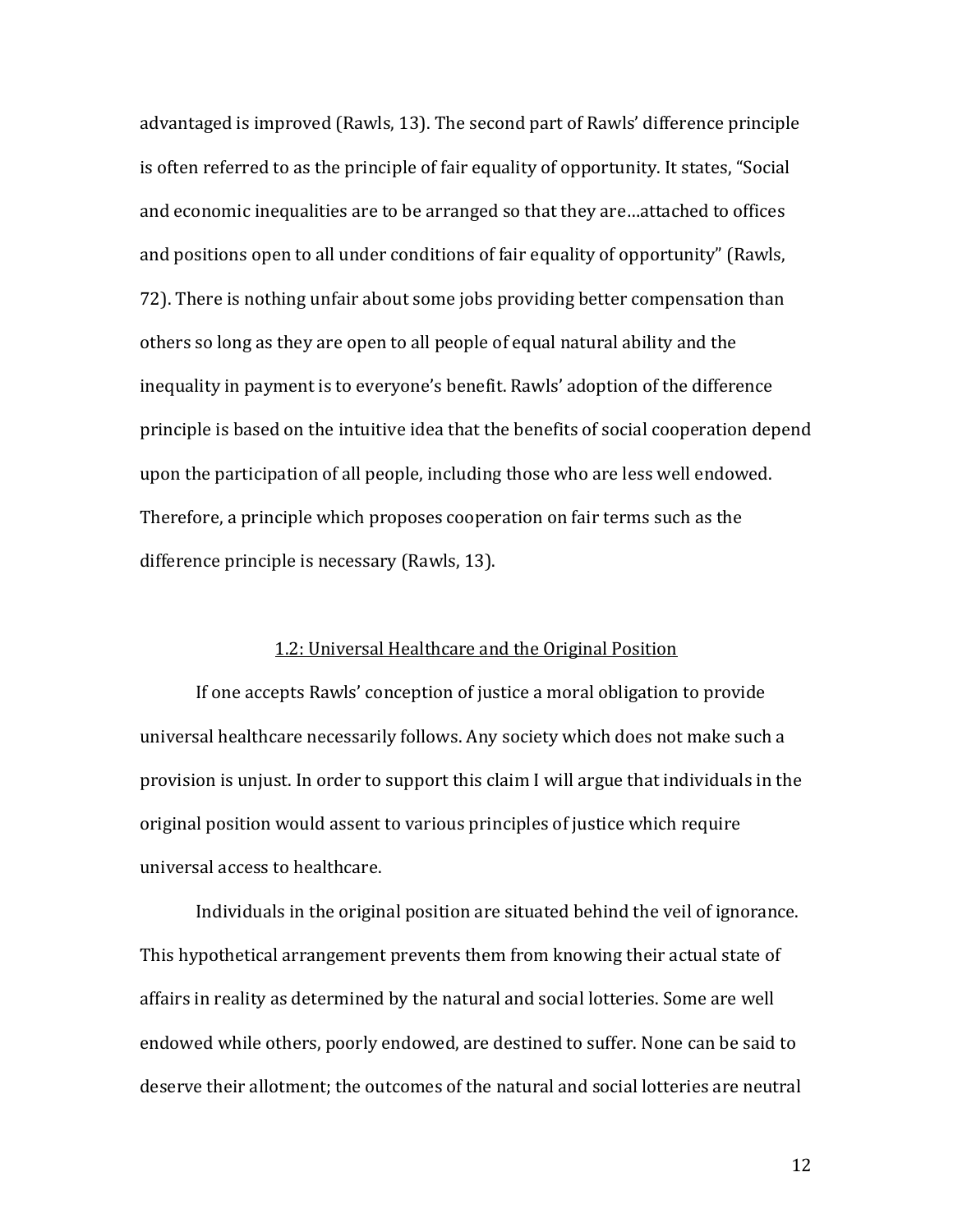with respect to justice. The situation which one is born into is the result of these lotteries.

Both health and wealth are relevant to the topic of healthcare and the two are often interconnected. I take wealth to include monetary resources available to an individual in some capacity, generally through familial relationships. Wealth can be deployed in an effort to achieve good health through preventive, therapeutic, and palliative care. Health is the outcome of one's inherited genetic makeup, novel genetic mutations, and the external situation one is born into. Some are born with favorable genetics into wealth and a good environment. Their continuing health is not ensured but they rest easier knowing that any necessary healthcare can be provided for. Some are born less fortunate, unhealthy but with the necessary resources to afford treatment. Though they are more likely to need healthcare in order to maintain good health they can at least buy the necessary care. Those born into limited wealth are less likely to maintain good health no matter what situation they are born into. Most people, regardless of genetics and external factors, need healthcare at some point in their lives. Without access to treatment their good health cannot be ensured.

 Good health is fundamental in most conceptions of the good life. Health allows one to live a life that coincides with a normal human life span. However, this is not the only reason why health is important. Good health is generally necessary in order to participate in activities and be the subject of experiences. As Norman Daniels argues it is not the notion that good health is important for happiness that makes healthcare a special need but the importance of good health in opportunity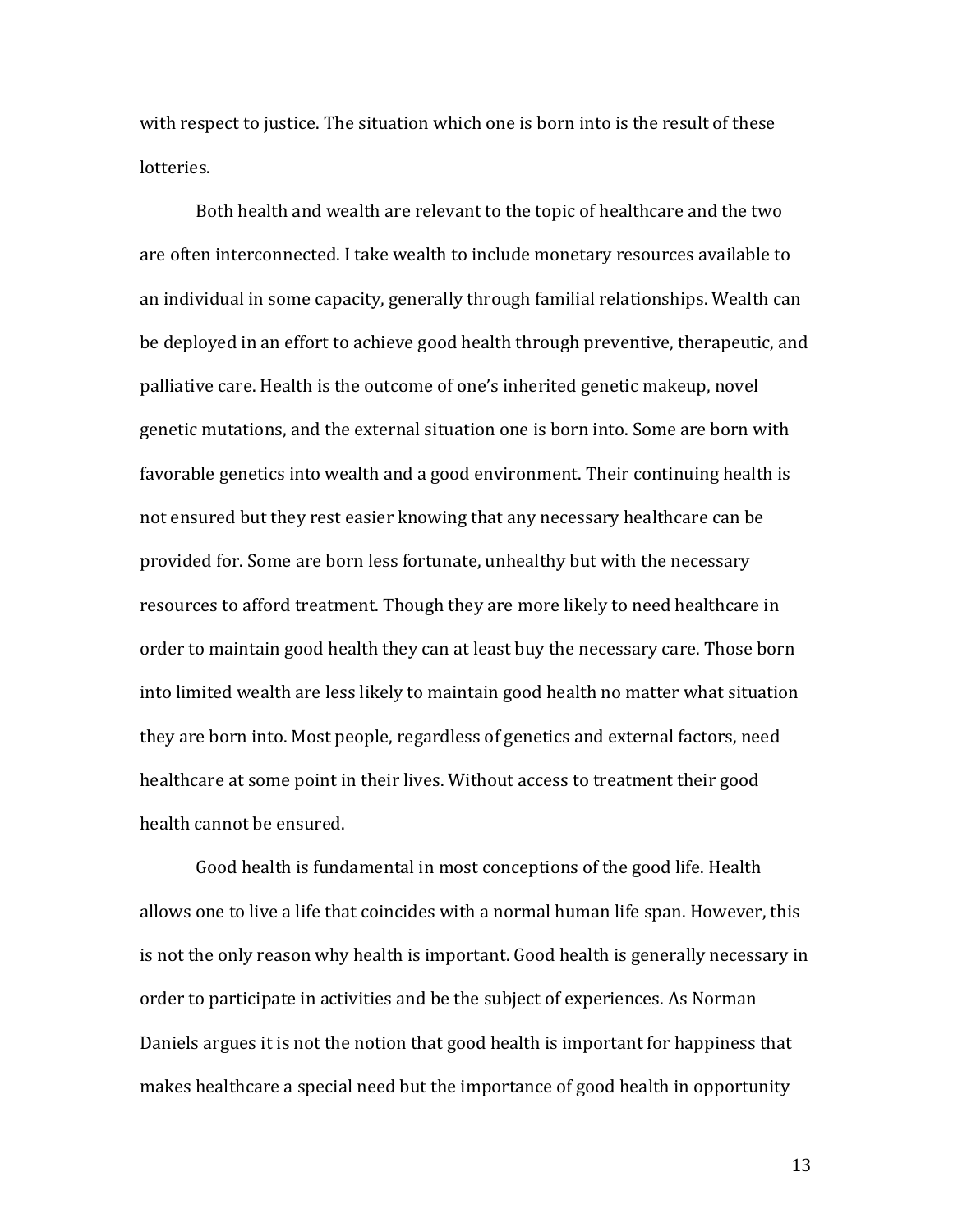(Daniels, 387). A lack of health limits one's function precluding the activities and experiences which are vital to the human experience. Healthcare is the best means by which to correct and prevent ill health. Though our treatments are not perfect in restoring health they are often effective in bringing back some degree of function, if only temporarily. Healthcare includes three categories of medical intervention: preventive, therapeutic, and palliative. None of the three is essential for all people; there are certainly individuals who never receive any sort of treatment and are of good health for the length of a normal human lifespan. Most, however, will experience all types of care to some extent. Preventive care can be as simple as education in healthful living, therapeutic care could just be setting a broken bone, and palliative care includes the administration of painkillers as basic as aspirin. Additionally, each category can be extended to include the most advanced procedures available. Most individuals will experience the need for a level of care between these two extremes dependent upon their allotment in the natural lottery. As a consequence of the social lottery, however, they may not be able to afford the necessary healthcare.

#### 1.3: The Indirect Approach

Rational and self-concerned individuals in the original position would choose principles of justice which ensure a right to healthcare. Behind the veil of ignorance they have no knowledge of their actual situation but assent to principles of justice which should provide the greatest share of social benefits regardless of their real endowments. Given the importance of healthcare and the possibility of not being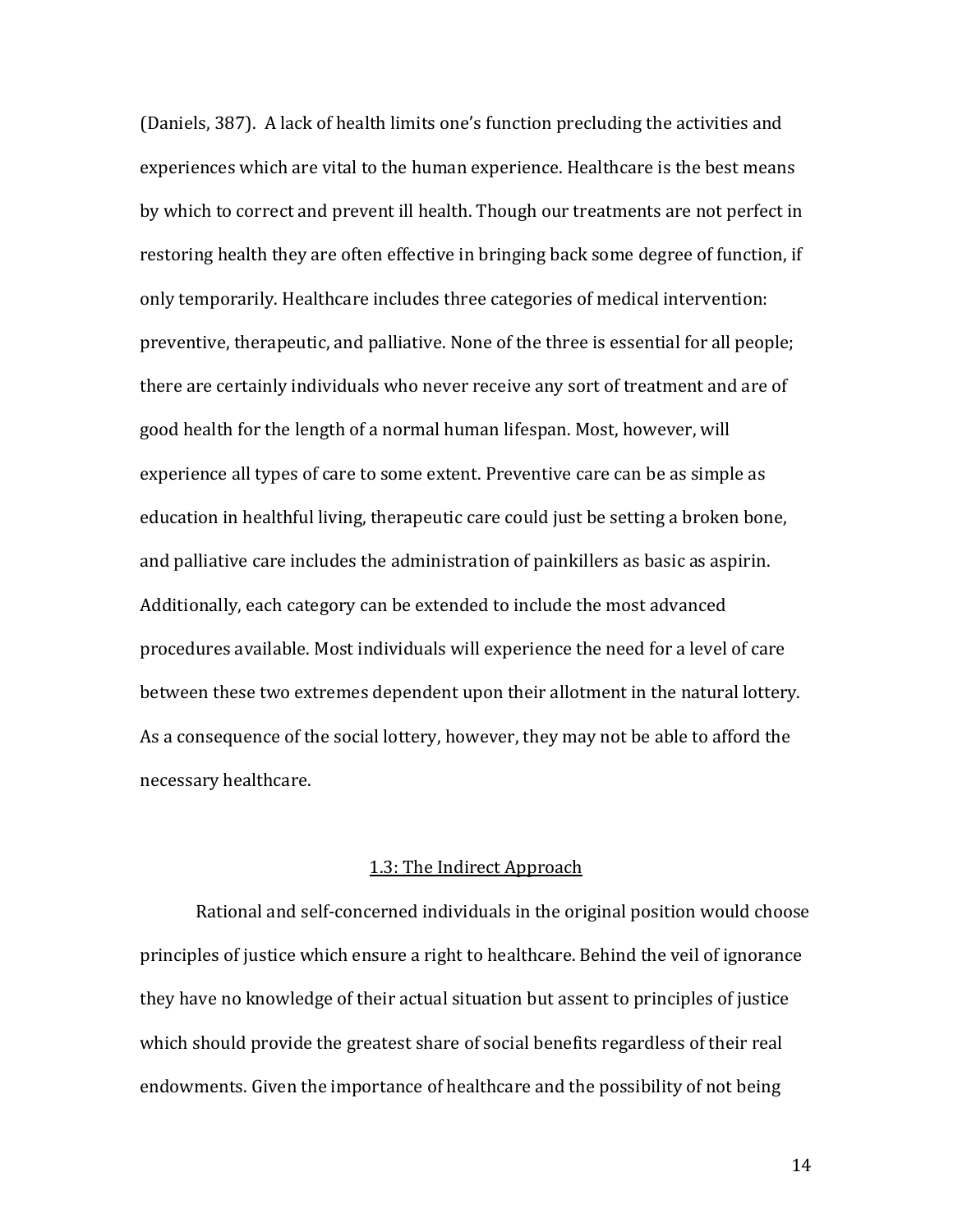able to afford it I believe individuals in the original position would assent to principles of justice which necessitate this provision. The first part of Rawls' difference principle necessitates universal healthcare and would be chosen in the original position. I refer to this strategy as the indirect approach. It is so named because it involves individuals in the original position assenting to a principle of justice that does not specifically call for universal healthcare but has it as a consequence when applied. By agreeing to a broad principle of justice such as the difference principle those in the original position are implicitly assenting to the multiple specific principles which result, one of which is universal healthcare.

 Individuals who in reality are best endowed will use their natural talents to flourish. Others, being less advantaged, will not have the same degree of success. As some prosper and others struggle social and economic inequality results. The first part of the difference principle holds that such disparity is morally permissible provided it results in compensating benefits for all members of society, especially those who are least advantaged. Social cooperation requires the participation of everyone, the advantaged and disadvantaged alike. Without those who are worse off in reality those with useful talents would not have the chance to flourish within the construct of social cooperation. The better advantaged provide compensating benefits to those who are less well situated in order to attract their participation.

Advantaged persons in the framework of social cooperation should have little difficulty securing healthcare for themselves. If not born into wealth they could at least parlay their talents into the funds necessary for care. Individuals poorly endowed in reality, however, have little hope of obtaining healthcare. Blinded by the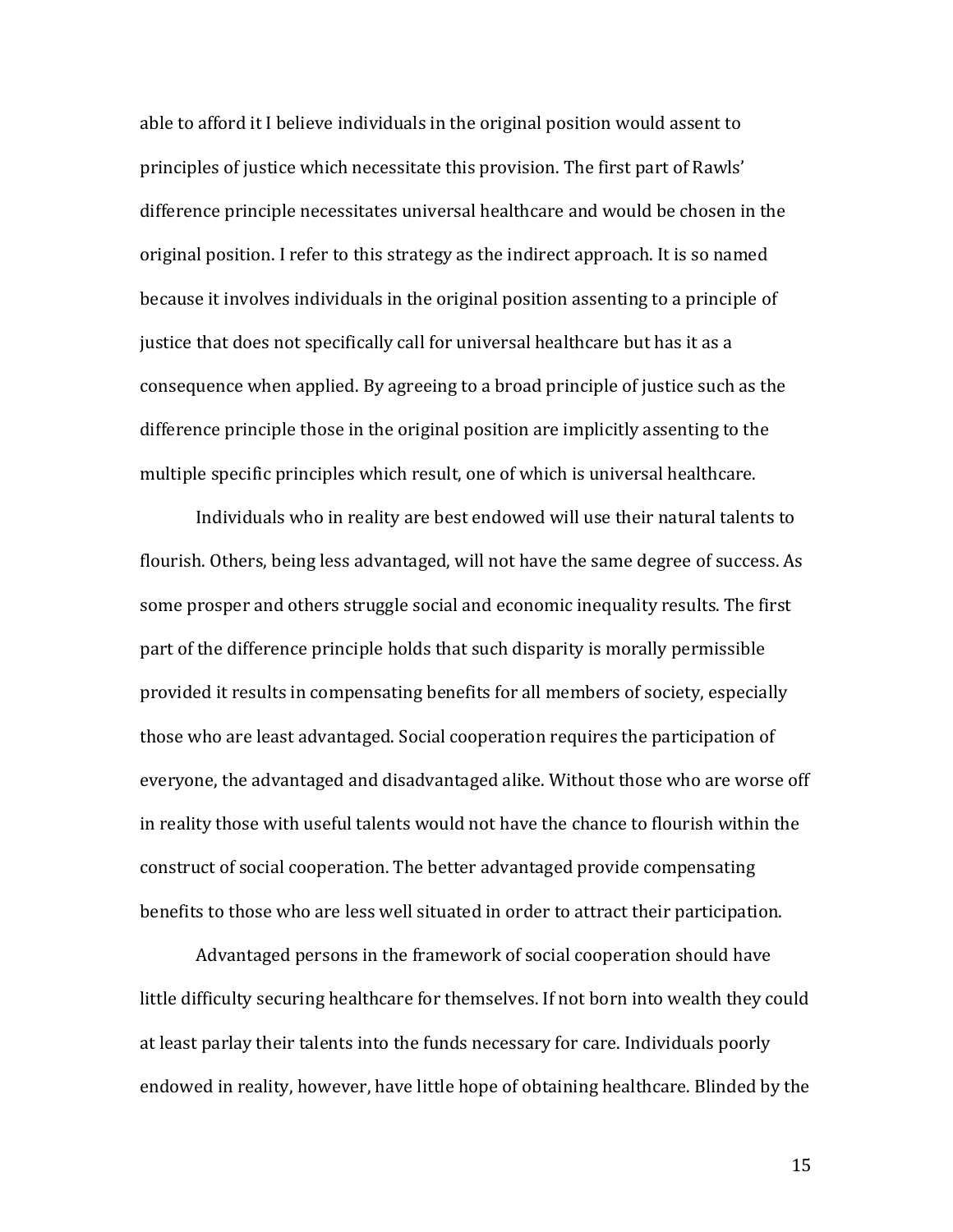veil of ignorance those in the original position would assent to principles of justice which ensure access to healthcare in the event that they are in actuality poorly endowed. The difference principle provides the means to make this provision as it sets aside compensating benefits for these individuals. One could imagine this coming in the form of taxes levied against those who have used their talents to create exceptional personal wealth. Their opportunity to succeed is partially dependent upon the less well off and therefore they must offer compensation. Individuals in the original position would agree to a stipulation that compensating benefits are put towards healthcare.

It seems a society could exist that conforms to the difference principle but does not have universal healthcare. Compensating benefits could be redistributed to less advantaged citizens and they could use them for healthcare or however they saw fit. This would not violate the difference principle yet universal healthcare would not arise. Though this seems plausible it is not what rational people in the original position would choose. Knowing the value of health and not knowing what their actual situation would be like they would agree to the stipulation that a sufficient portion of their compensating benefits be put towards healthcare. Though this limits their freedom it guarantees that their health will be provided for no matter what. Behind the veil of ignorance no one knows what sort of rationality he or she will actually exhibit in reality. The stipulation for healthcare hedges against contingencies in which the individual is influenced to use his or her compensating benefits inappropriately. For instance one could be heavily addicted to a costly and deleterious practice such as drug use or gambling. In such a situation the individual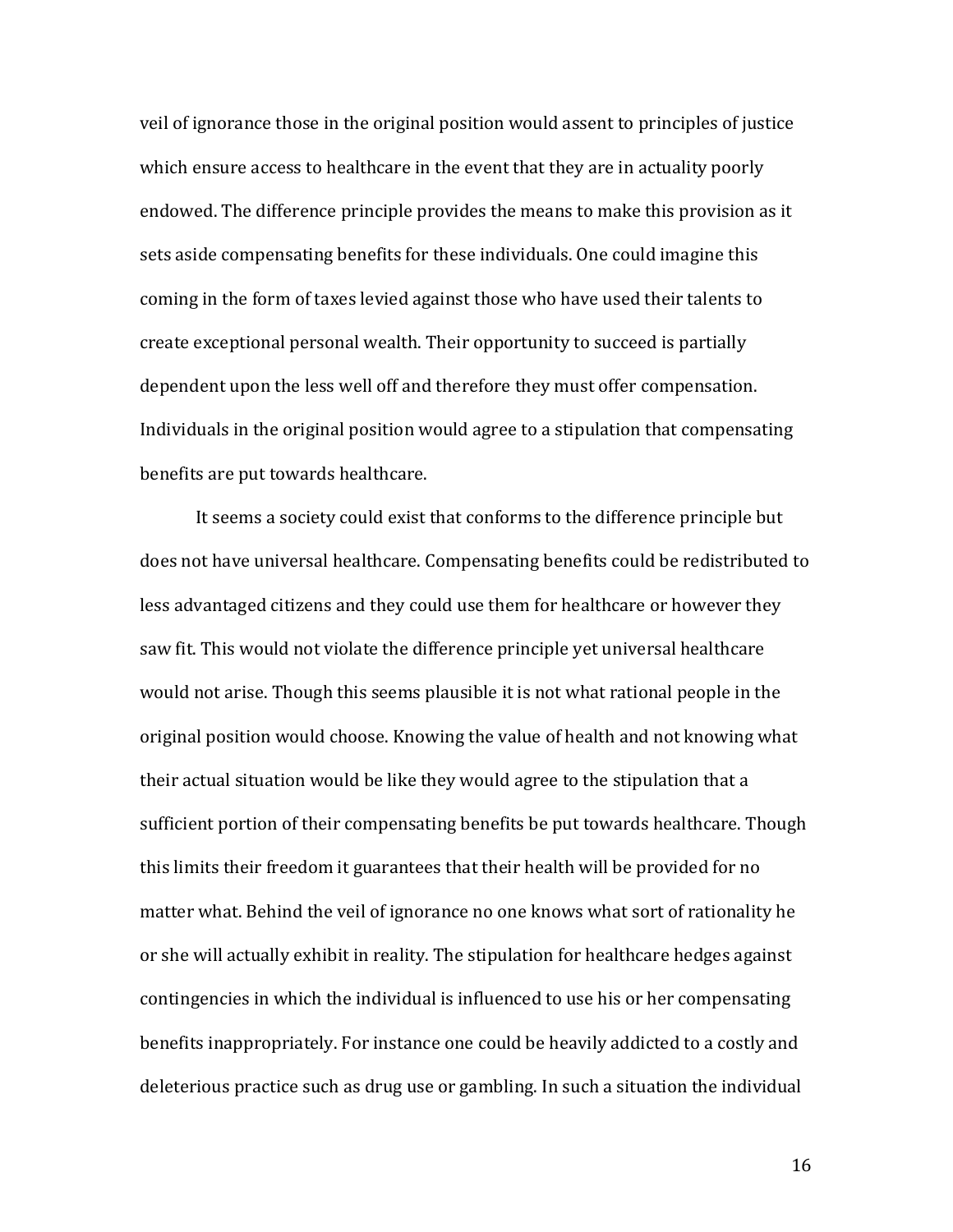would sacrifice health in order to placate addiction. In another case one could be mentally disabled and as a result be unable to make the decision for care to alleviate suffering. Rational individuals in the original position would choose for their compensating benefits to fund universal healthcare for the fear that they may lack this good sense later.

#### 1.4: Daniels' Argument for Universal Healthcare

The standard by which any account of justice in healthcare is measured is Norman Daniels' Justice, Health, and Healthcare. In his classic essay Daniels adopts an indirect approach similar to my own arguing from Rawls' justice as fairness. He begins by outlining three central questions which any account should answer: why is healthcare special, when are inequalities in health unjust, and how can we meet healthcare needs under resource constraints (Daniels, 386)? I will mainly focus on Daniels' response to questions one and two.

Daniels finds the force of healthcare in protecting opportunity. Healthcare helps safeguard normal human functioning allowing individuals to participate in political, social, and economic life in their society. Each individual has a personal view of the good life which includes a certain range of function reasonable for their given society. Healthcare, as well as other social welfare programs, allows for them to live according to this plan (Daniels, 387). My view matches Daniels' in this regard. We both see the necessity of good health in opportunity. As I have argued, healthcare is the means by which good health is achieved and thus it is of central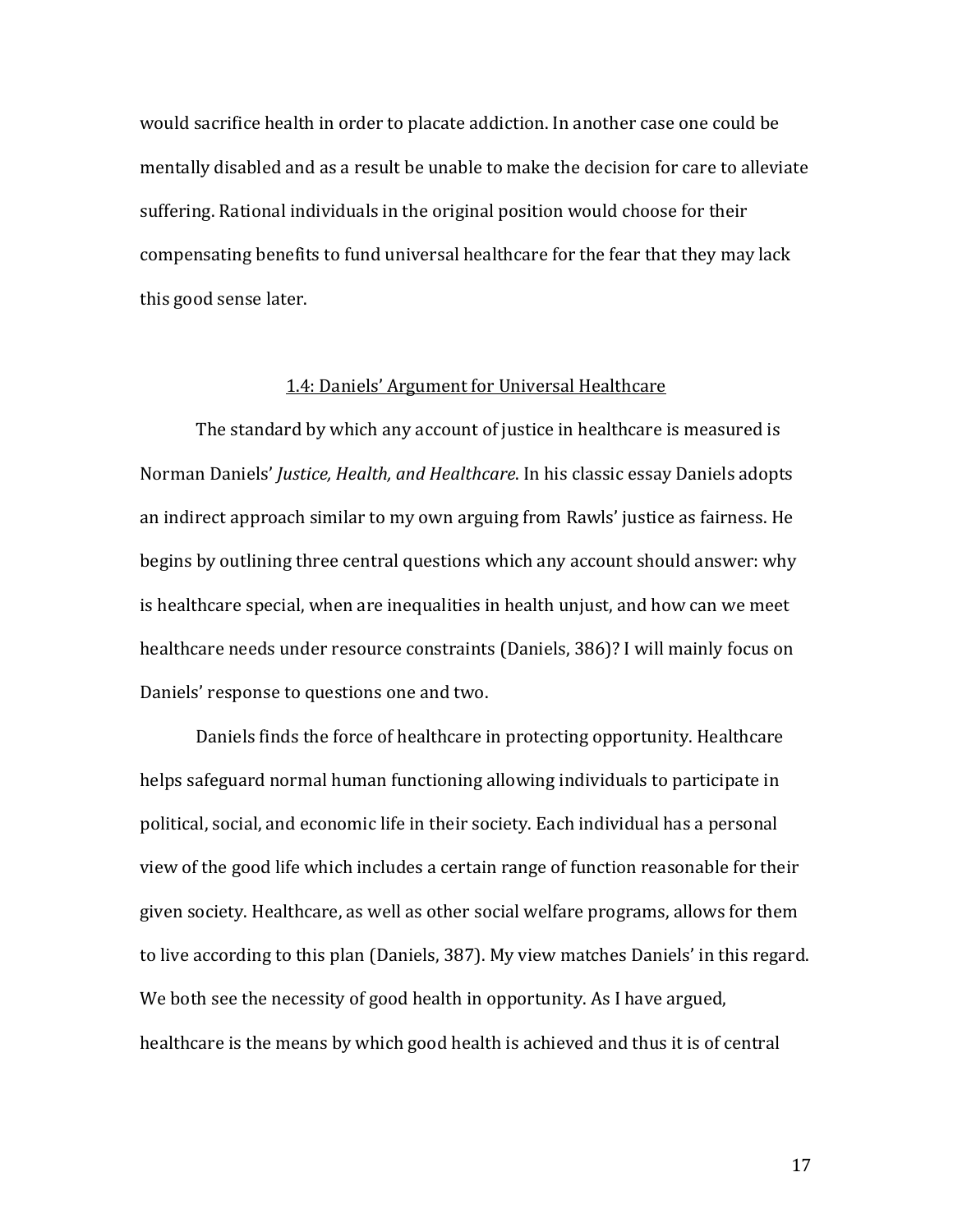importance in protecting opportunity. Daniels' view and my own share additional pieces in common but differ in important ways.

 According to Daniels, socioeconomic situation and health are inextricably linked. He provides empirical evidence to support his claim that, "inequality is strongly associated with population mortality and life expectancy across nations…wealthier countries with more equal income distributions, such as Sweden and Japan, have higher life expectancies" (Daniels, 389). Inequality in all forms, not just access to healthcare, correlates with poorer health. The best way to improve health then is to limit inequality in a given society. In order to do so Daniels appeals to the second part of Rawls' difference principle. The principle of fair equality of opportunity holds that positions and offices should be open to all and awarded on merit. Wrapped in this proposition is the notion that all should have an equal opportunity to acquire the skills upon which merit is based (Rawls, 72). This flattens the socioeconomic gradient in two respects: it assures equal basic liberties such as access to public education, childcare, and healthcare and it only permits inequalities in income when the inequalities work to advance the position of the least advantaged (Daniels, 390).

Norman Daniels and I both utilize the difference principle in our indirect approaches to universal healthcare. While I appeal to the first part he utilizes the second which is often referred to as the principle of fair equality of opportunity. Daniels settles on this approach though I will not. Instead of choosing to route my argument through the difference principle, an arrangement which is fundamentally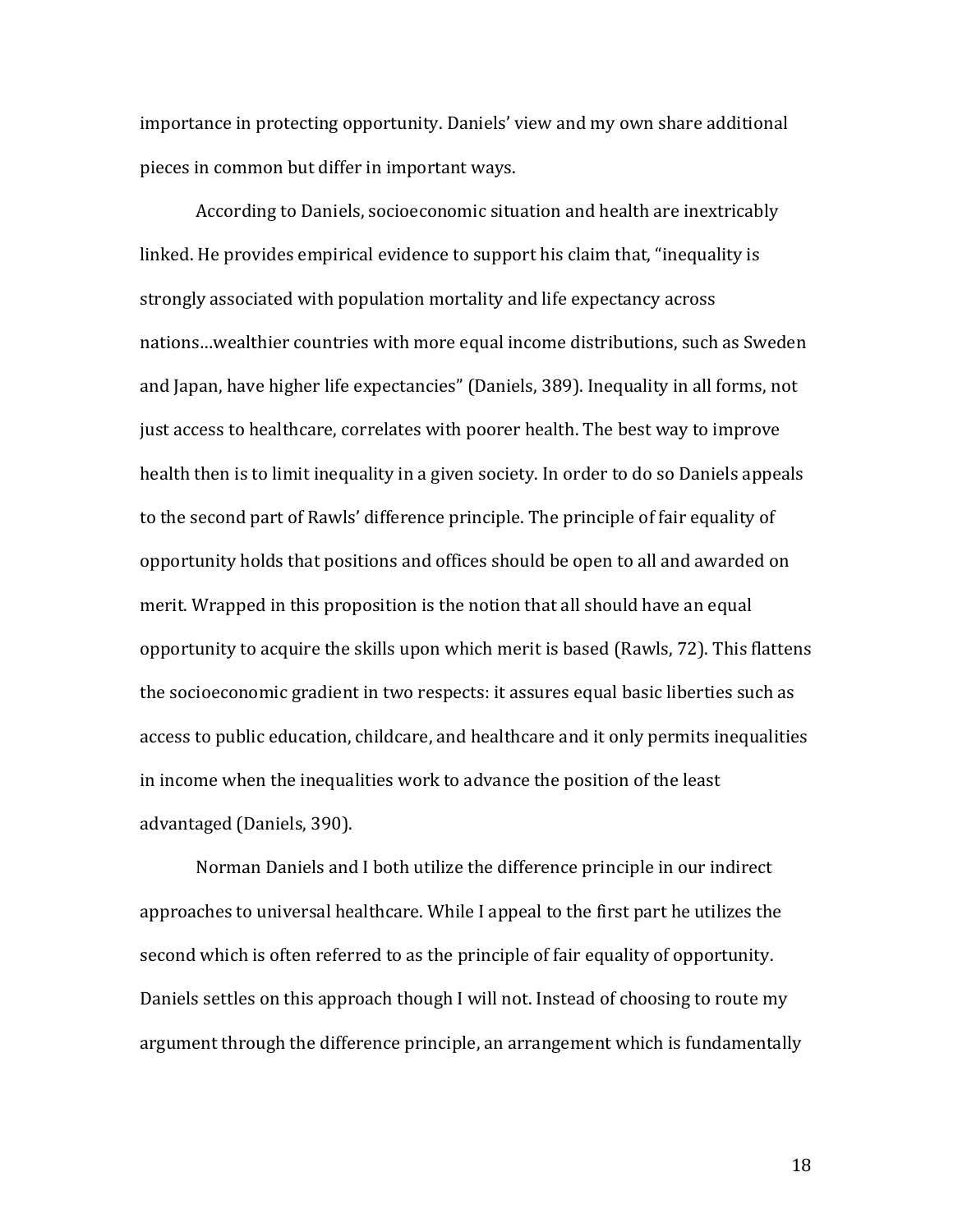indirect, I will argue the merits of a direct approach over my proposed indirect approach and Daniels'.

#### 1. 5 The Direct Approach

 The difference principle, in conjunction with the justice as fairness, necessitates the provision of universal healthcare. Those in Rawls' original position would assent to this principle of justice as a hedge against being poorly endowed in reality. However, this is not the only principle of justice which would be reasonable for one to accept in the original position. Here I will present the direct approach as an alternative to the indirect approaches which both Norman Daniels and I have previously argued for.

Those in the original position would find the direct approach to universal healthcare appealing for familiar reasons. They would value health and wish to live in a society which provides healthcare as their situation in reality may be unfortunate. The direct approach is similar to the indirect approach in that it leads to the provision of universal healthcare from a principle of justice agreed upon in the original position. The major difference is the selection of a single, narrow principle of justice rather than one which is broader such as the difference principle. By selecting the difference principle those in the original position agree to calling just whatever follows from it. Daniels and I have both argued that universal healthcare, among other social programs, comes about in this way. The direct approach is more specific. Given the situation of these individuals they would agree to a principle of universal healthcare in the same way that they would agree to the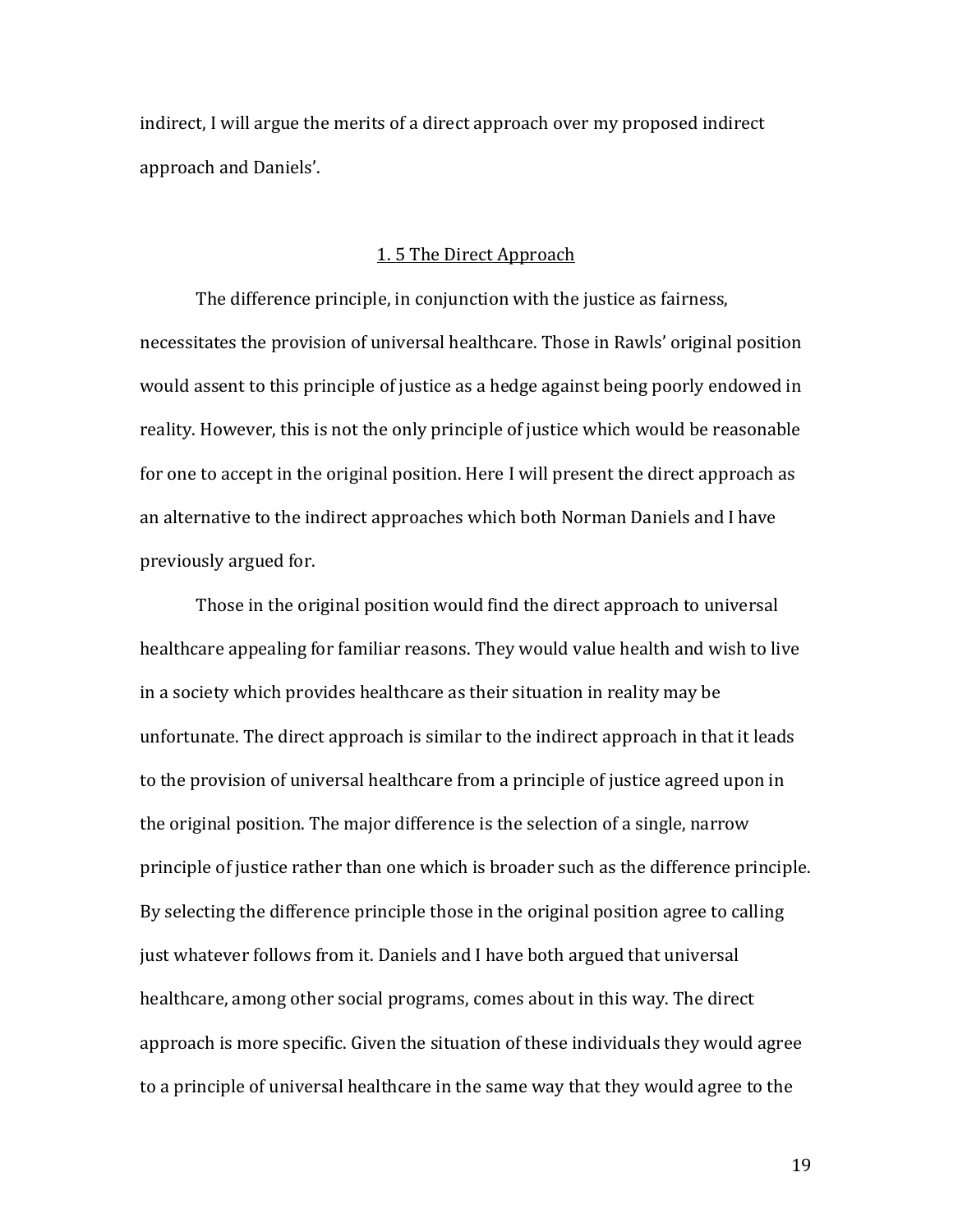difference principle. They may assent to other specific principles of justice like a principle of public education or principle of subsidized nourishment though these social programs would obviously not be covered under the principle of universal healthcare.

A principle of universal healthcare would require the provision of healthcare in a manner identical to the difference principle. The way to discover what such a principle would entail is to imagine what sort of system of universal healthcare rational individuals would assent to behind the veil of ignorance. The amount and types of care necessary for justice are whatever those in the original position would assent to. It seems reasonable to assume that such a principle of justice would ensure at least minimally decent healthcare to all members of a given society at no cost to them. Deciding upon a definition for minimally decent healthcare is a project within itself and one which I will not pursue at this time. Such a definition, however, would undoubtedly draw on the idea that minimally decent health is the level of function necessary to achieve one's expected range of opportunities. Individuals in the original position would also likely choose to make provisions for preventive, therapeutic, and palliative care. With all types of care, especially that which comes at the end of one's life, it is important to have some mechanism of rationing in place. In the most general terms such a mechanism would assign the resources of healthcare based upon cost and expected outcome. These pieces make a basic system of universal healthcare set out by a principle of universal healthcare.

The extent of care necessary for justice is also context dependent. The care one can expect to receive now differs from what was available ten years ago and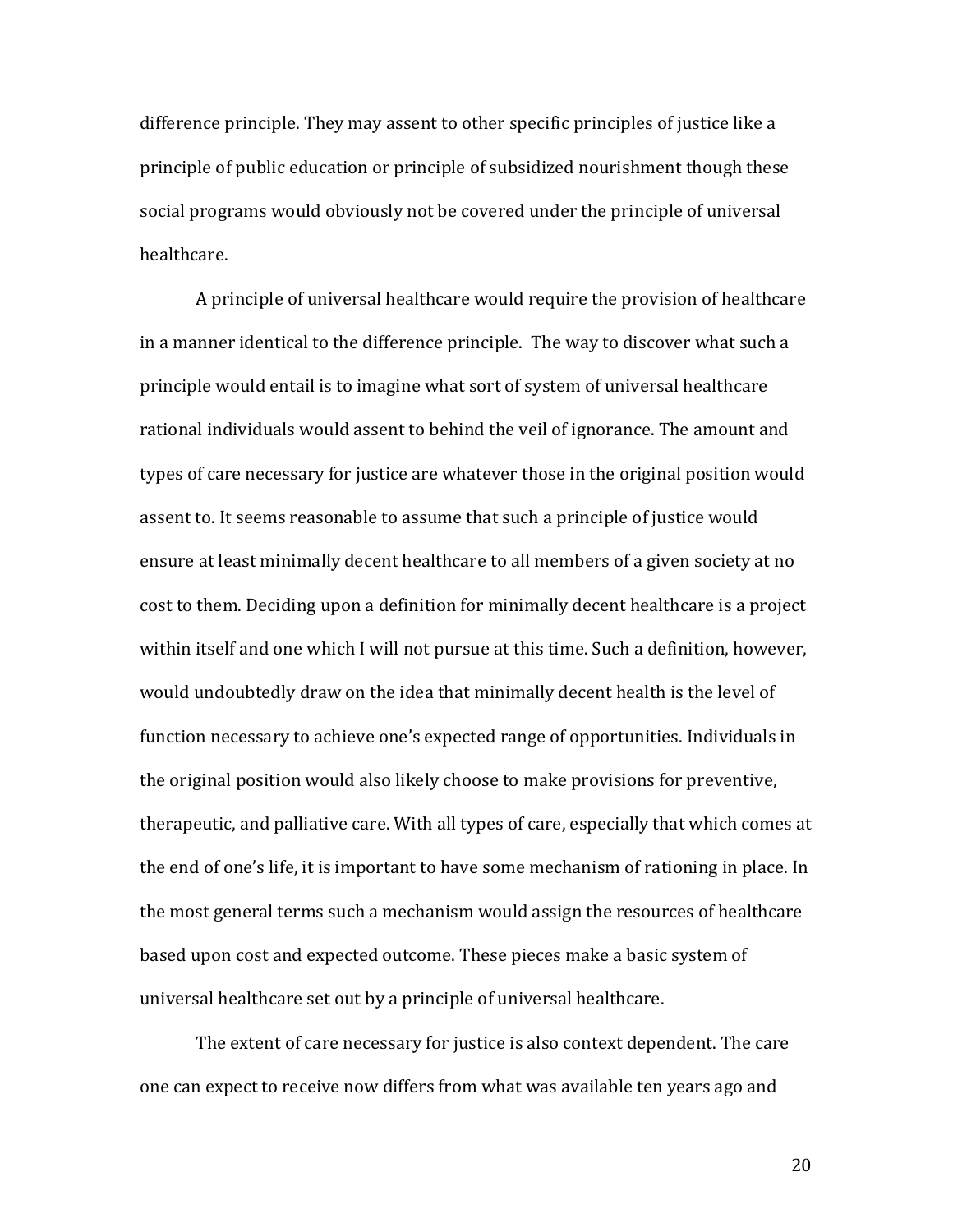what will be available ten years in the future. Healthcare is extremely technology dependent and the interventions which should be available to all people would reflect this. As the available procedures and resources change so do the associated costs. The given system of universal healthcare must constantly evolve for this reason. It is unwise then to set in stone any system of healthcare arrived at in the original position. Though many of its features will endure it must be dynamic in order to reflect the evolution of medicine. It should also be noted that any system of universal healthcare will be influenced by the society and culture in which it is put in place. A poorer society cannot be expected to provide expensive, cutting edge procedures in the way that a richer one can. This undoubtedly affects the minimum level of care necessary for justice and the mechanism of rationing in place. These stipulations would be included in the principle of universal healthcare.

 One should favor the direct approach over both the indirect approach from the first part of the difference principle that I have laid out and the indirect approach from fair equality of opportunity put forth by Norman Daniels. All the given approaches lead to universal healthcare. The route which they take, however, differs. The direct approach involves those in the original position accepting a principle which ensures access to universal healthcare. Under the indirect approach individuals in the original position submit to the difference principle. This principle of justice, given what it entails, makes it unjust for the given society to omit universal access to care. Accepting the difference principle leads to the principle of universal healthcare, among other specific principles of justice. The indirect approach leads to the same place as the direct but in one extra step and with no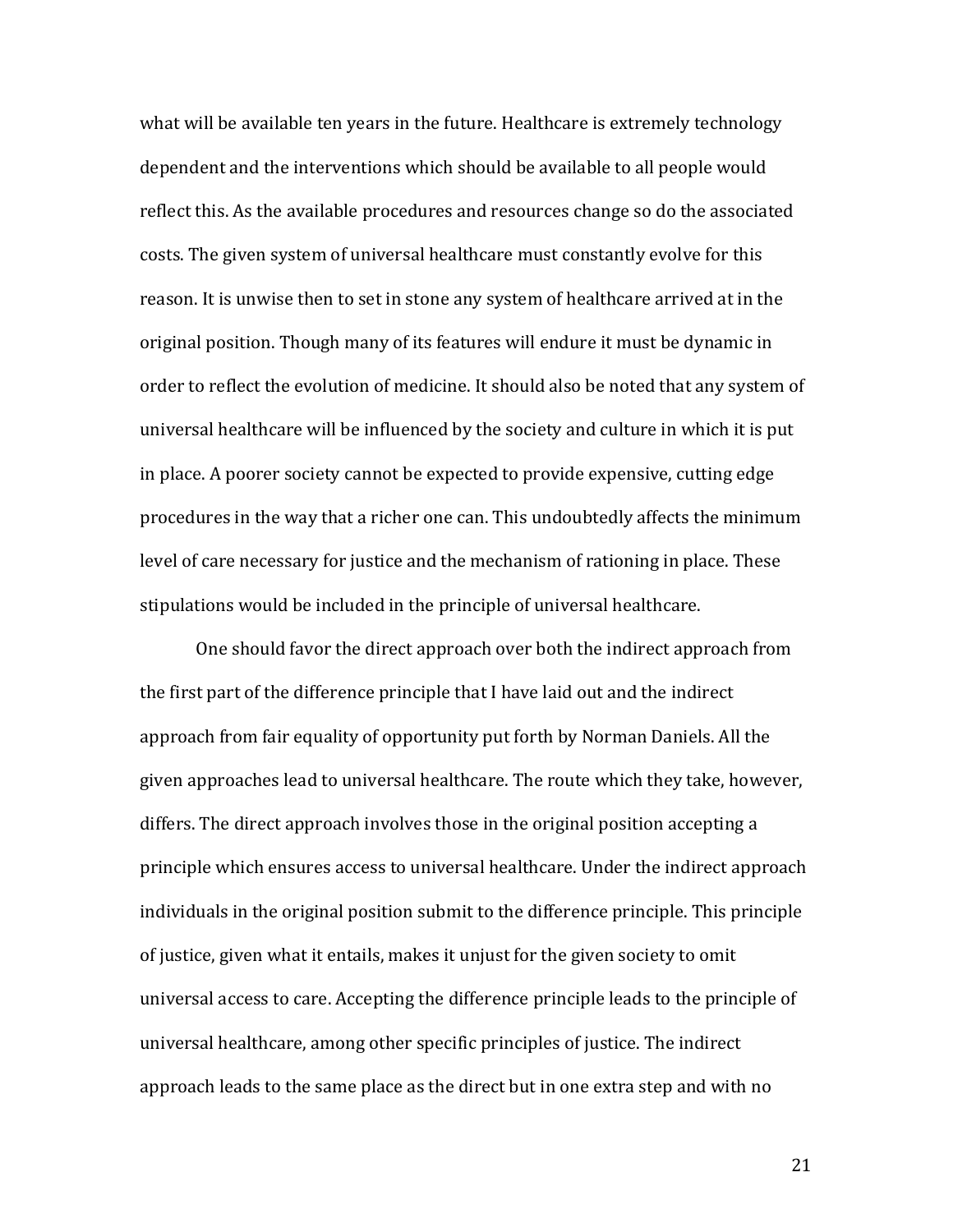added advantage. By accepting the difference principle one implicitly accepts all specific principles of justice which come from it. Assuming consistency from those in the original position, the specific principles which come out of the difference principle should be identical to the specific principles that would be directly chosen. Given the nature of the two approaches, however, the direct route seems favorable. Both achieve the same end yet the indirect approach adds unnecessary complexity. In the interest of efficiency the direct approach is the better choice.

 In one sense the direct approach is actually more complex than the indirect. Under the indirect approach only one principle is required in order to determine all features of the society required by justice. The direct approach instead requires many principles of justice as each is highly specific like the principle of universal healthcare. By assenting to many principles instead of just one the direct approach adds complexity. While this is true it only adds complexity in one sense and in another more important sense reduces it. The difference principle itself is extremely complex. In formulating it Rawls sought to craft a principle if justice which could give rise to all others. It is intentionally broad and vague leading to its great complexity. The principle of universal healthcare and the other like it are conversely simple. Each gives rise to one thing and the complete nature of each is immediately obvious. While assenting to many principles is more complex than accepting the difference principle each specific principle is far simpler.

 From a practical standpoint the direct approach is additionally advantageous. The difference principle states that inequality is permissible so long as it raises the level of the least advantaged members of society. In addition, there may be social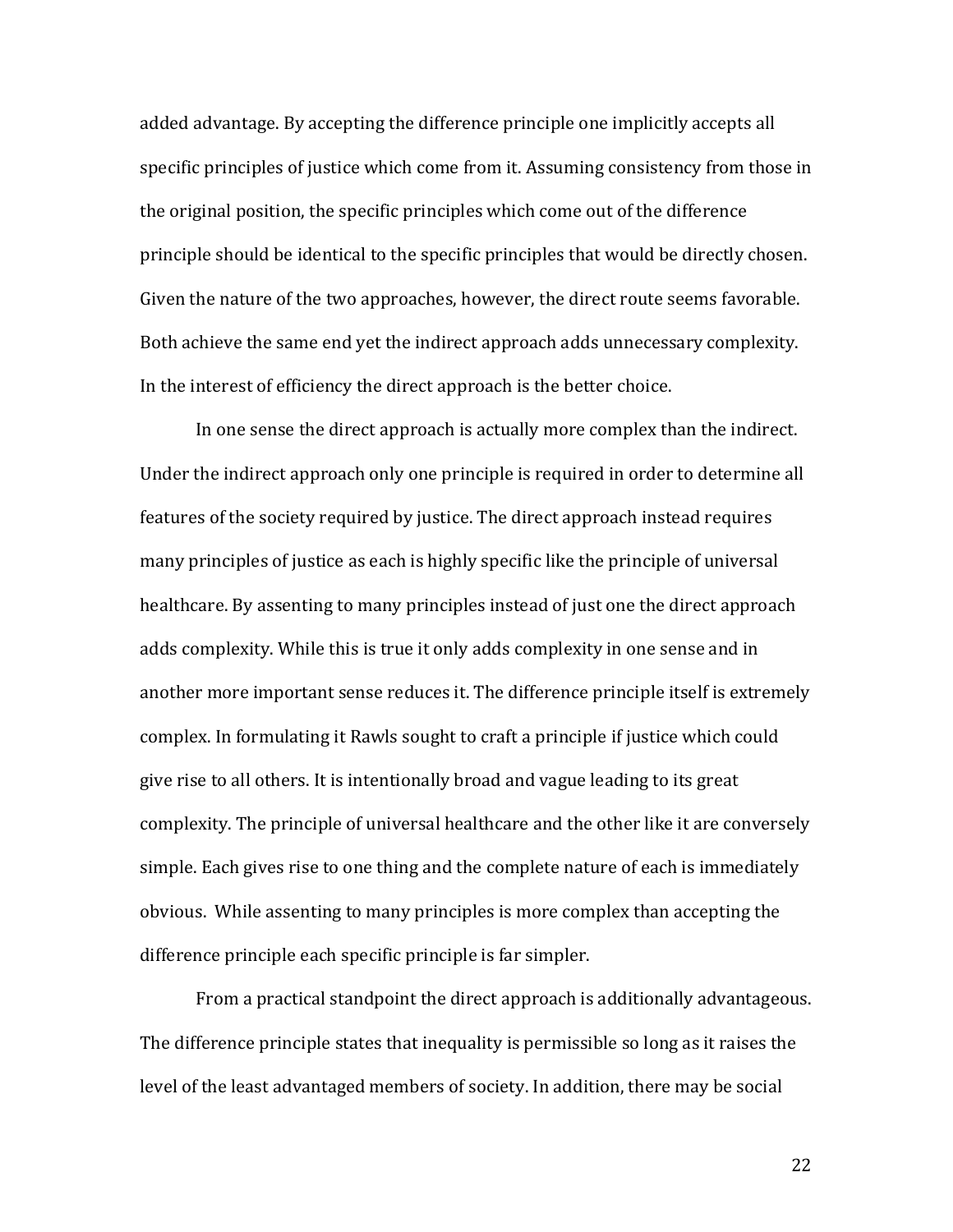and economic positions which are better than others provided they are open to all. Norman Daniels and I have argued that if one accepts the difference principle then provisions must be made in society for universal healthcare and other social welfare programs. This is so because specific principles of justice like the principle of universal healthcare come out of the difference principle. In doing abstract political philosophy it is easy to say that various social programs emerge from this principle of justice. In practice, however, it would be extremely difficult to enumerate which specific principles emerge and their distinct features. Unlike the original position healthcare is not just an abstract tool. Instead it is a real and important system which affects all people the world over. It seems reasonable that knowing this those in the original position would select the direct approach. In doing so they assent to a principle which guarantees access to healthcare. There is no room for interpretation as there is with the difference principle.

 In her essay "Universal Access to Healthcare" Lesley Jacobs examines whether an egalitarian such as Daniels or myself can justify universal care. Specifically she deals with Daniels' argument for universal healthcare which she refers to as "the minimalist egalitarian strategy" (Jacobs, 333). In this approach Daniels argues for universal access to care on the grounds that it is a requirement of fair equality of opportunity. Also known as the second part of the difference principle, fair equality of opportunity was introduced by John Rawls as an alternative to formal equality of opportunity. Rawls considered the former to be an improvement on the latter in one important sense. Formal equality of opportunity holds that individuals with equal talents and motivations must have equal legal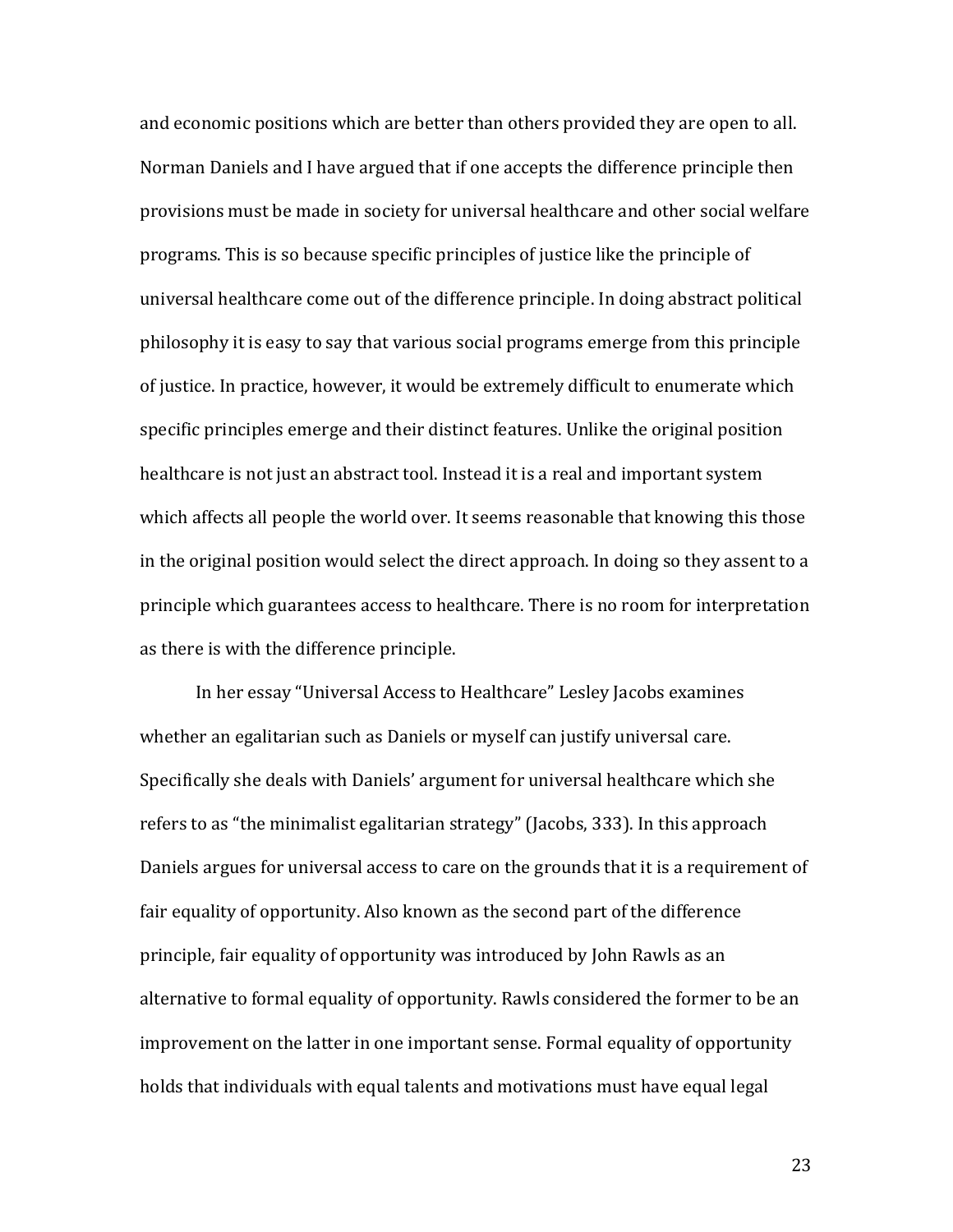access to advantaged social positions. Rawls recognizes that this view is incomplete without taking into account the different socioeconomic starting points which individuals come from. This uneven footing is the reason that people of similar merit do not reach the same advantaged positions even though everyone has equal legal access. Fair equality of opportunity seeks to remedy this problem as it holds that people of equal merit should have equal prospects of success regardless of socioeconomic position. To this end Rawls argues everyone must have access to a system of education that serves to minimize the effects of one's socioeconomic class on ambitions and natural talents. The desired effect is a flattening of the socioeconomic gradient.

 Daniels' strategy is to extend fair equality of opportunity to healthcare. He argues that choosing fair equality of opportunity over formal equality of opportunity in addition to public education requires access to healthcare. Ill health, like socioeconomic class, is a random circumstance of birth and should not affect one's ability to realize one's merit.

Jacobs argues that Daniels' approach fails. Differences in health among individuals do not always reflect arbitrary social circumstances but arbitrary natural circumstances. Daniels differs from Rawls in his interpretation of fair equality of opportunity as he requires that it minimize both social and natural circumstances. According to Jacobs, however, this interpretation is misguided. The principle of fair equality of opportunity accepts that natural differences among people are fair. After all, it requires that people have an equal shot at developing and utilizing their natural talents and ambitions, not that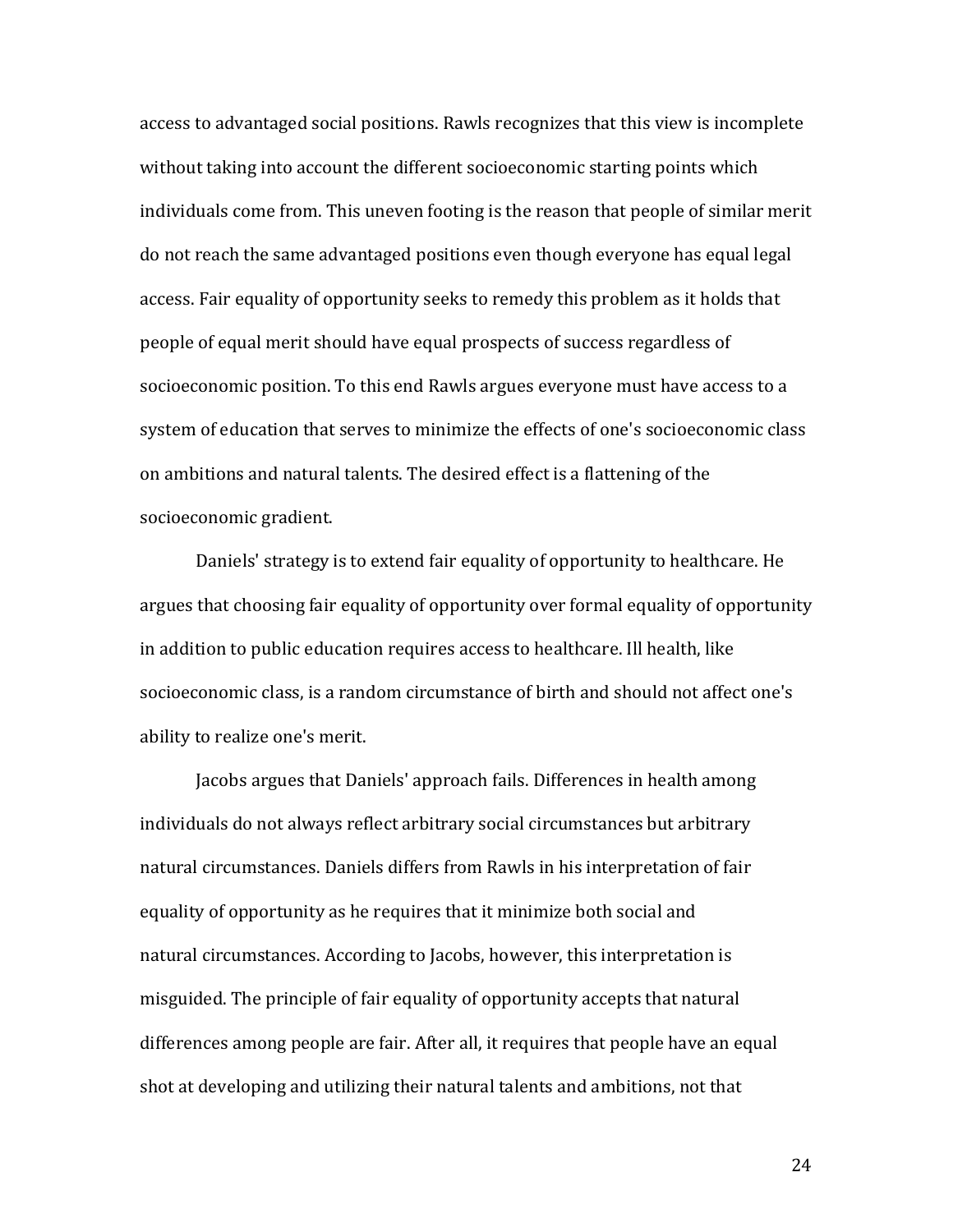everyone have equal natural talents and ambitions. Therefore, Jacobs concludes, universal access to healthcare is not a requirement of fair equality of opportunity and the minimalist egalitarian strategy fails.

If one accepts Lesley Jacobs' objection to Daniels then his indirect approach fails to deliver universal healthcare. Her objection, however, is no problem for the direct and indirect approaches which I have argued in favor of. The direct approach is so named because it is not routed through any broader principle of justice such as the difference principle. Instead it merely holds that individuals in the original position would assent to a principle of universal healthcare. In doing so, fair equality of opportunity never comes into play and thus the direct approach escapes Jacobs' objection. My indirect approach, though routed through the difference principle, does not rely on fair equality of opportunity in the way that Daniels' does. Though it escapes this objection I still hold that the direct approach is superior as it has the advantage of simplicity.

#### 1.6: Disability and the Good Life

 The notion that good health is necessary for a good life appears problematic for my view in the case of individuals living with disability. Health seems valuable because it protects opportunity. Without good health one cannot participate in the range of opportunities that constitute one's view of the good life. Disabilities seem to preclude good health. Generally they are viewed as deviations from health because they impose limits on one's physical and mental capacity which causes worse than average functioning. It may seem implicit in my view that disabled individuals could not live good lives. Their health prevents them from participating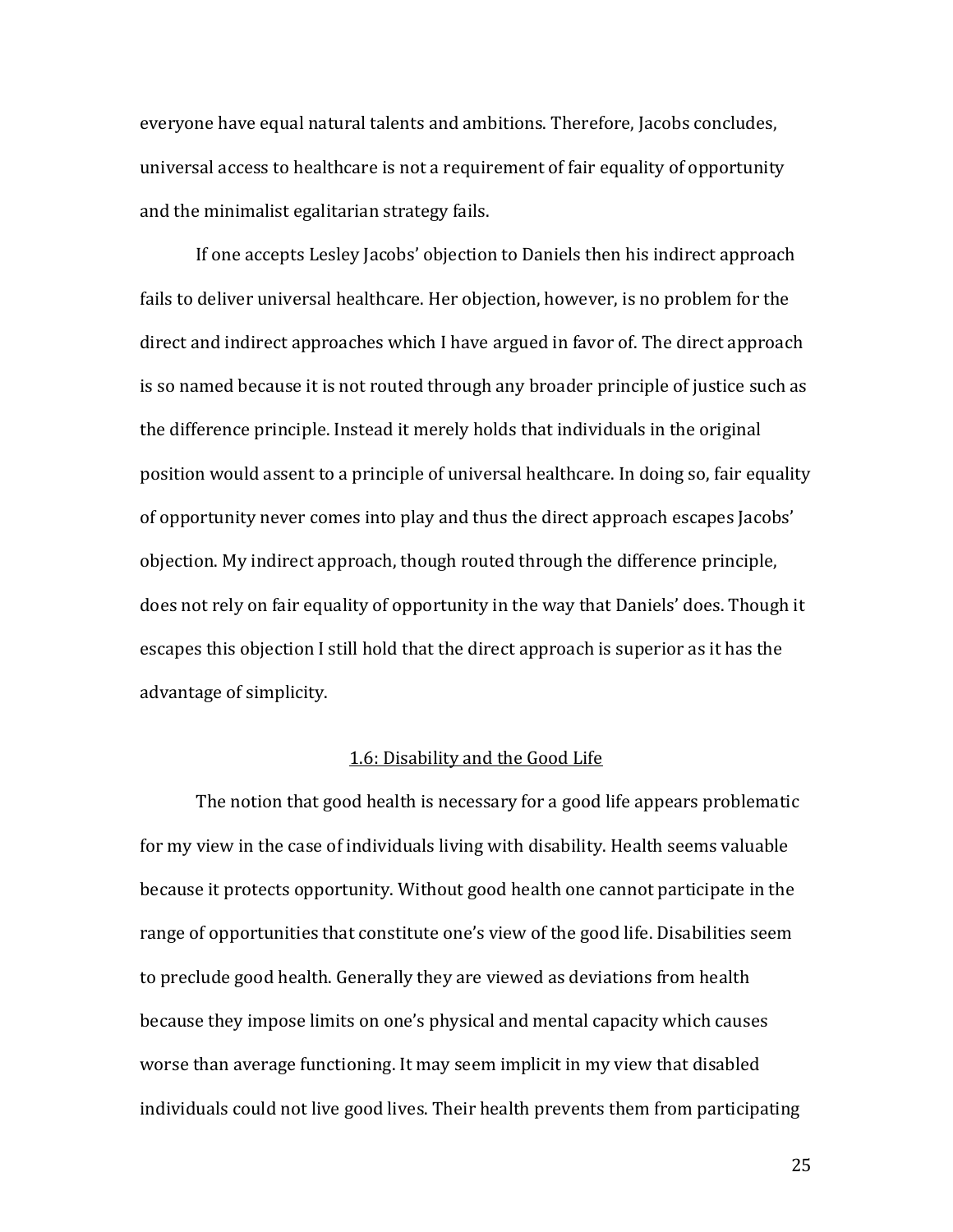in certain activities and experiences which make up the range of opportunities for a normal human life. Thus, they cannot live a good life. Obviously this conclusion is false. Most if not all individuals living with a disability would say they enjoy life. My premise must be reconciled with the empirical evidence in order for the argument to go through.

 Examining the idea of one's personal conception of the good life clears up this discrepancy. One's personal conception of the good life is the manner in which one would like to live. This includes the activities that one would like to participate in and the experiences one would like to have. In order for a conception to be reasonable it must fall within the confines of one's personal situation. For example, my desire to breathe underwater is not a legitimate component of my conception of the good life. So is the case with an individual confined to wheelchair wishing to walk. While those living with disability can participate in most aspects of society they are aware that their personal circumstances limit their range of opportunities, as is the case for all people. Good health is the level of function necessary to live one's personal conception of the good life. People with disabilities have different conceptions of the good life and thus different conceptions of good health.

 In this chapter I have argued that by accepting John Rawls' justice as fairness account a moral obligation to provide universal access to healthcare arises. Individuals behind the veil of ignorance value their health too much to risk the ill effects of the natural and social lotteries. For this reason they would assent to a principle of justice which requires that their given society provide access to care for all. Rawls' difference principle provides two possible indirect approaches to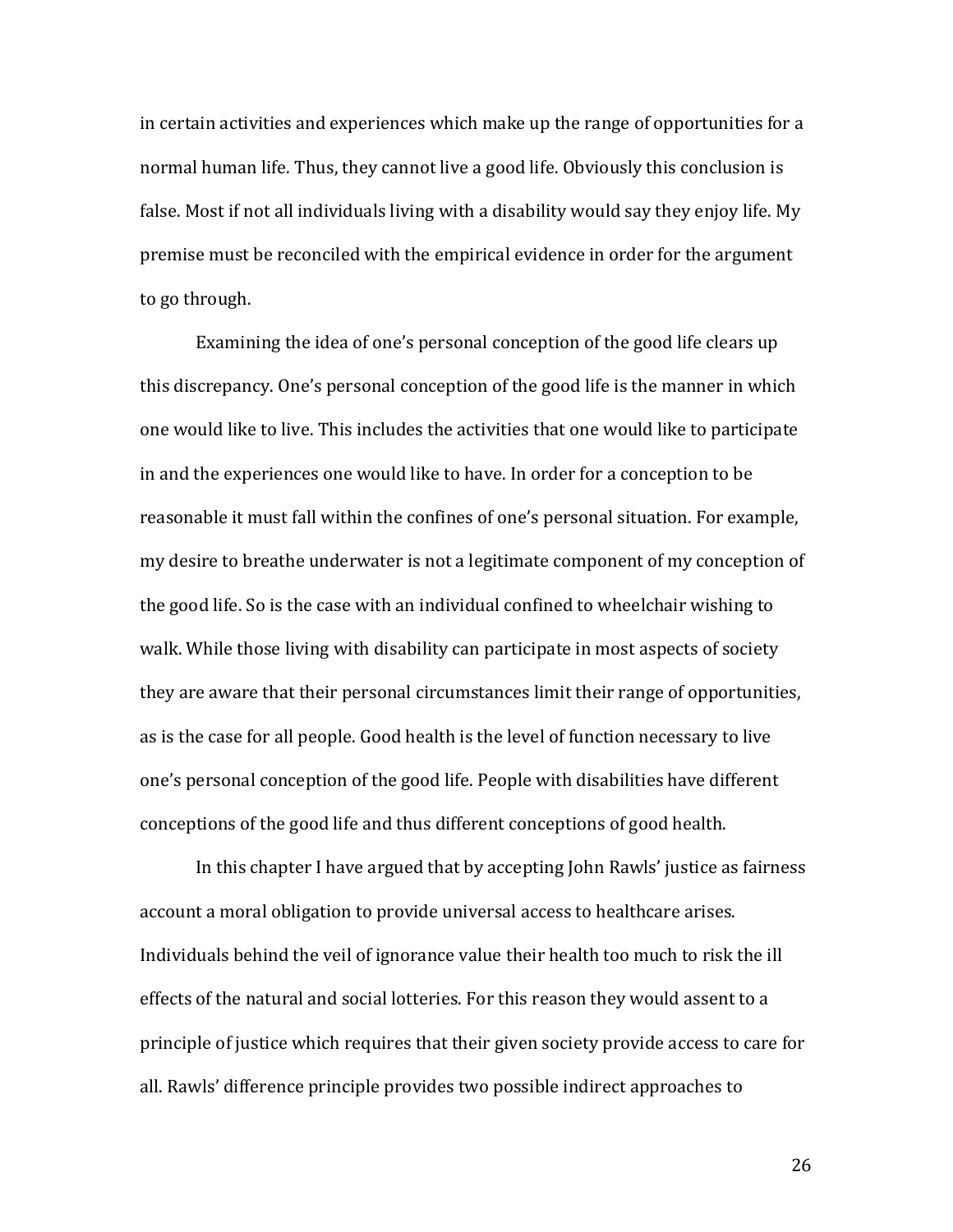universal healthcare. Though both seem like legitimate choices those in the original position would ultimately assent to one specific principle of justice, the principle of universal healthcare. This principle of justice would compel certain broad constraints on the healthcare system necessary for justice. These include access to minimally decent care for all, access to preventive, therapeutic, and palliative interventions for all, and some mechanism of rationing. A system of healthcare which fits this minimal description is just.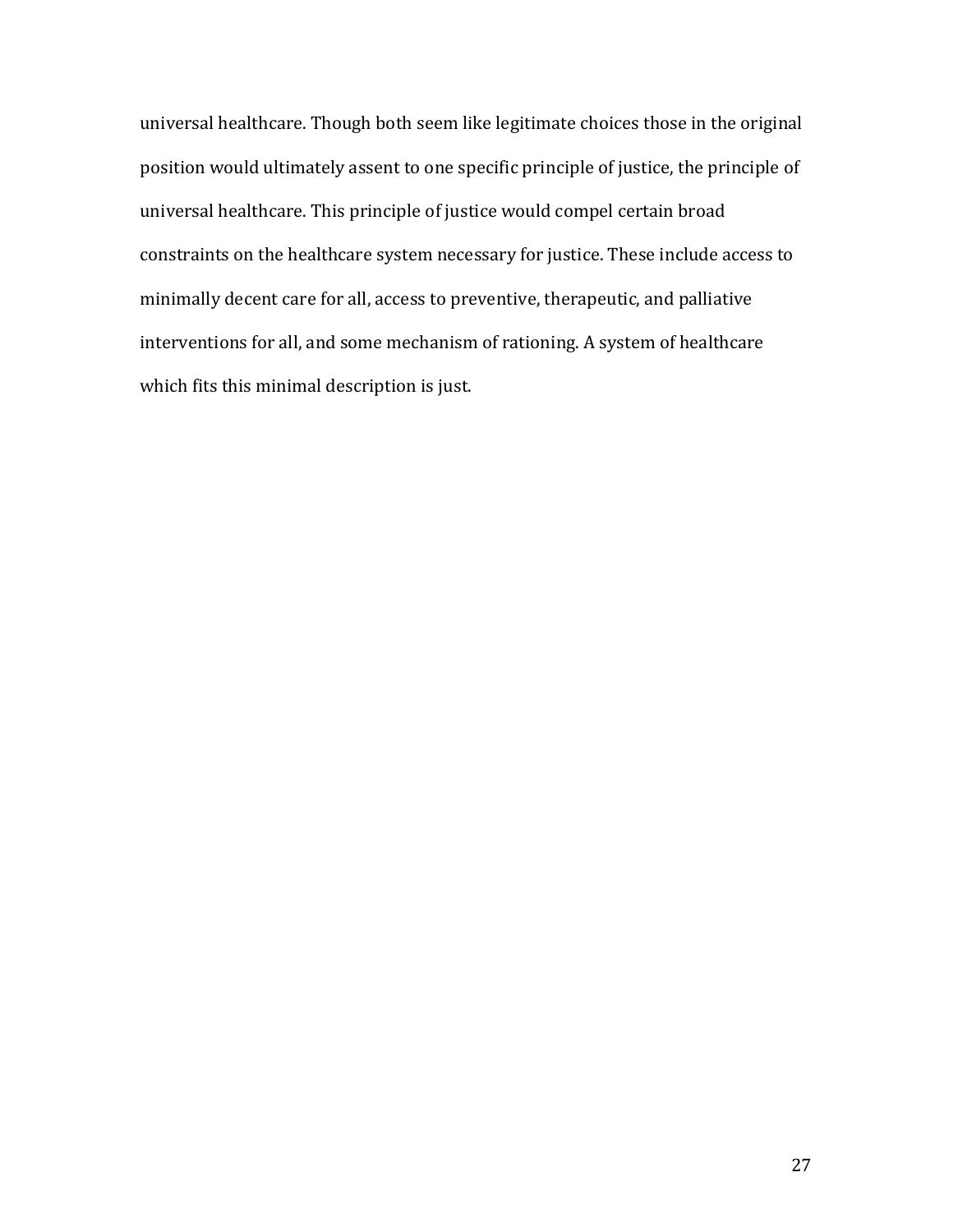#### Chapter 2: Nussbaum's Account of Justice

#### 2.1: The Capabilities Approach

The capabilities approach is an alternative to the contractarian theory of justice presented by Rawls. In Frontiers of Justice Martha Nussbaum argues that her theory of justice "can take us further than social contract doctrines" while acting as an extension of a theory such as Rawls' (Nussbaum, 69). However, she also believes that her approach is superior in providing guidance for public policy, an area in which healthcare is a major concern. In essence the capabilities approach is a list of the bare minimum human entitlements which all governments should ensure. Put another way, entitlements are what all humans should be able to do and be. Enumerating the vital capabilities is accomplished from, "an overlapping consensus among people who otherwise have very different comprehensive conceptions of the good" (Nussbaum, 70). Additionally, each capability has a threshold level below which true human functioning is impossible (Nussbaum, 71). Taken from Frontiers of Justice, Nussbaum presents the core human capabilities as follows.

1. Life. Being able to live to the end of a human life of normal length; not dying prematurely, or before one's life is so reduced as to be not worth living.

2. Bodily Health. Being able to have good health, including reproductive health; to be adequately nourished; to have adequate shelter

3. Bodily Integrity. Being able to move freely from place to place; to be secure against violent assault, including sexual assault and domestic violence; having opportunities for sexual satisfaction and choice in matters of reproduction.

4. Senses, Imagination, and Thought. Being able to use the senses, to imagine, think, and reason – and to do these things in a "truly human" way, a way informed and cultivated by an adequate education, including, but by no means limited to, literacy and basic mathematical and scientific training. Being able to use imagination and thought in connection and experiencing and producing works and events of one's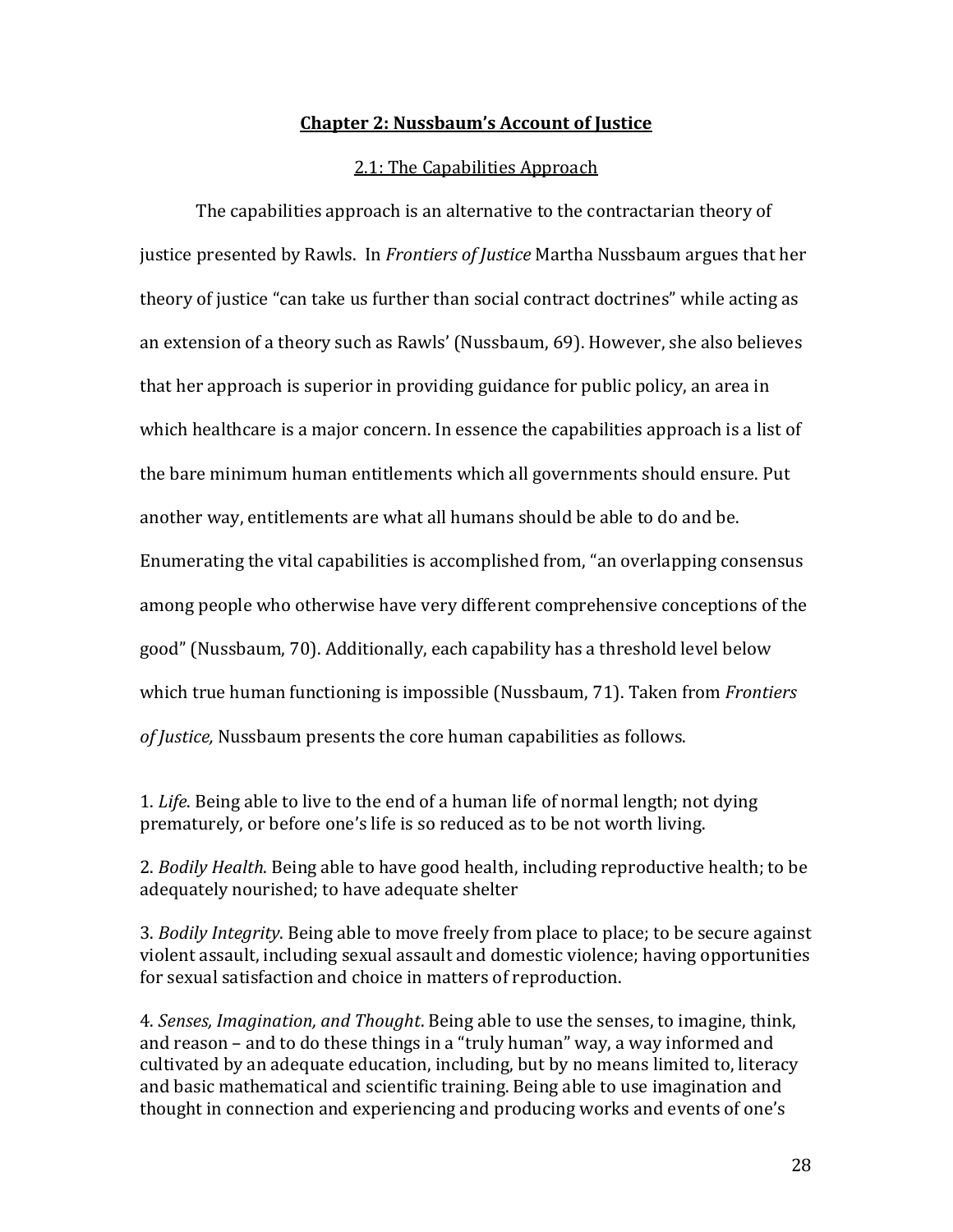own choice, religious, literary, musical, and so forth. Being able to use one's mind in ways protected by guarantees of freedom of expression with respect to both political and artistic speech, and freedom or religious exercise. Being able to have pleasurable experiences and to avoid nonbeneficial pain.

5. Emotions. Being able to have attachments to things and people outside ourselves; to love those who love and care for us, to grieve at their absence; in general, to love, to grieve, to experience longing, gratitude, and justified anger. Not having one's emotional development blighted by fear and anxiety. (Supporting this capability means supporting forms of human association that can be shown to be crucial in their development).

6. Practical Reason. Being able to form a conception of the good and to engage in critical reflection about the planning of one's life. (This entails protection for the liberty of conscience and religious observance.)

### 7. Affiliation.

A. Being able to live with and toward others, to recognize and show concern for other human beings, to engage in various forms of social interaction; to be able to imagine the situation of another. (Protecting this capability means protecting institutions that constitute and nourish such forms of affiliation, and also protecting the freedom of assembly and political speech.)

B. Having the social bases of self-respect and nonhumiliation; being able to be treated as a dignified being whose worth is equal to that of others. This entails provisions of nondiscrimination on the basis of race, sex, sexual orientation, ethnicity, caste, religion, national origin.

8. Other Species. Being able to live with concern for and in relation to animals, plants, and the world of nature.

9. Play. Being able to laugh, to play, to enjoy recreational activities.

## 10. Control Over One's Environment.

A. Political. Being able to participate effectively in political choices that govern one's life; having the right of political participation, protections of free speech and association.

B. Material. Being able to hold property (both land and movable goods), and having property rights on an equal basis with others; having the right to seek employment on an equal basis with others; having the freedom from unwarranted search and seizure. In work, being able to work as a human being, exercising practical reason and entering into meaningful relationships of mutual recognition with other workers (Nussbaum, 78-80).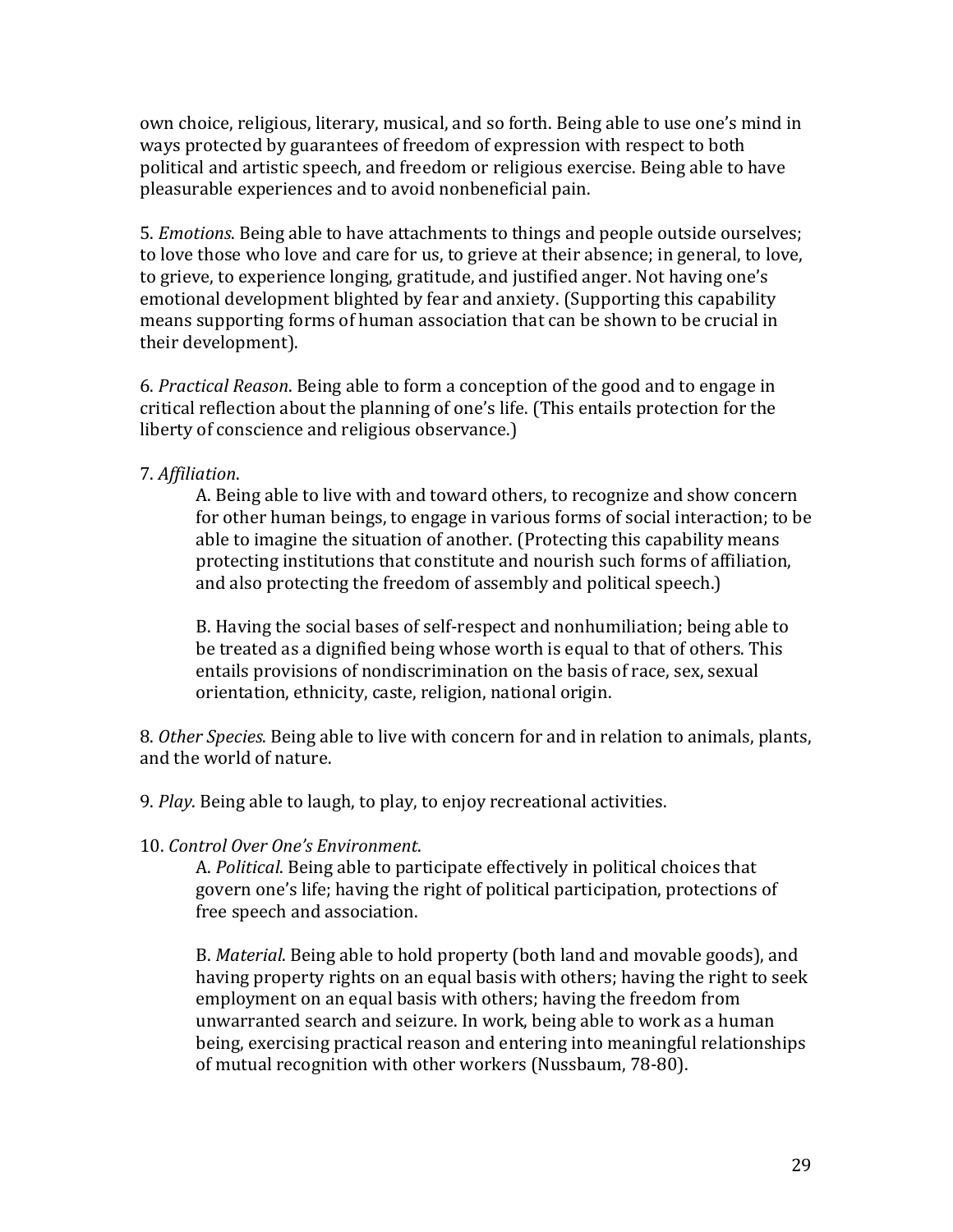Her account is based upon what she calls the intuitive idea of a life worthy of human dignity. The list of central human capabilities, she finds, is implicit in the notion of human dignity (Nussbaum, 70). Such a notion is what requires each capability to be present in at least a threshold level. In order to flesh out her concept of human dignity Nussbaum borrows from the Marxian idea of true human functioning. He stresses the need for human beings to take part in "a totality of human life activities". We must have the opportunity for a wide variety of activities and experiences, not merely receive quantities of resources (Nussbaum, 74). Nussbaum's ten capabilities include all human activities which are essential in Marx's view. A just society ensures these capabilities for all its members.

#### 2.2: The Capabilities Approach to Universal Healthcare

Universal healthcare seems to be an inevitable consequence of Nussbaum's capabilities approach. Like Rawls, it seems she would agree that such a provision is necessary in order for a society to be just. In *Frontiers of Justice* she puts forth the argument that a society is at least minimally just if all its members live lives worthy of human dignity. From her intuitive idea of human dignity and the Marxian conception of true human functioning she argues the necessity of ten central human capabilities. If any of these opportunities for activities and experiences is below a threshold level then human dignity is not achieved and the society is not just. Therefore, a just society will ensure these capabilities to at least the minimum level. How each society attains this level of functioning for all people is up to its own discretion. In the case of certain capabilities, however, the approach should be more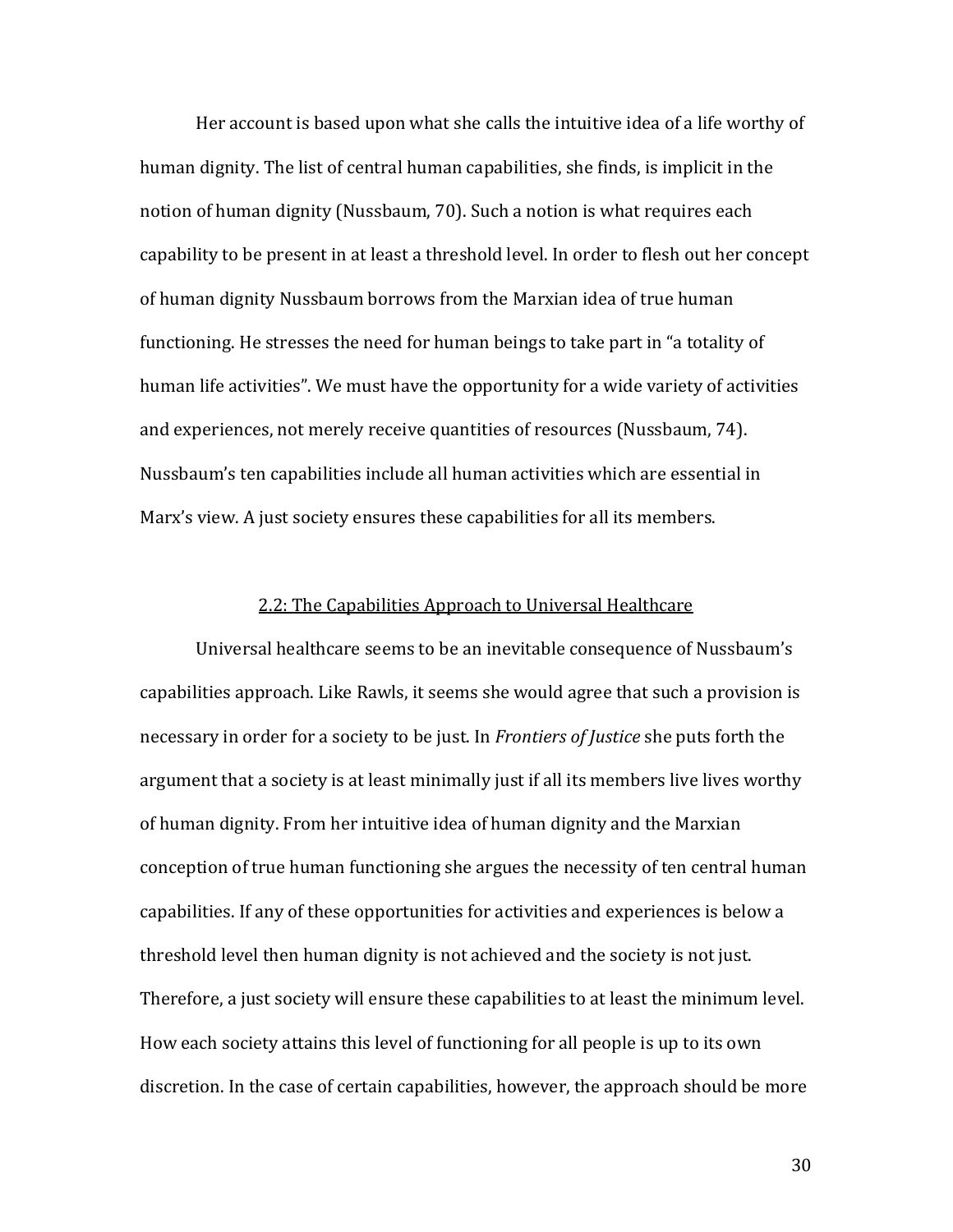clear cut. Healthcare should play a substantial role in at least capabilities one and two, Life and Bodily Health, and be necessary in some capacity for many others. It seems inconceivable that a society could achieve threshold levels for capabilities three (Bodily Integrity), four (Senses, Imagination, and Thought), five (Emotions), six (Practical Reason), eight (Other Species), nine (Play), and ten (Control Over One's Environment) without the availability of healthcare. Of course, healthcare is not within reach for all members of some societies including the United States. Its cost can be prohibitive causing some individuals to forgo medical treatment in all but the most essential cases. In such a society threshold levels for many capabilities will not be within reach for some people and their lives will not be worthy of human dignity. By Nussbaum's account a society like the United States would not be at least minimally just. In order to be just such a state would need to provide universal healthcare.

Ensuring many of Nussbaum's core human capabilities to a threshold level requires the provision of universal healthcare. Without healthcare a minimum amount of functioning will not be attained for all but the luckiest individuals. Those who fall into the majority group and cannot afford adequate healthcare have no hope of achieving threshold levels of the core human capabilities. It is obvious that healthcare is vital to protecting capabilities such as *Life* and *Bodily Health* though its necessity for other capabilities may be less apparent. Bodily Integrity requires that the individual may freely move from place to place. Many treatable medical conditions prevent this freedom. Infections are usually treatable by standard medical procedures. Without treatment, however, infection can leave one bedridden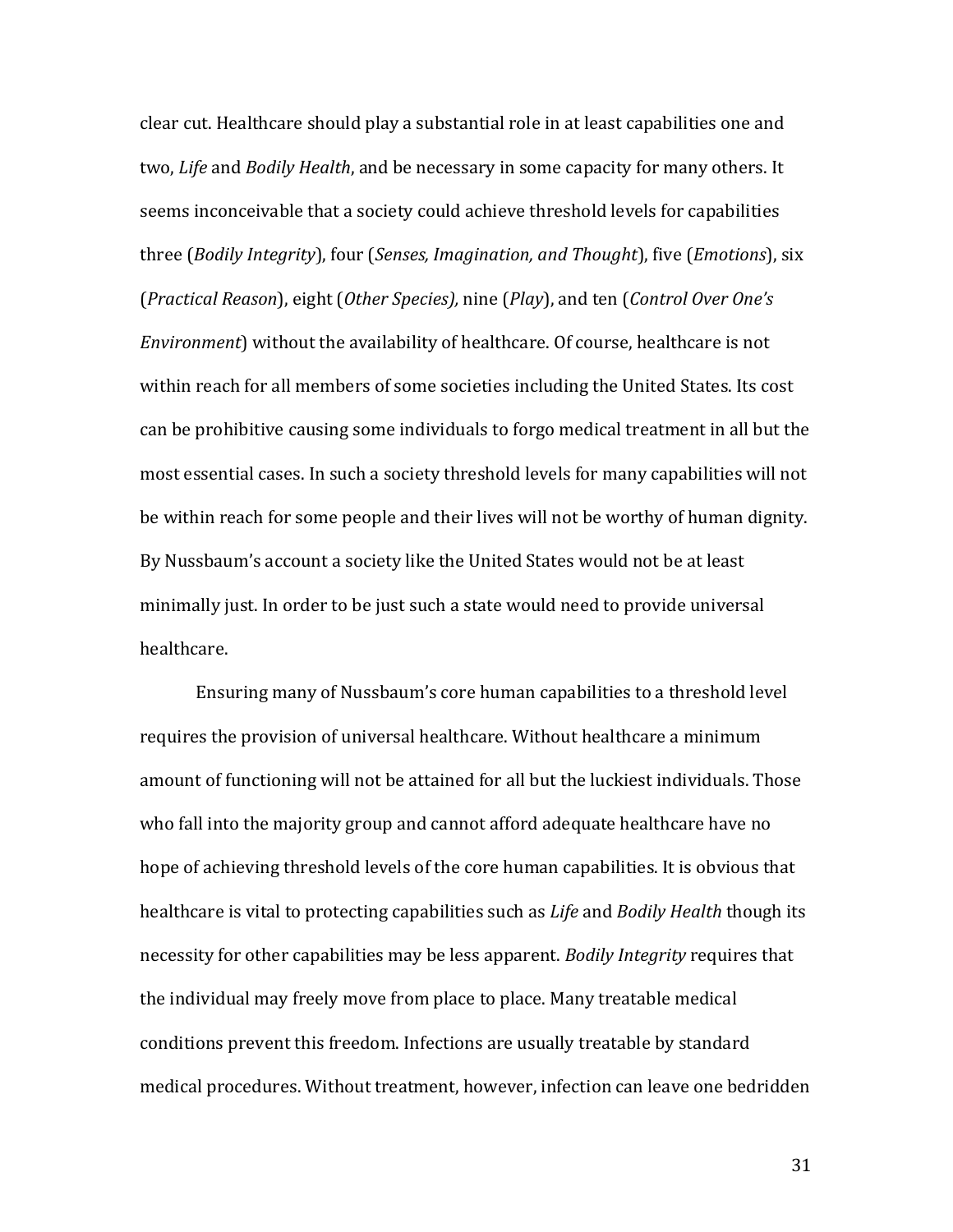and incapacitated. Senses, Imagination, and Thought are also part of one's overall health. Mental disorders as well as a wide variety of illnesses and injuries, left untreated, can damage these faculties and limit one's ability to use and enjoy them. The *Emotions* can be similarly affected. Uncertainty and pain due to inadequate medical care can cause this capability to be unsatisfactorily provided for. Such a situation can cause "one's emotional development [to be] blighted by fear and anxiety" (Nussbaum, 77). A lack of care for mental and physical illnesses precludes any hope for exercising a minimum level of Practical Reason. Finally, lack of healthcare prevents full enjoyment of Other Species, Play, and Political Participation. While universal healthcare is most evidently necessary for *Life* and *Bodily Health* its absence prevents the attainment of a threshold level for almost every one of Nussbaum's ten core human capabilities. Healthcare is essential to justice under the capabilities approach. Ultimately, Martha Nussbaum's conception of justice provides a weaker impetus for universal healthcare than Rawls' approach, justice as fairness. While the capabilities approach makes a good case it is incomplete in some respects.

#### 2.3: Objections to the Capabilities Approach

No argument should be needed to convince the reader that a just society is better than an unjust one. Accounts of justice are useful because they provide a blueprint for how to achieve this essential end. Insofar as this is true, a conception of justice which does not provide an attainable end is not useful. If the capabilities approach necessitates universal healthcare then absolute justice will never be achieved.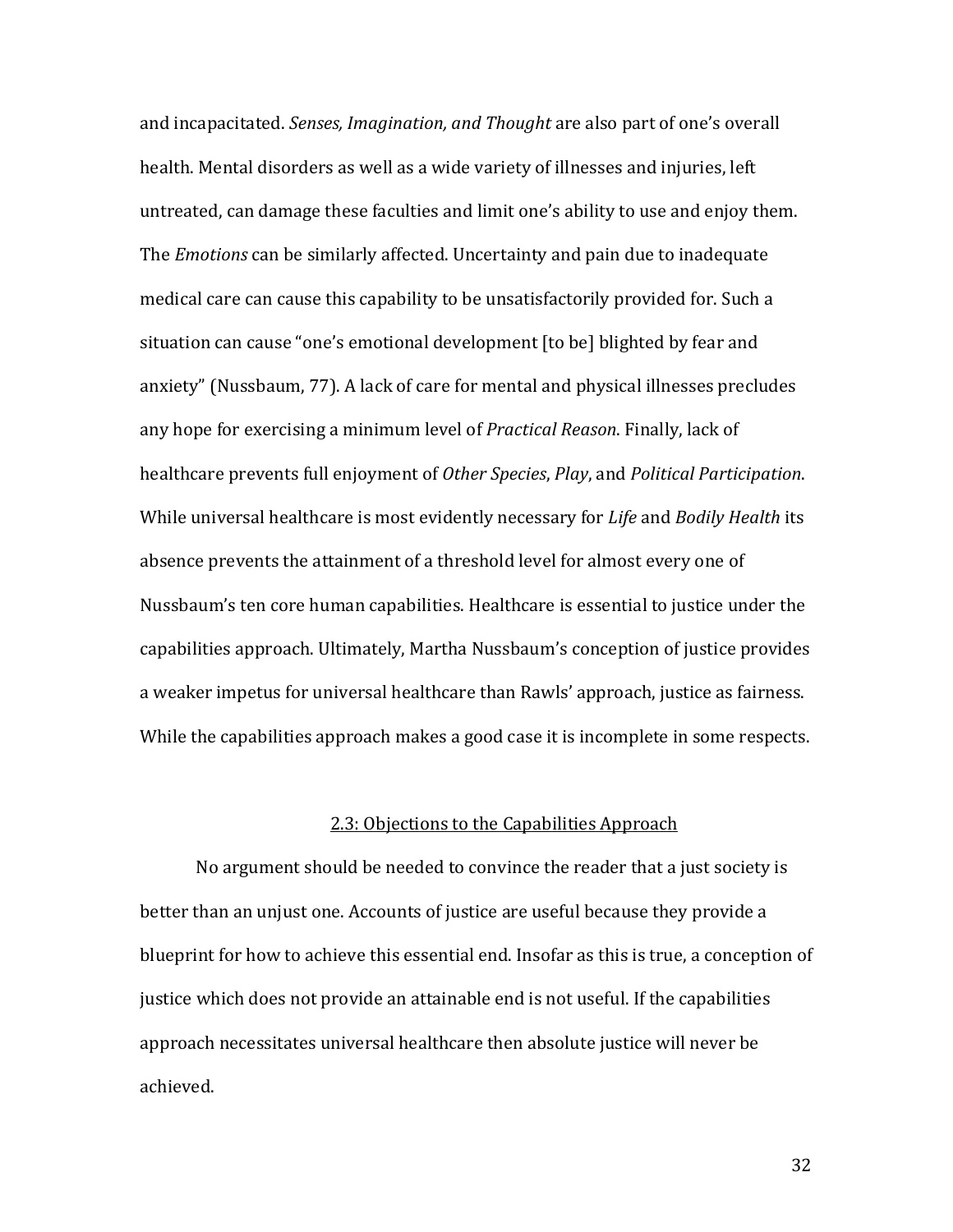Nussbaum's approach requires that each of the ten core human capabilities are provided for to at least a threshold level. For some capabilities this level will be difficult to define. For others, especially those which most require universal healthcare, this level is more obvious. The threshold for *Life*, as Nussbaum describes it is, "Being able to live to the end of a human life of normal length; not dying prematurely" (Nussbaum, 76). The minimum necessary for Bodily Health is similarly obvious, "Being able to have good health" (Nussbaum, 76). While good health must be defined it seems possible to reach a consensus of its meaning for each culture or society. The problem this raises for the capabilities approach comes from the fact that medicine is inherently imperfect. Some unlucky individuals will never truly achieve Life or Bodily Health in the Nussbaumian sense. Examples should be obvious. Consider an infant born with Tay-Sachs disease, a genetic disorder which generally causes death by the age of four, has no known cure or treatment, and significantly reduces quality of life. Under the capabilities approach such an infant will never experience the threshold levels for Life or Bodily Health. A society which cannot treat Tay-Sachs disease or the many other illnesses which may significantly harm infants and children is therefore unjust. It seems reasonable to accept that the capabilities approach necessitates the provision of universal healthcare. If this is the case, however, justice for all is fundamentally unachievable.

Another significant problem for the capabilities approach arises if it is used to justify universal healthcare. Worldwide, nations which provide healthcare generally cover costs associated with abortion. This precedent is problematic for the capabilities approach. Initially, this procedure seems to clearly violate Nussbaum's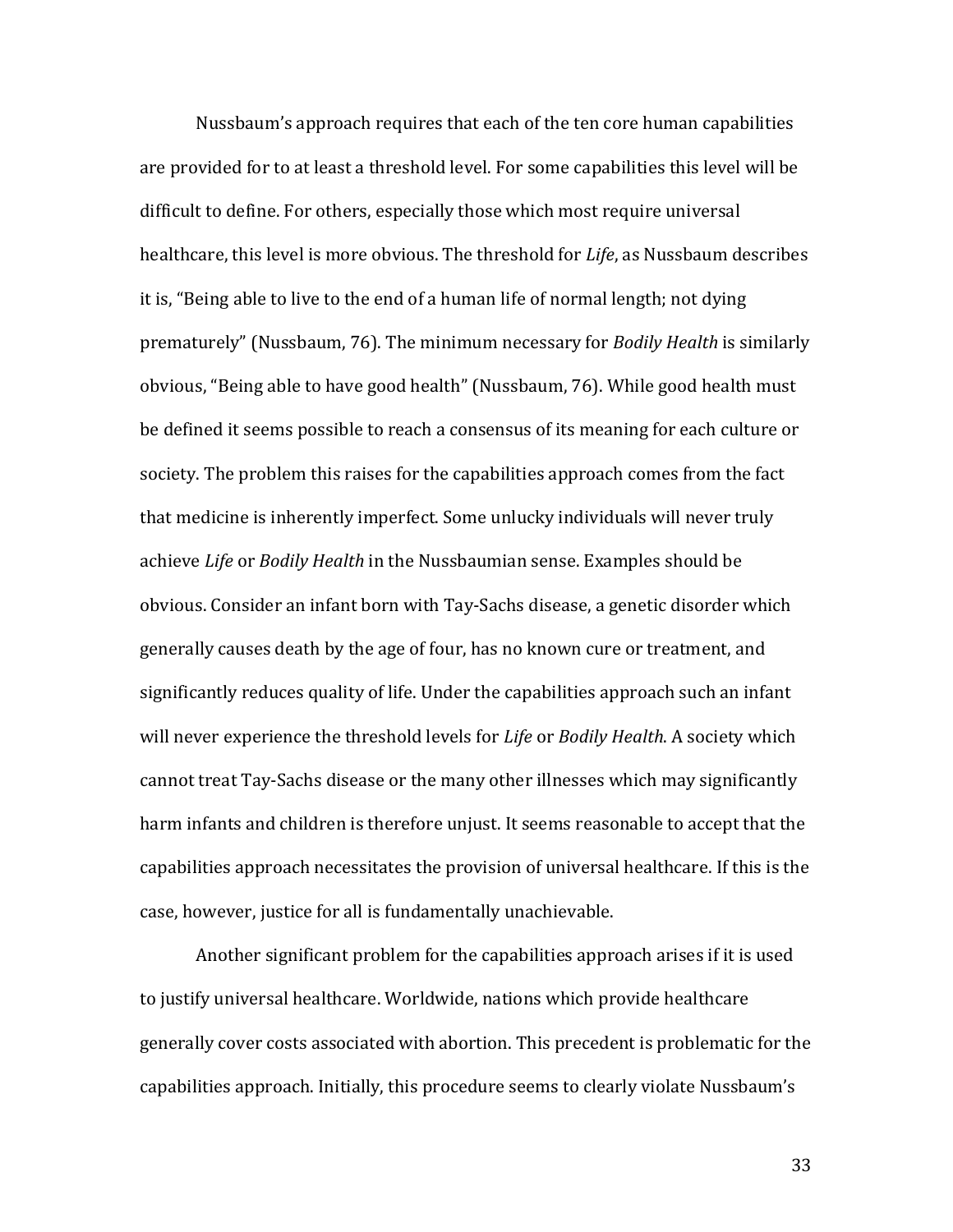first capability, Life. Actually, the problem is much deeper. While capability one forbids abortion capability three seems to endorse it. Nussbaum's describes Bodily Integrity as including, "choice in matters of reproduction" (Nussbaum, 76). Abortion seems to be a straight forward matter of reproduction. The status of abortion with respect to justice is ambiguous under the capabilities approach. It serves to show that capabilities one and three can be in direct contention in certain cases. In order to keep a consistent conception of justice a society which wishes to use the capabilities approach as justification for universal healthcare could refuse to cover abortion. This is at odds with the provisions made by most societies. Women who would get abortions if not for lack of financial means will bring children into the world which they cannot provide for.

There are problems associated with both the Rawlsian and Nussbaumian conceptions of justice. Those that befall the capabilities approach, however, seem to preclude its usefulness as a conception of justice which can be associated with universal healthcare. Rawls' justice as fairness account holds up better for this purpose and therefore I rest the weight of my moral claim with it. Having settled upon a conception of justice I now present a series of objections which it must overcome. The first is the therapy-enhancement distinction.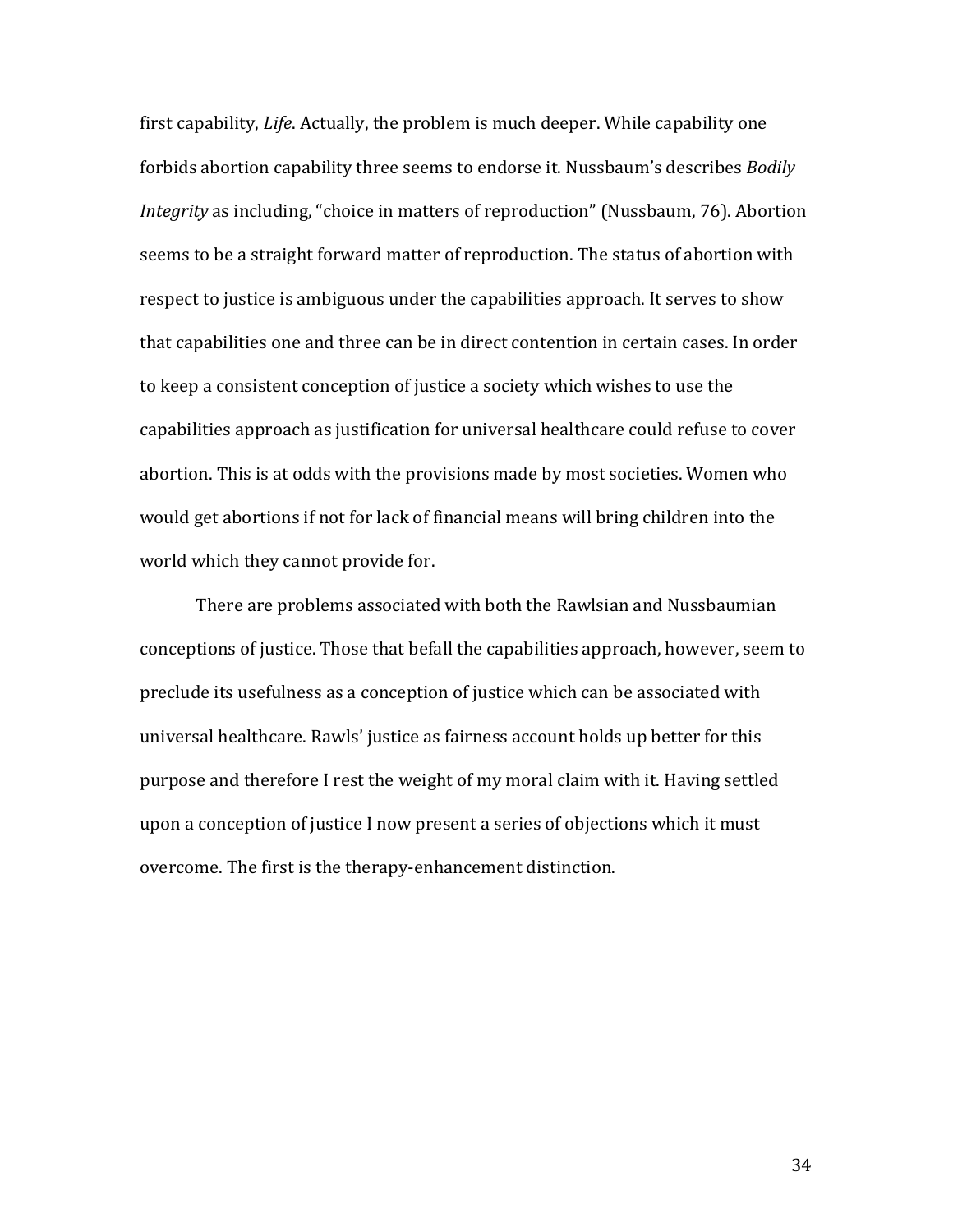#### Chapter 3: Making the Therapy-Enhancement Distinction

#### 3.1: Defining Therapy and Enhancement

So far I have categorized all medical interventions as falling into three distinct groups: preventive, therapeutic, and palliative. These procedures, however, can be classified in two other meaningful groups: therapy and enhancement. It can be rightfully said that medical care falling under the heading of therapy is necessary for good health while the same is not true for enhancement. An obvious example is breast augmentation versus mastectomy. The first surgery is generally considered enhancement because it has no medical value to the patient. Instead it is performed optionally with the end goal of improving the subject's appearance. Removal of breast tissue, mastectomy, is undergone for the purpose of improving one's health. It is a therapy utilized in cases such as breast cancer where allowing the tissue to remain would prove harmful to the patient. Given a reasonable outlook for survival any rational person would choose the procedure necessary. Whether one seeks out and assents to enhancement, however, is much more subjective.

#### 3.2: Therapy Vs. Enhancement In a Rawlsian Society

Any society which provides universal access to healthcare must confront the therapy-enhancement distinction and the issues that surround it. Such a society must decide to what extent universal care is provided for its citizens. Would individuals in the original position want access to plastic surgery or merely the interventions necessary to stay alive? I believe those in Rawls' hypothetical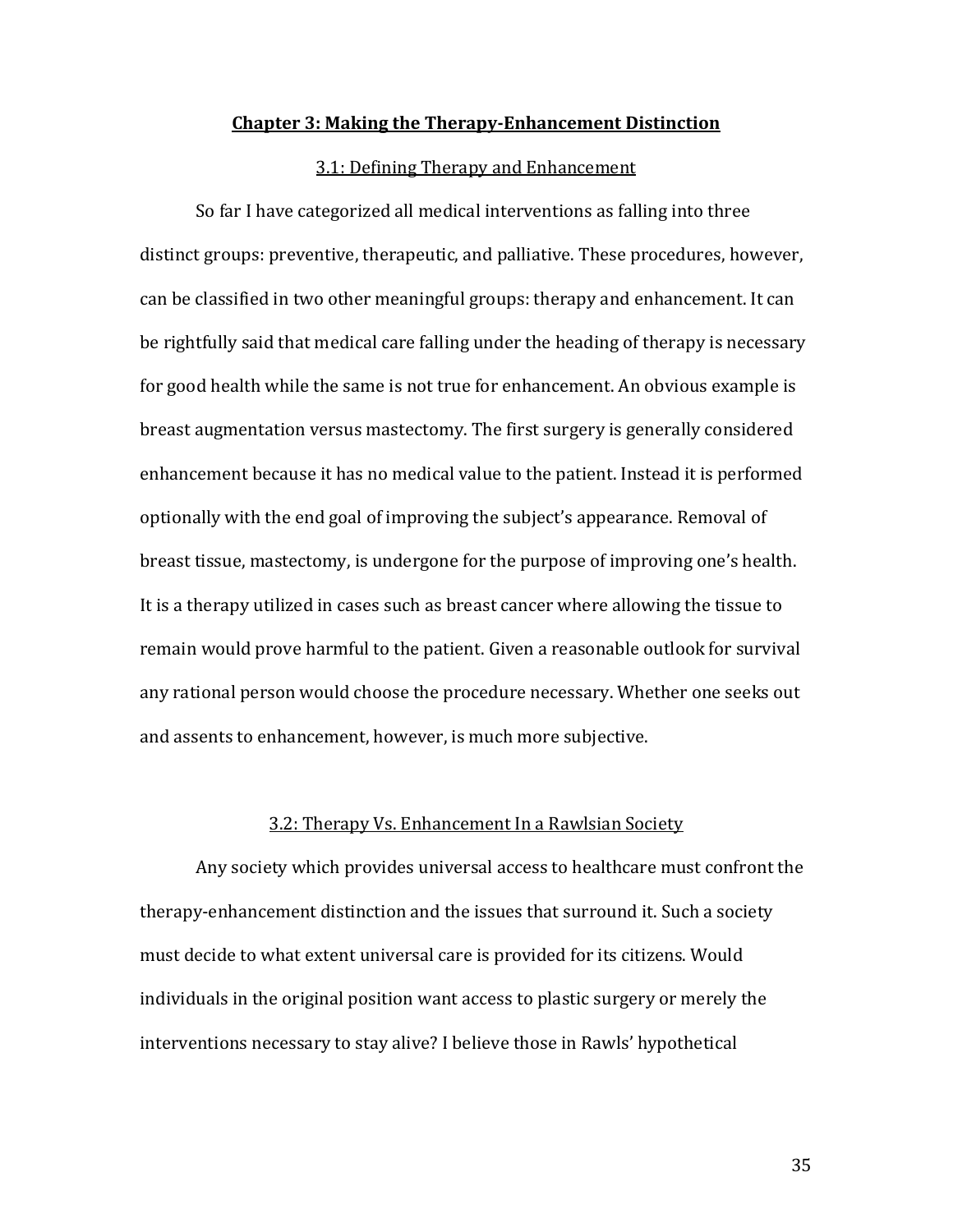situation would choose only the latter, recognizing the pitfalls of providing universal access to enhancements.

 Healthcare must be rationed because it consists of scarce resources. Doctors are highly specialized professionals who require extensive training and are compensated proportionally. Few members of society have the skill set and dedication to reach this level and thus those that do are in great demand. Other medical personnel such as nurses, physicians assistants, and paramedics are skilled and similarly in demand but have not reached the same pinnacle of expertise. Medical resources are also hard to come by. This includes facilities like hospitals and outpatient care as well as the tools of the trade: specialized instruments, donor blood, and the like. For the most part what sets these limits is money. Healthcare is undoubtedly important though only a certain proportion of cash can be allocated in this way whether it comes from public or private funds. No individual or society can be expected to assign the totality of its monetary resources to healthcare. Thus, those in the original position must make a choice. It seems all rational individuals in the original position would assent to principles of justice which provide universal access to therapy as they value good health. It is less likely, however, that they would choose principles which ensure access to enhancement. Doing so serves to dilute the resources allocated to healthcare or divert resources from other important social programs. This would lower the overall level of health in order to provide access to procedures which have no effect outside of one's appearance. Rational individuals behind the veil of ignorance would not choose to provide opportunities for enhancement and instead would focus on universal access to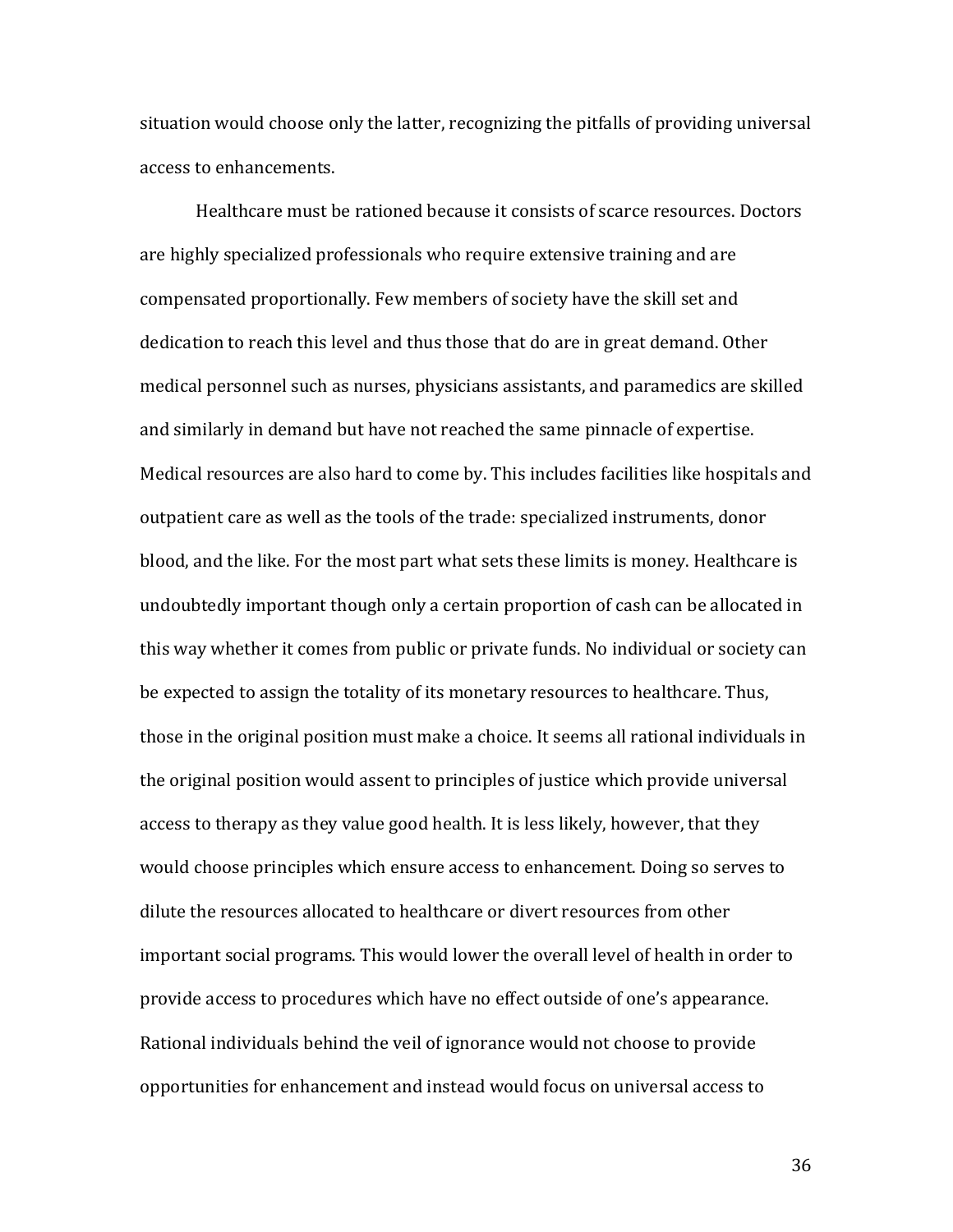therapy. The problem then is deciding where therapy ends and enhancement begins.

#### 3.3: Defining Health and Disease

At its heart, the distinction between therapy and enhancement seems to rest upon the definition of disease. Breast cancer is a disease and thus mastectomy is a therapy. Breast augmentation is done by choice, not as a response to disease, and is therefore an enhancement. Making the distinction, however, is not always simple. Defining disease is notoriously tricky as problem cases and gray areas which must be contended with abound. The Oxford English Dictionary calls disease, "a condition of the body, or of some part or organ of the body, in which its functions are disturbed or deranged…a departure from a state of health, especially when caused by structural change" (OED, 441). This definition seems correct based upon the experience we all have with disease yet it is imprecise. Breast cancer certainly falls under the category of disease based upon this definition. However, the need for breast augmentation seems to as well. Consider the reason an individual would seek this procedure, hope for greater happiness coming from a newfound feeling of selfesteem. It can be debated whether such justification is reasonable though regardless it seems this is the driving factor in a patient's desire for such an operation. The individual's depression resulting from lack of self-esteem seems to fit the OED definition of disease as this is a case in which the functions of an organ, the brain, are disturbed. If when in a healthy state this organ is at least neutral with regard to emotion then depression seems to constitute a significant departure. By this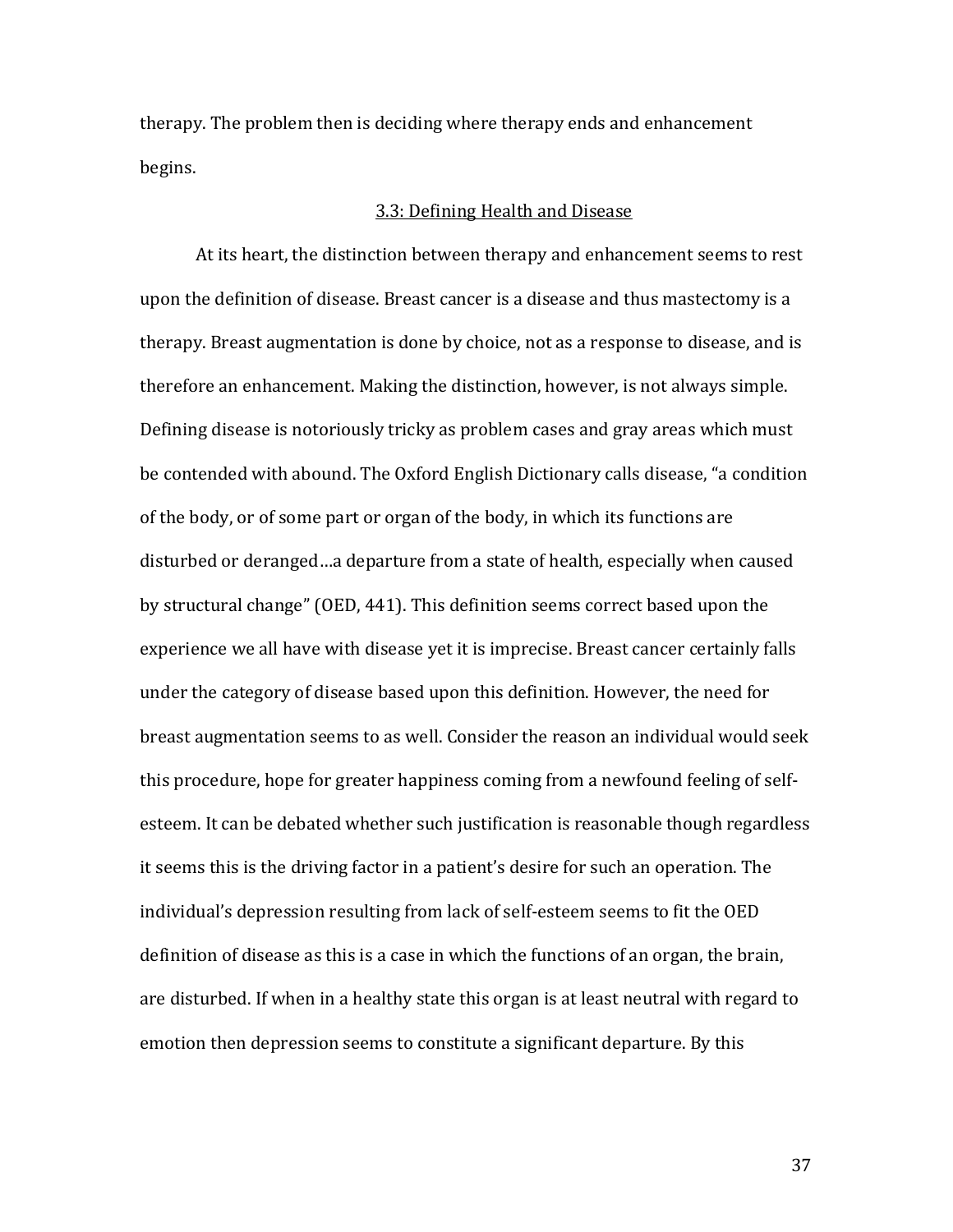definition of disease breast augmentation could be considered therapy as it treats depression. The OED definition appears to be inadequate.

 Christopher Boorse proposes disease as statistical abnormality in his essay On the Distinction Between Disease and Illness. This captures the spirit of the OED definition while adding a new dimension of precision. There is a state of the body and its organs that the vast majority of people experience. Deviations from this state are by comparison rare. We consider them diseases because they differ from the condition of nearly all other people. It is implicit in this idea that the state which the most people are naturally in is the correct one. Thus they are healthy and those that are different are diseased. Unfortunately, disease as a statistical abnormality seems equally problematic.

Boorse argues that statistical abnormality is neither necessary nor sufficient for disease. The Black Death, which spread through Europe during the 14th century, afflicted far more than a statistical minority. For Europeans living during this period the statistical state of health was altered. Few would be inclined to say that the bubonic plague, the purported cause of the Black Death, was not a disease as it causes significant harm to one's body. The prevalence of AIDS in Sub-Saharan Africa stands as another grim example as greater than 15% of all people who inhabit South Africa are afflicted with this condition. When a specific condition affects such a great proportion of people it no longer seems to constitute only a statistical abnormality. Like the bubonic plague it seems incorrect to not classify AIDS as a disease. A more common example which Boorse provides is tooth decay. It is a deviation from normal health yet it is something which nearly all people experience (Boorse, 50). If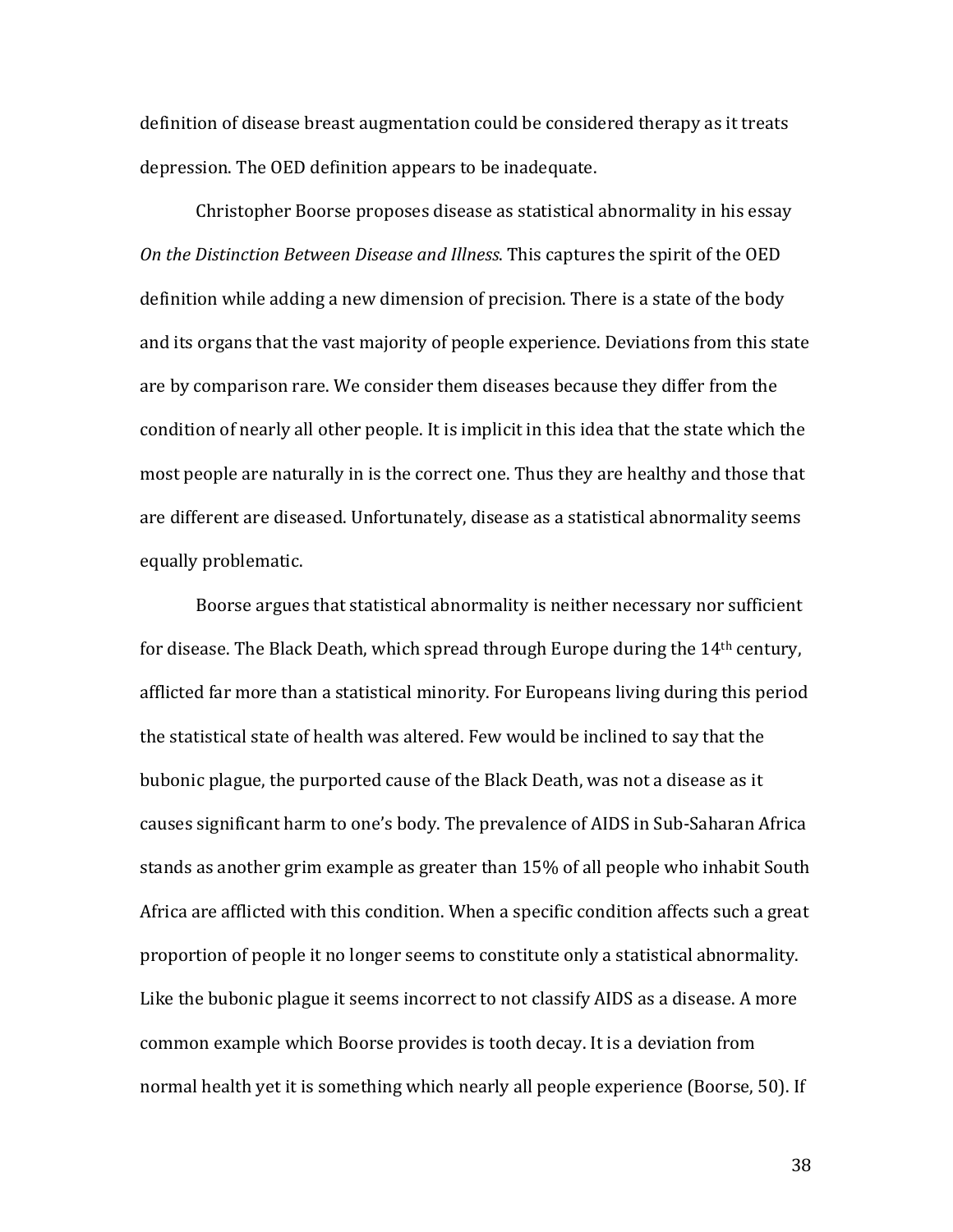this general feeling is upheld in both cases then statistical abnormality is not necessary for disease. Additionally, such a condition does not seem sufficient to constitute disease. In the modern era homosexuality is not considered a disease, yet it is practiced by a statistical minority. Homosexuality does not fit the criteria by which we usually define disease such as a departure from health. It seems wrong to classify it as such merely because it is the sexual orientation for a statistical minority. Deviations from the typical human attributes such as unusual strength or eye color represent statistical abnormality. As these aberrations are not harmful and even may be beneficial it seems incorrect to classify them as disease conditions. Statistical abnormality it then not sufficient for disease (Boorse, 50). Like the OED definition this conception of disease is irreparably flawed.

As Boorse argues, it may be more useful to define disease from our notion of health. According to Boorse there are two ideas of health, theoretical health and practical health. Disease is defined as the opposite of theoretical health. Behind theoretical health is the notion of normal function in accordance with design. This is synonymous with the natural state of the being (Boorse, 58). Boorse uses the example of a car. We would say a car is in good mechanical condition if its function conforms to what it was designed for. For a given living entity the design or goal towards which it operates is determined through empirical study (Boorse, 60). For humans this goal might be reproduction and survival. A human is in good theoretical health when his or her parts function properly in pursuit of these goals. Disease is any condition which affects these systems and thereby prevents normal function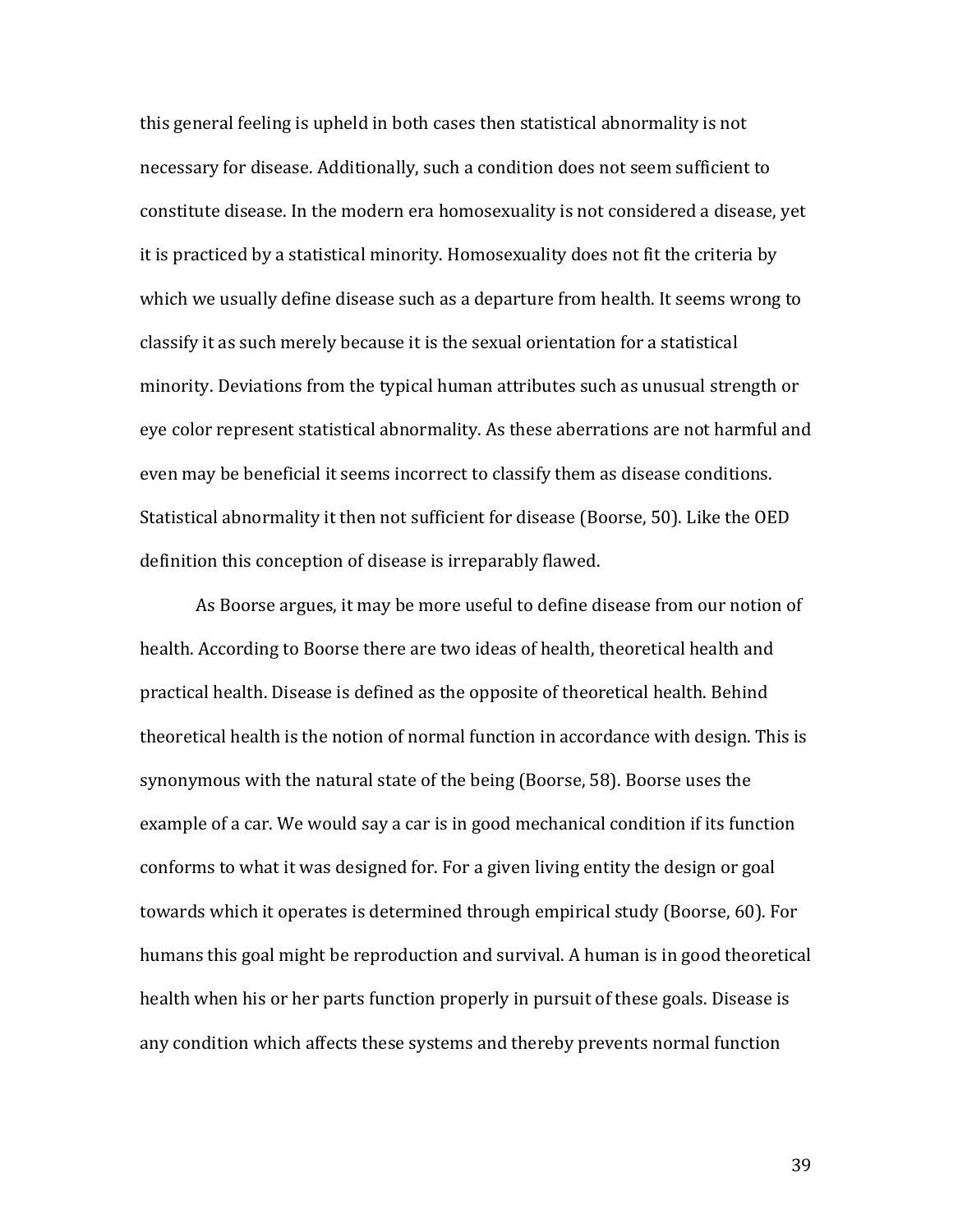(Boorse, 58). Though this conception of disease seems initially similar to disease as statistical abnormality, it avoids the pitfalls which disrupt that view.

#### 3.4: Problem Cases

The difficulty in defining disease makes it hard to come up with a clear cut difference between therapy and enhancement. It seems initially plausible that therapies treat disease while enhancements do not, yet I have shown that the line is easily blurred depending upon the definition of disease which one chooses to employ. This uncertainty in what constitutes a therapy versus an enhancement has far reaching consequences as the distinction is often called upon to do legal and ethical work.

 Confusion results when two individuals face a similar set of circumstances which came about differently but require the same treatment. Consider two abnormally short children, one as the result of a growth hormone deficiency and the other because of a genetic predisposition towards shortness. Externally their conditions present in the same way and they will face the same disadvantages in life. The cause for one child, however, falls under the commonly accepted definition of disease while for the other it does not. Suppose that both can expect to reach the height of an average adult human if they receive a regular administration of growth hormone. While their situations are nearly identical the intervention they receive cannot be classified as such. For the child who cannot produce enough of his or her own growth hormone the administration of extra hormone is classified as a therapy. The other, whose diminutive stature is not the result of a disease condition, instead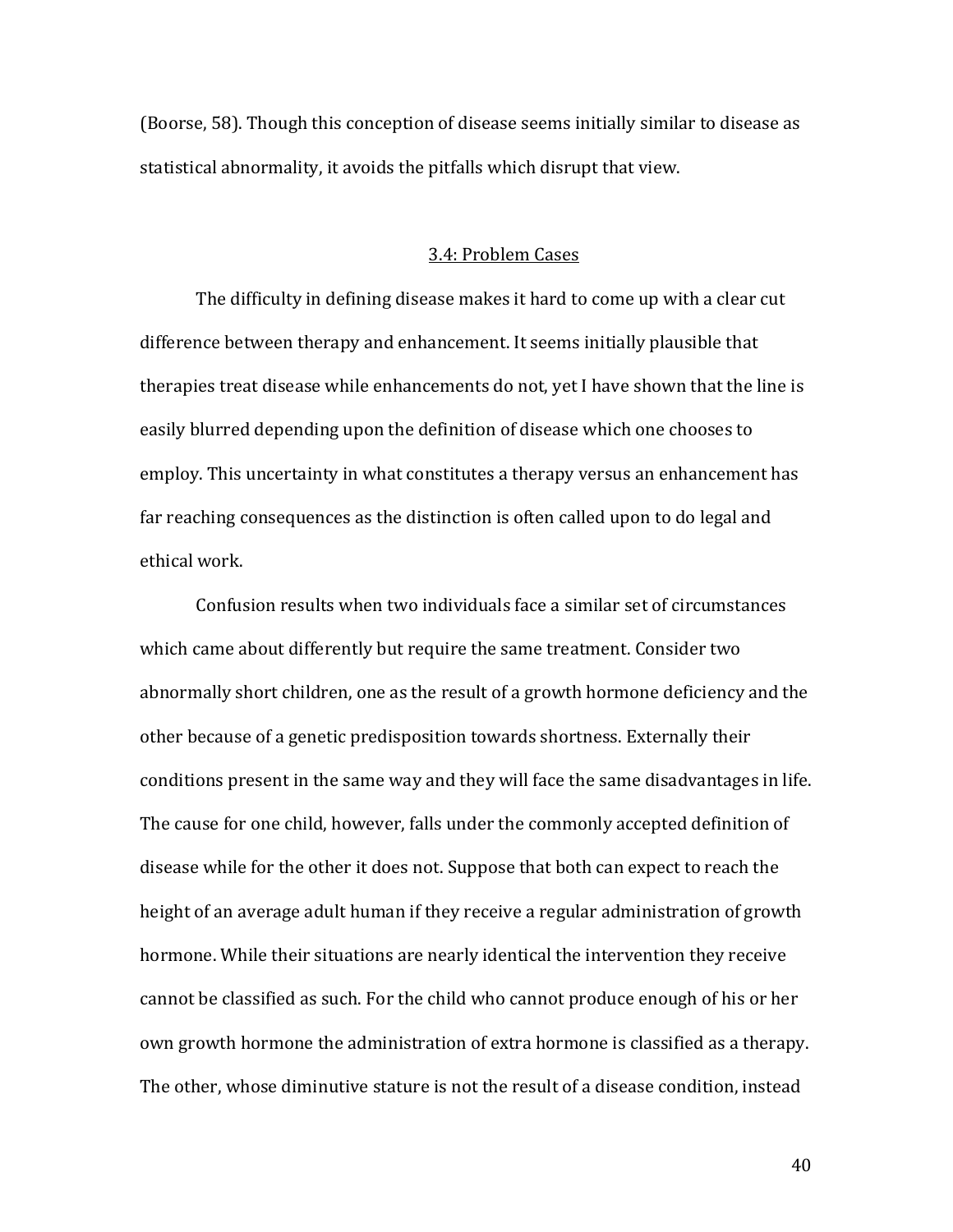receives enhancement. This divergence in classification is problematic for a society such as the one I have suggested. The children seem equally entitled to extra growth hormone. They have the same physical condition which will disadvantage them similarly without intervention. From an ethical standpoint society seems to have the same obligation toward both children, however, if we take therapy to constitute treatment of disease only one child must be provided with additional growth hormone. In a case such as this few would choose to deny treatment to the second child on these grounds and thus the ambiguity of the therapy-enhancement distinction creates a problem for the provision of universal access to healthcare.

 Another case in which the therapy-enhancement distinction is invoked is the prescription of drugs which have a tendency for abuse. Currently marijuana is illegal in the United States. It can, however, be prescribed by a doctor for various ailments. For example it is often used for nausea associated with chemotherapy, chronic physical pain, insomnia, and glaucoma. While studies show that it can be beneficial as a treatment for a wide variety of ailments it remains illegal because of perceived negative side effects. Therefore while it can legally be used as a therapy it remains unlawful to possesses or utilize marijuana for the purpose of "getting high", an enhancement. This application of the drug is characterized as such because it provides no medical value to the user, merely pleasure. Here the distinction between therapy and enhancement is called upon to do legal work. In order to determine when and to whom marijuana may be dispensed legally some hard line must be established. Again the ambiguity of the distinction makes this difficult. Some idea of the difference between therapy and enhancement can be found though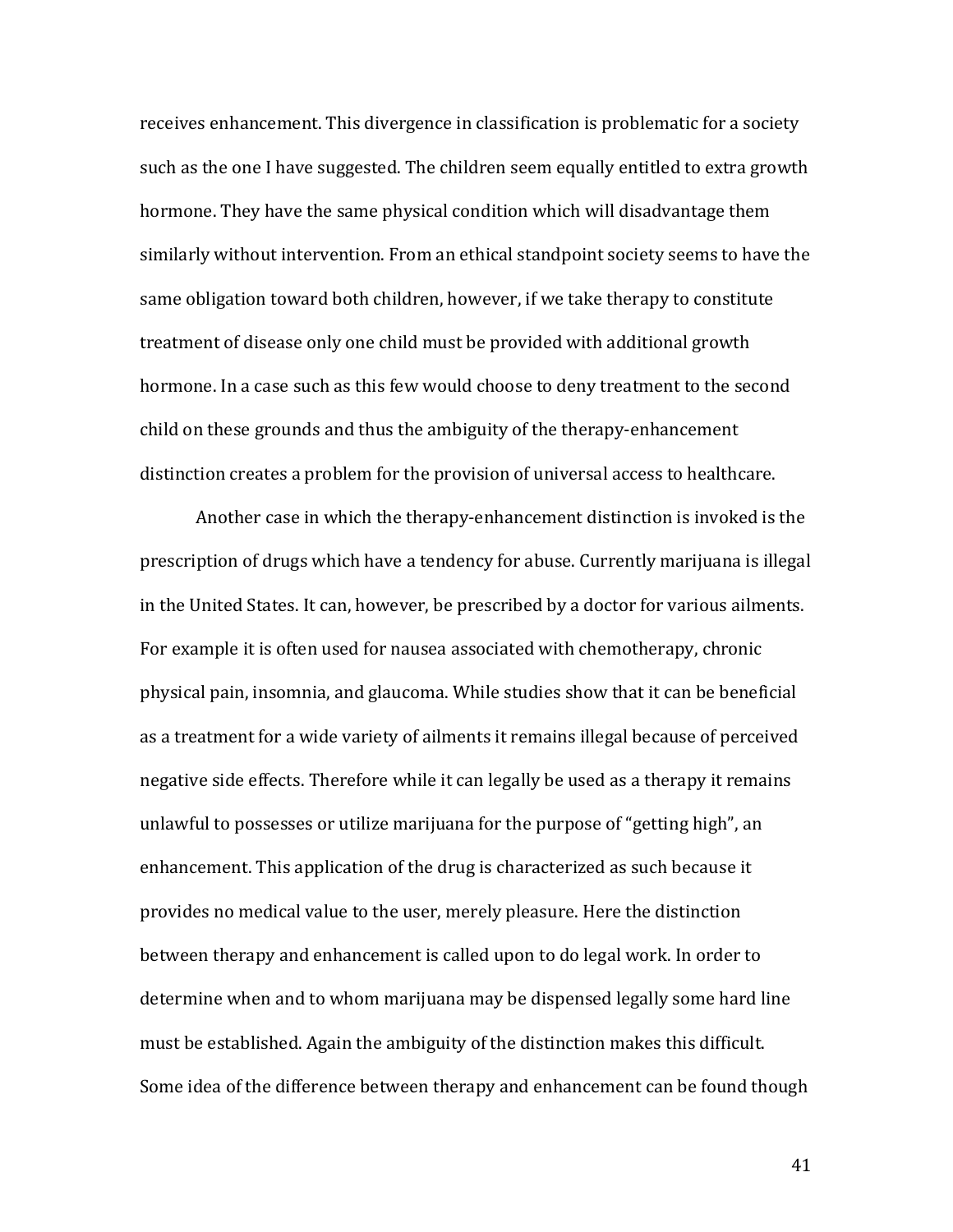it is weakened by the many obvious problem cases which defy classification. It does not seem we can be confident in legal and ethical decisions which are made based upon our conception of the distinction. This is highly problematic as any functioning society, even one without universal healthcare, requires that these cases be elucidated.

#### 3.5: In Search of a Solution

Neither I nor any other person can offer a perfect solution to this problem. It is something that all who write on subjects similar to my own must struggle with and it is not my responsibility to solve it here. The ailments which afflict the human body are simply too complex to be described by some catch-all categorization. The same goes for the interventions, either therapies or enhancements, which we utilize in a medical setting. At best we have a working idea of what makes therapy distinct from enhancement that can be modified on a case to case basis. Rational individuals in the original position would undoubtedly know the danger of taking a hard line stance on what constitutes therapy versus enhancement and then agree to only provide for the former. We should not hold out hope for a perfect distinction between therapy and enhancement and instead focus on finding a practical solution which we can all live with.

Instead of squabbling over the difference between therapy and enhancement it seems that, in the interest of health, society should focus on when treatment is truly needed. There are many clear examples of disease which can pointed out such as AIDS and cancer. Obviously these are cases in which care should unconditionally be provided. Problem cases must be evaluated on an individual basis. We have a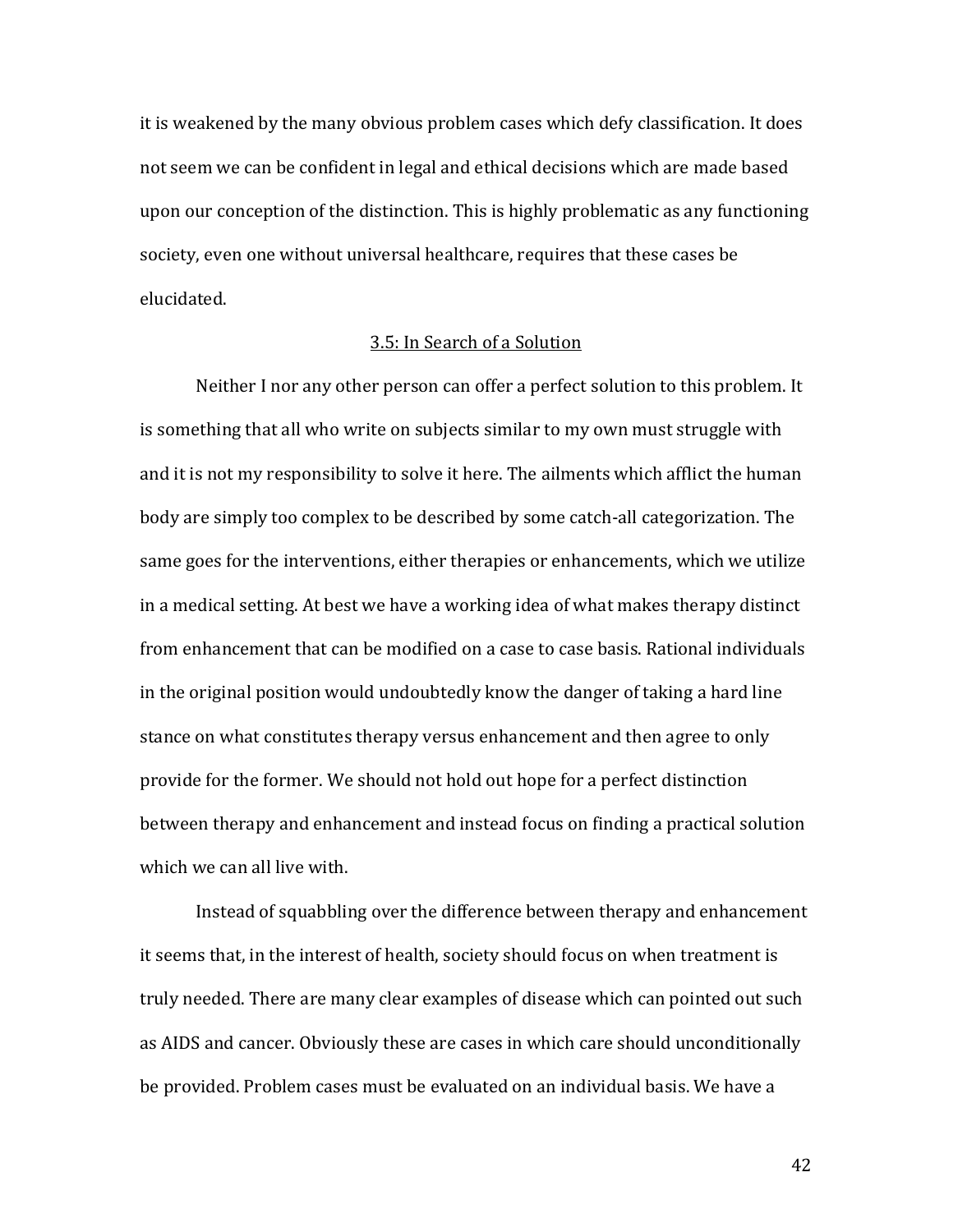moral obligation to provide treatment when necessary. The difficulty in this approach is deciding which cases require intervention. In the example of the two abnormally short children I argued that if one receives growth hormone then the other must as well. Though the second child's condition does not fit the common definition of disease he or she will be equally disadvantaged in life. Perhaps providing growth hormone to this child is enhancement but it still must be covered because of the moral obligation which society has. As I have pointed out there may be cases in which breast augmentation should be covered. Even in these cases it may or may not be rightfully classified as an enhancement. This label is not important. What counts is whether or not we as a society have a moral obligation to the patient. If it is determined that this individual's health, physical or psychological, has been adversely affected then the intervention must be authorized. Having answered this objection to the best of my ability I move on to the series of challenges which Robert Nozick raises for Rawls' account of justice.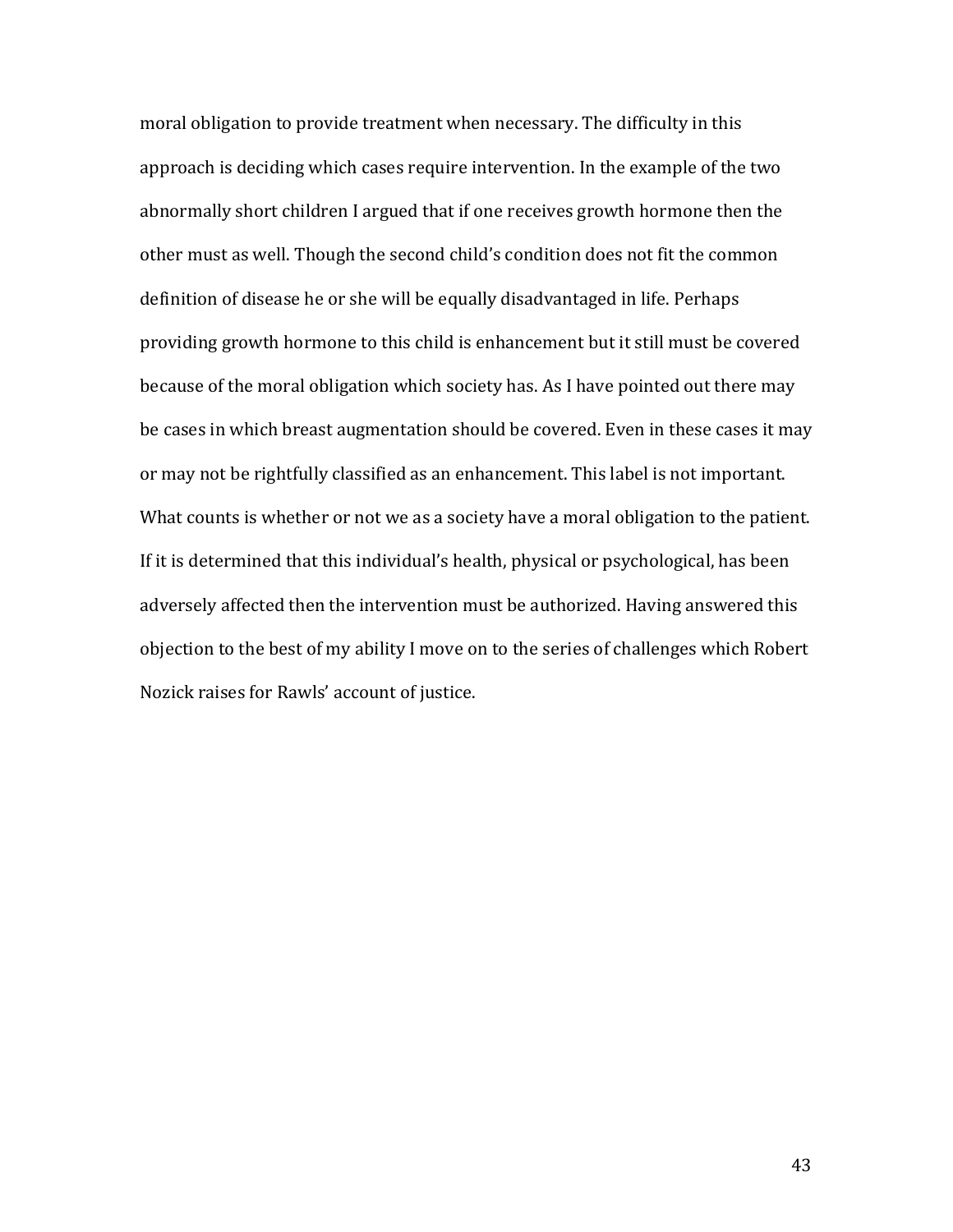#### Chapter 4: Objections From Nozick

#### 4.1: Anarchy, State, and Utopia

Robert Nozick treats part two of Anarchy, State, and Utopia as an answer to Rawls. He argues that the minimalist state, which he proposes in part one, is the most extensive state that can be justified (Nozick, 149). Such a state has a few functions: it protects its participants against violence, theft, and fraud and enforces contracts (Nozick, 26). The state which Rawls proposes in A Theory of Justice is distributive. It functions to limit disparities amongst its citizens by facilitating the redistribution of naturally endowed resources. In doing so distributive justice is achieved. Nozick's claim is that any state larger than the minimalist one violates the rights of its citizens (Nozick, 149). He offers a series of objections to Rawls' proposed state and the principles of justice that govern it.

 To begin, Nozick examines the situation of distributive justice. If all people are entitled to the things which they hold then the distribution is considered just (Nozick, 151). The justice of holdings is spelled out in entitlement theory which itself consists of three principles of justice in holdings. The principle of justice in acquisition specifies which unheld things may come to be held and how this may come about. The second is the principle of justice in transfer which details how something may legitimately change possession from one individual to another (Nozick, 150). In cases where someone comes to hold something by means which violate the first two principles the third is invoked. The principle of rectification of injustice dictates the penalty and reparations for such injustices (Nozick, 152). If all actions of redistribution occur in accordance with these principles and the initial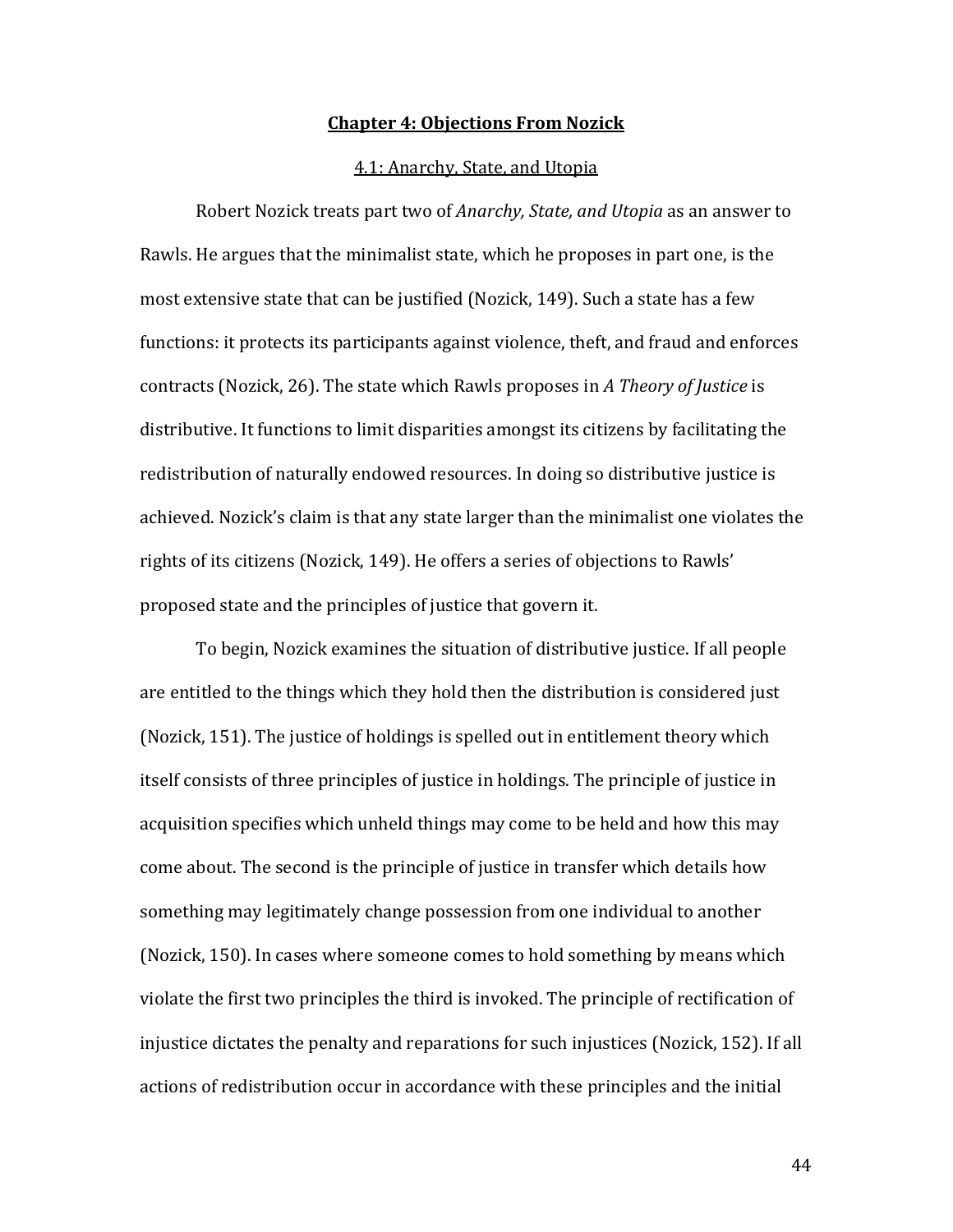distribution is just, then the new distribution is also just. Entitlement theory differs from other distributive theories like Rawls' as it is historical in nature. To know whether the current holdings and thus the overall distribution is just one must examine how these holdings came about. Rawls' theory of justice presents the opposite, end-state principles. Nozick argues that such principles are inadequate because they do not take into account what certain individuals may have done in the past to deserve the distribution they receive (Nozick, 154). He concludes that the distributive state generated from historical principles such as those of entitlement theory is superior.

#### 4.2: The Wilt Chamberlain Example

Distributive schemes can also be categorized as patterned and nonpatterned. A patterned principle of distribution arranges distribution according to some specified natural dimensions (Nozick, 156). For example, there may be a patterned principle which requires distribution according to moral merit. In such a case those who have in the past shown the greatest moral merit receive the greatest share. Rawls' proposed distributive principles are patterned. Nozick's principles of entitlement, however, are not. No set of natural dimensions can generate the holdings which come about when people act freely yet are bound by the principles of entitlement (Nozick, 157). Nozick presents his famous Wilt Chamberlain example in order to show why patterned principles of distribution are not useful.

 Imagine patterned distribution D1. Nozick allows this to be the reader's favorite distribution. It can distribute all shares equally or distribute according to some natural dimensions, whichever you prefer. Now consider Wilt Chamberlain, a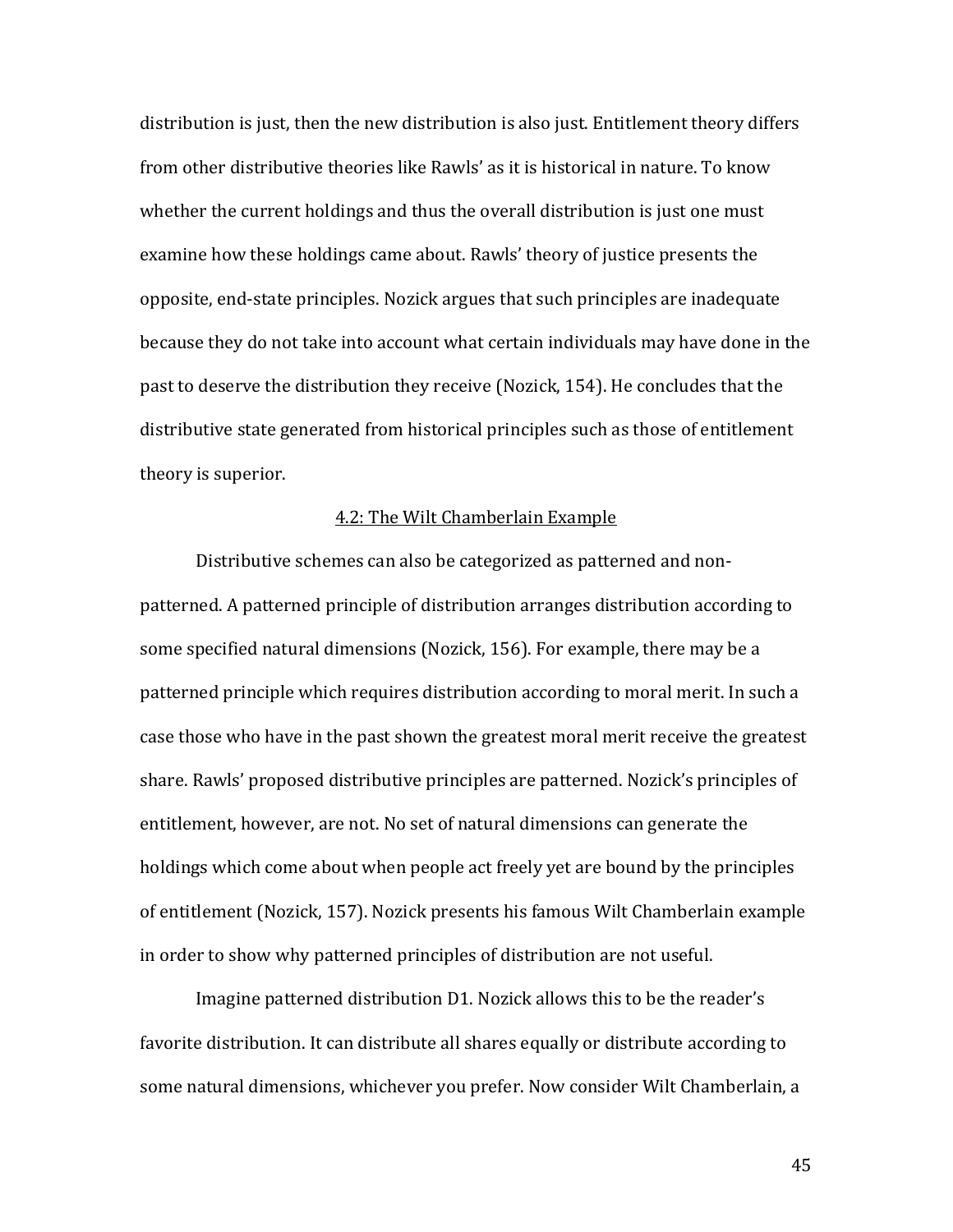basketball superstar of Nozick's time who many people would willingly pay to see play. Chamberlain's contract dictates that 25 cents from each ticket sold goes directly to him. His popularity draws many people to watch him play and thus he is able to amass a wealth which is vastly greater than what he received under D1. This new distribution can be called D2. According to entitlement theory this distribution is also just because it was arrived at through the principles of justice in holdings (Nozick, 161). While this distribution seems to be just it violates the patterned principle which generated D1. The favored distribution is changed by people acting in legitimate and just ways. In order to preserve D1 constant redistribution is necessary. This seems both oppressive and unnecessary as Nozick shows that D2 is similarly just (Nozick, 163). According to the Wilt Chamberlain example patterned distributions inevitably fail.

 In answering Nozick's famous problem a Rawlsian can simply stick to his or her guns. The patterned distribution which I have proposed requires that access to healthcare be distributed to all people; this is equivalent to D1 in Nozick's example. This is necessary because access to care can be cost prohibitive for those who are poorly endowed. Individuals in the original position for fear of having this situation in reality would agree to some patterning principle which requires the availability of healthcare to all. By assenting to such a principle they accept the redistribution which Nozick fears. Any society will contain some members who utilize their natural talents in order to gain a greater share of wealth. Nozick is correct that this is just, however, it is also just to redistribute some of their wealth in order to satisfy the principles chosen in the original position. The principle of universal healthcare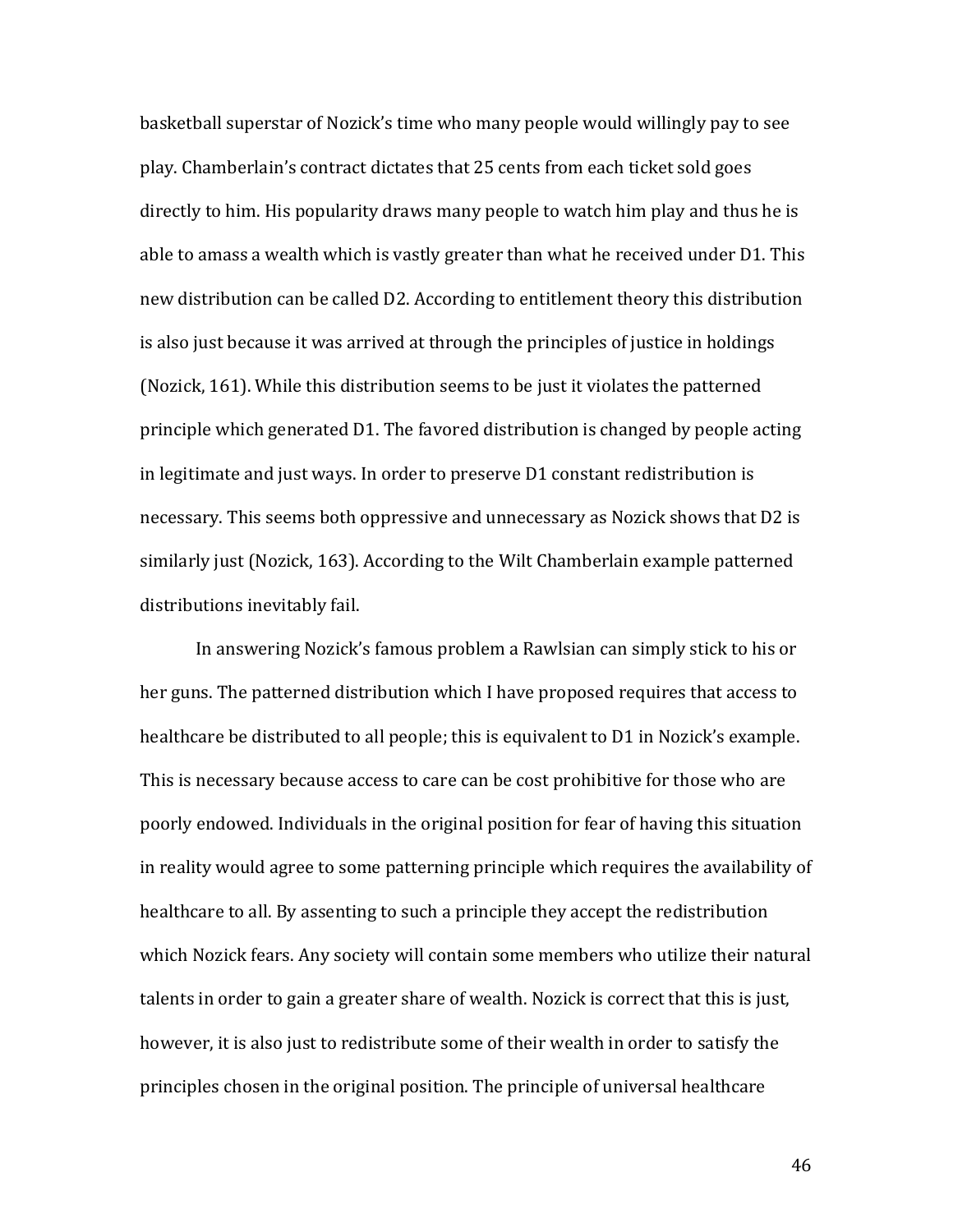requires that this redistribution be made and thus there is no ethical problem with doing so. For a Libertarian philosopher like Nozick the redistribution of wealth is unappealing, however, if one accepts the Rawlsian system then the Wilt Chamberlain example is no problem at all.

#### 4.3: Nozick's Attack On the Difference Principle

The incentive to participate in social cooperation is that it provides additional benefits to each individual involved. The task of assigning these benefits fairly falls on the principles of justice which rational individuals would choose in the original position. Rawls puts forth two principles of justice, equality in the assignment of rights and duties and the difference principle. The latter states that social and economic inequalities are just only if they result in additional benefits for everyone participating under social cooperation. The major implication of the difference principle is that the better endowed individuals in a just society can only flourish if in doing so they benefit the less well endowed. Social cooperation only becomes a reality if everyone, the better and less well endowed individuals, agree to participate. Rawls goes on to say that the less well endowed can only be expected to cooperate if the better endowed propose reasonable terms under which the division of advantages will occur. He believes that the difference principle satisfies this criterion and thus the less well advantaged will willingly join in (Rawls, 13).

 Nozick chooses to attack the more controversial of Rawls' two principles of justice, the difference principle. He reverses Rawls' assertion and questions whether under the difference principle the less well endowed could expect the willing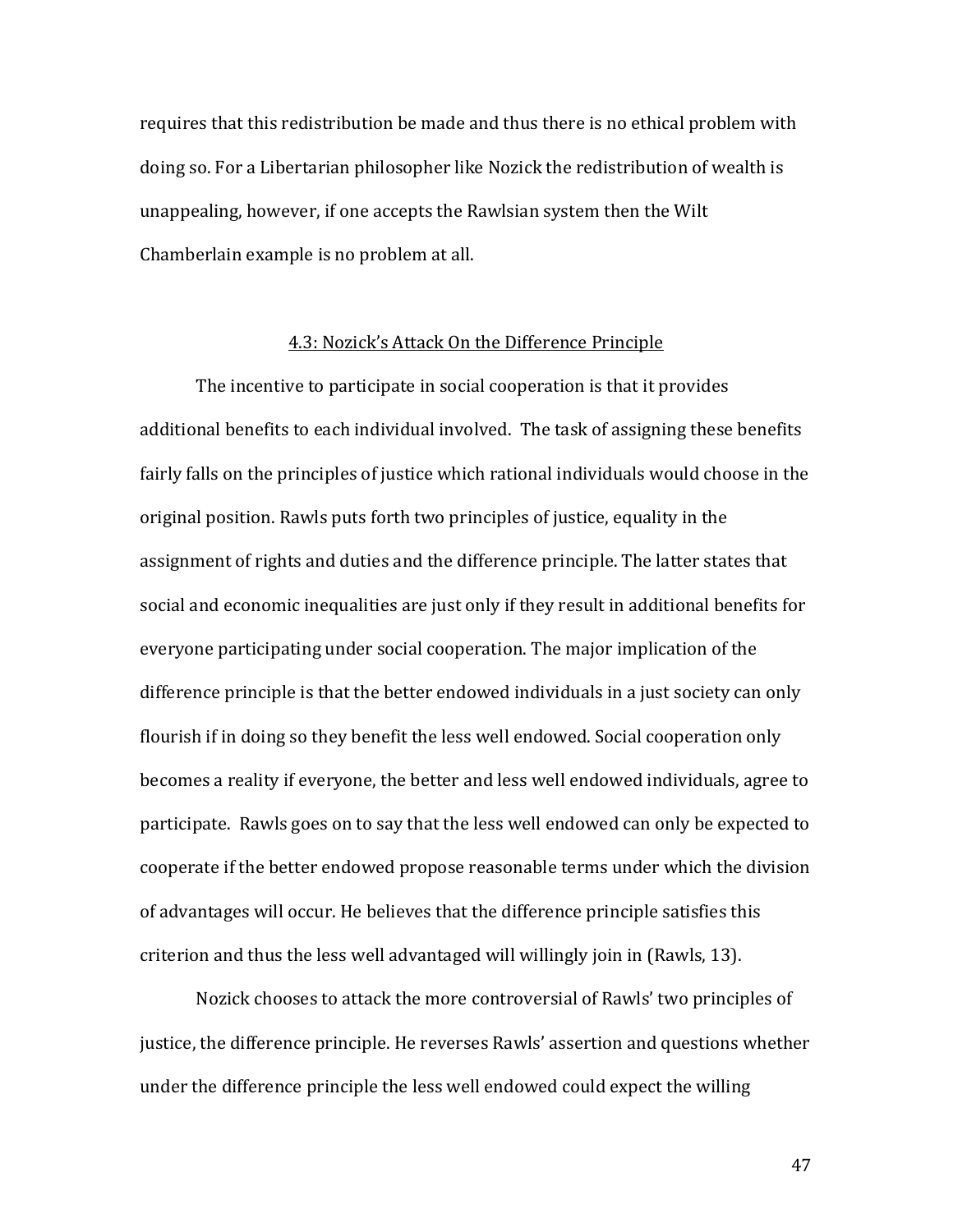cooperation of the better endowed. Nozick identifies that the situation of social cooperation is symmetrical with regard to gains. Both the less well advantaged and better advantaged gain from such an arrangement (Nozick, 192). What is puzzling, however, is that the difference principle appears to be asymmetrically biased in favor of the worse endowed. Its purpose is to provide the worse off with added advantages while giving nothing extra to those individuals who are more fortunate. Nozick questions the reason for this asymmetry suspecting the answer lies in how much each class of individuals stands to gain from social cooperation. To do so he compares the gains from narrow cooperation and general cooperation. A narrow cooperative arrangement would involve the better or worse endowed individuals cooperating amongst themselves but not across these two groups. Nozick imagines this being possible after some halt in negotiations between individuals in the original position,

"For failing general agreement on the principles to govern how the benefits of general social cooperation are to be held, not everyone will remain in a noncooperative situation if there is some other beneficial cooperative arrangement involving some, but not all, people, whose participants can agree" (Nozick, 193).

For example, consider the group of better endowed individuals under the narrow cooperative arrangement. They will each enjoy social benefits which they would not living noncooperatively. The same is true for the group of less well endowed individuals. There is then some measurable social advantage to be gained from narrow cooperation. Nozick compares this to the gain from general cooperation, the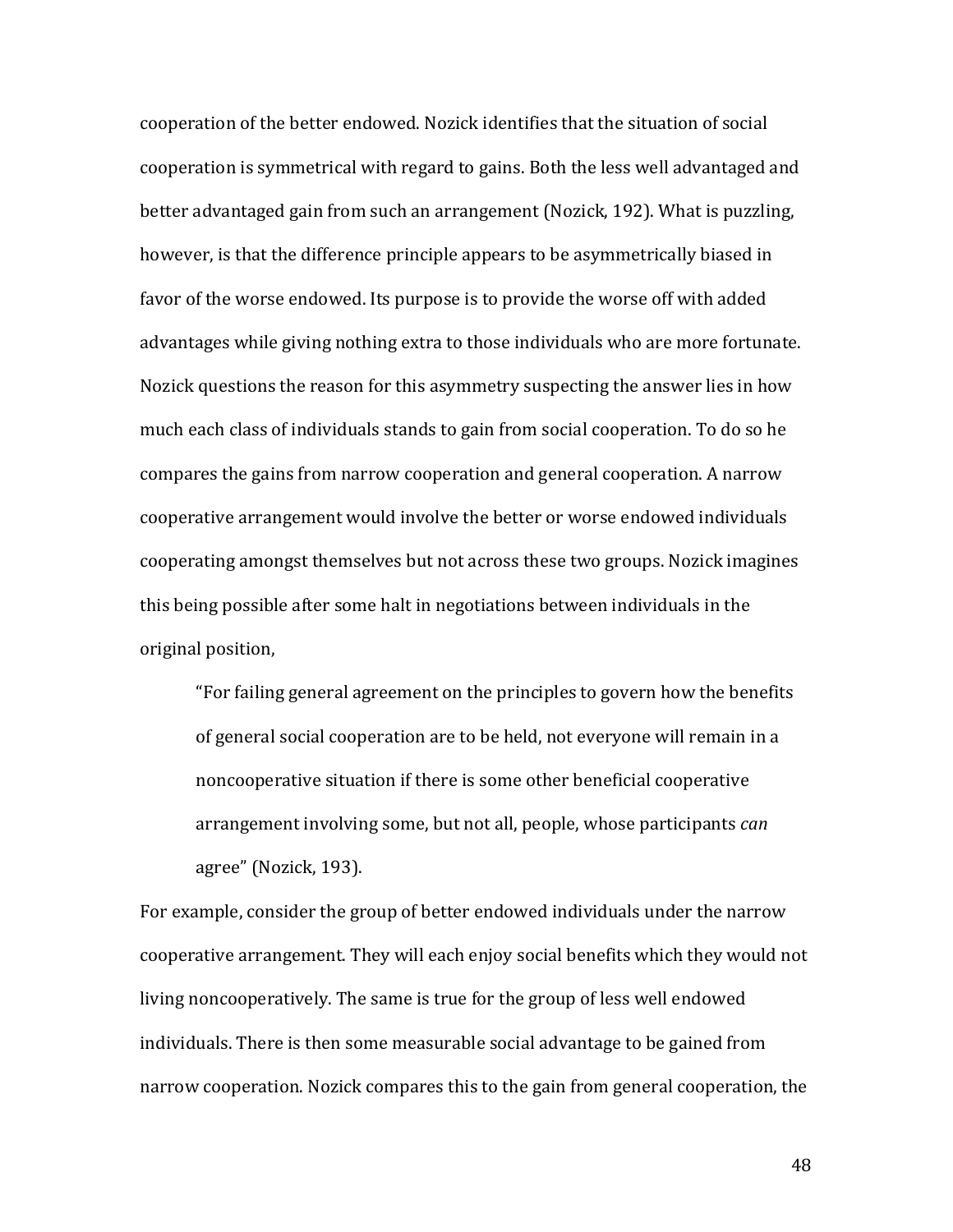arrangement under which all individuals, naturally endowed or not, cooperate. Again an increase in benefits due to social cooperation occurs because of the larger pool of individuals. Nozick calls this measure the incremental gain from wider cooperation. This measure, however, will not be equally felt for individuals coming from the better and worse endowed narrow cooperative arrangements (Nozick, 193). The group of better endowed individuals obviously have a pool of more talented people. They have less to gain in joining the others in general cooperation because the less well endowed have little to offer to them. Thus their incremental gain from wider cooperation is smaller than it is for those coming from the narrow arrangement of less well off individuals (Nozick, 194). The better endowed are already the losers in social cooperation and under the difference principle they stand to lose even more. With this argument Nozick inverts the situation. Now it seems the better endowed are the ones positioned to demand that the less well endowed propose reasonable terms if they want their cooperation. Of course, as Nozick points out, this is an outrageous request. However, he has shown that the less well endowed's initial call for reasonable terms is just as ridiculous and should not be assented to by the better off. Thus, Rawls has not shown why the burden is on the better endowed to produce reasonable terms such as the difference principle.

#### 4.4: In Defense of the Difference Principle

The argument which Nozick presents against the difference principle is successful thought not necessarily compelling. I grant that his objection highlights an underlying flaw in Rawls' difference principle. Rawls takes for granted that it is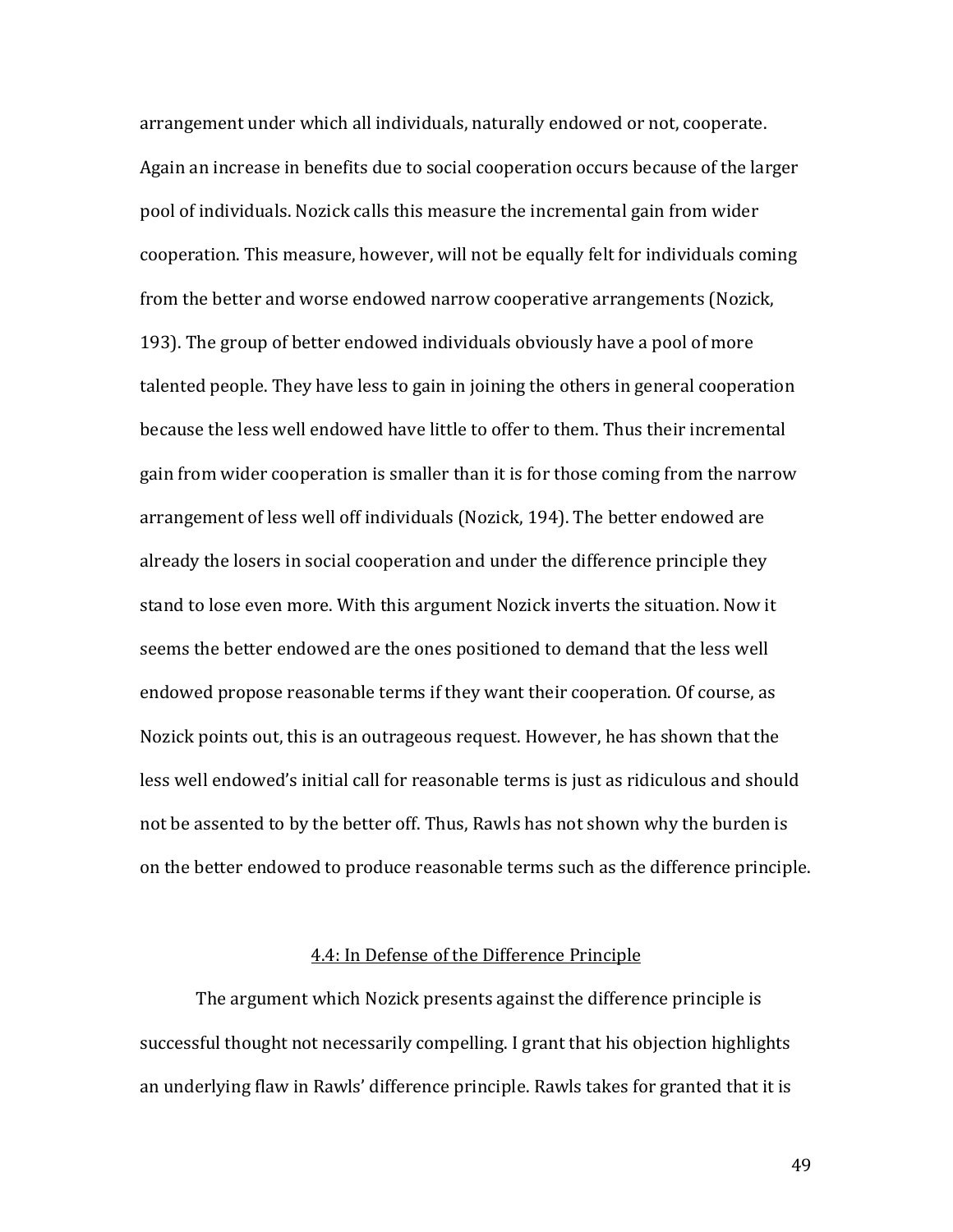the better endowed who must propose reasonable terms in order to ensure participation by all in social cooperation. As Nozick identifies, the worse endowed have at least an equal burden and given this situation it seems unlikely that the better off would agree to a principle which takes more from them. However, imagining oneself in the original position seems to take away much of the force of Nozick's objection. Suppose that the individuals in the original position are aware of Nozick's argument though not their own reality as they are behind the veil of ignorance. They know that if in reality they are worse endowed that they will at least gain somewhat from cooperating with the better endowed. This is essential to Nozick's objection. Such cooperation, however, does not guarantee that they will have access to social welfare programs like healthcare if they are in fact worse endowed and need such assistance. Health, as I have previously argued, would be seen as extremely valuable to those in the original position. Not knowing what sorts of natural endowments they have in reality these individuals would want to craft principles of justice which ensure access to healthcare, the best means of maintaining and achieving good health. The difference principle is one principle of justice which guarantees the availability of subsidized healthcare. Given the necessity of healthcare and the importance of the difference principle in achieving it it seems that a rational individual in the original position would simply bite the bullet when it comes to Nozick's objection. He or she knows that if in reality they are better endowed they will have accepted unreasonable terms in social cooperation from the worse endowed. Regardless, it seems a rational individual behind the veil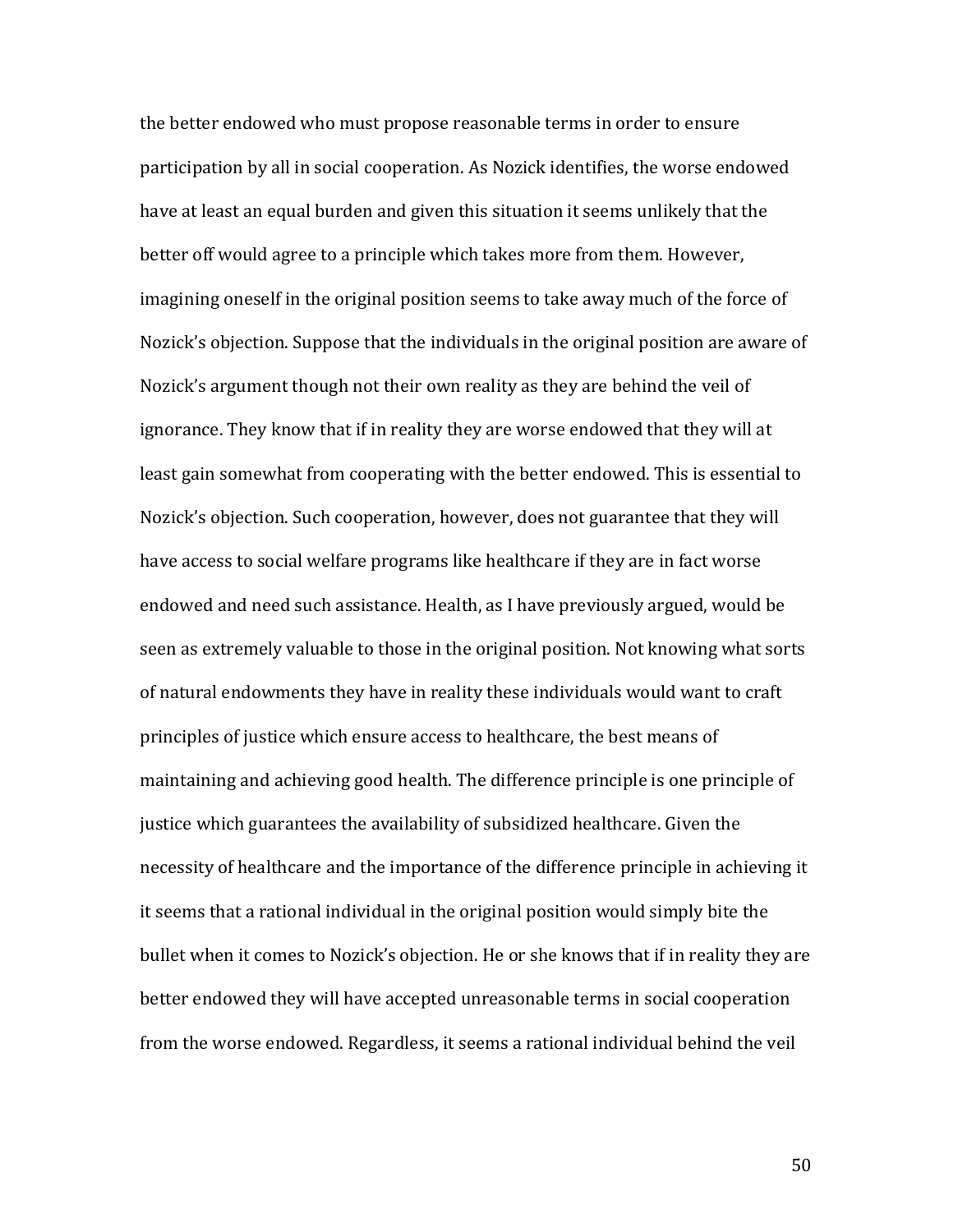of ignorance would accept the difference principle anyway as a hedge against being worse endowed in reality.

#### 4.5: Locke's Acquisition Theory

The principle of acquisition in holdings is one of three principles of justice fundamental to Nozick's entitlement theory, a theory of justice which he presents as an alternative to Rawls' justice as fairness account. Under entitlement theory any distribution which comes about through the principles of justice in holdings from a previous just distribution is itself just. Nozick's principles of justice are means by which property is fairly acquired, transferred, and, in the case of some wrongdoing, made reparations for. Of the three the principle of acquisition in holdings is the most problematic for the entitlement theory. The stakes are high for Nozick. Without a way to fairly acquire unowned resources there can be no just distributions. Any that arise will be unjust even when in accordance with the other principles of justice in holdings because the initial distribution is unjust. Nozick bases his principle of acquisition in holdings on Locke's theory of acquisition and subsequent proviso.

 Locke's theory states that property rights originate when someone mixes his or her labor with an unowned object. This assertion seems extremely vague and Nozick appears to be in agreement as he immediately raises a series of questions for Locke. For example if an astronaut mixes labor with the soil of an unclaimed planet does he or she own the land that has been directly touched, the whole planet, the uninhabited universe, etc (Nozick, 174)? It seems the intuitive idea behind Locke's theory is that by mixing something owned (labor) with something unowned one's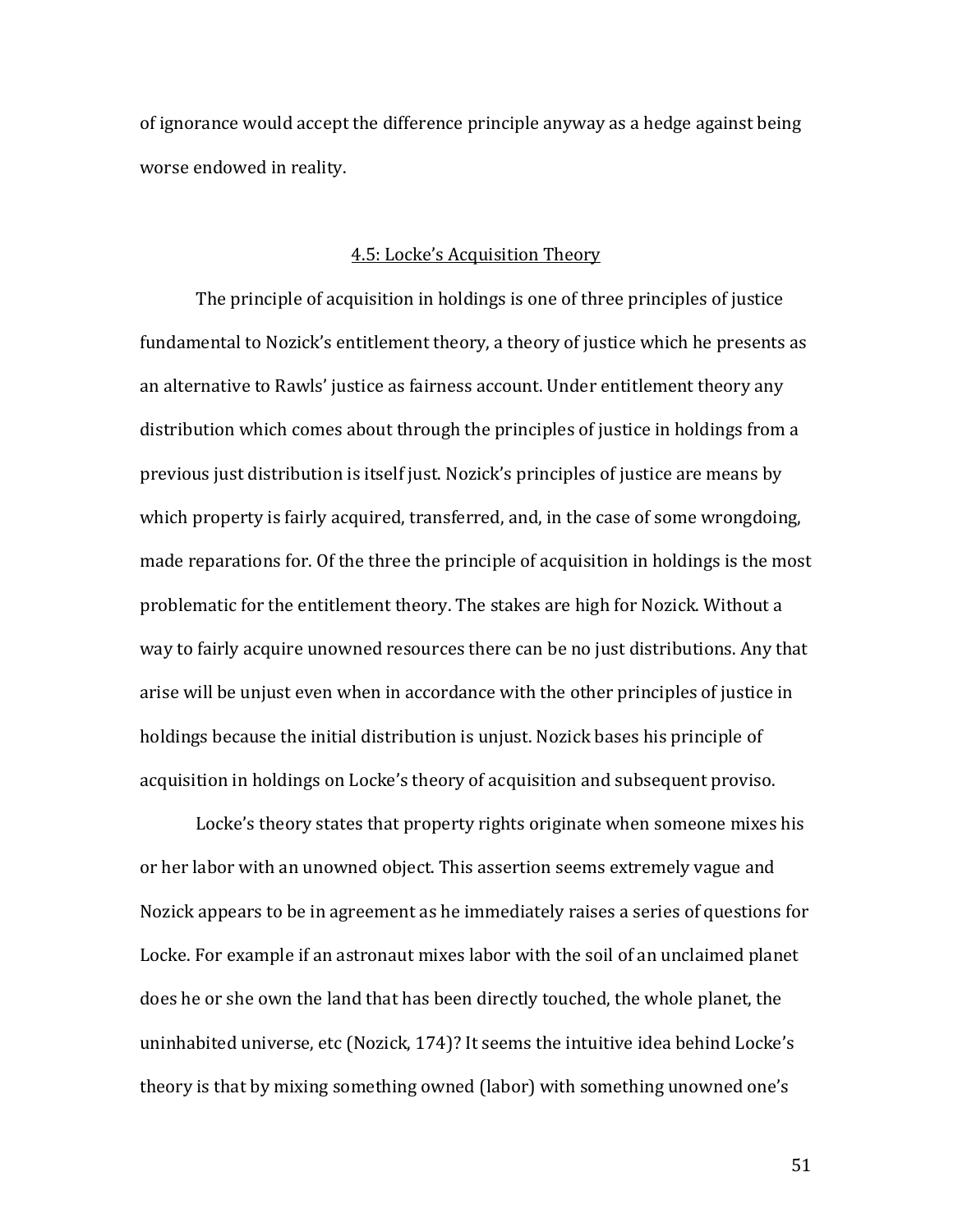ownership of the unowned item comes about. Nozick wonders why doing so would not cause the opposite, the loss of what one owns (Nozick, 175). It seems vital that Nozick answer these questions in order for his principle of acquisition and thus entitlement theory to stand. Strangely, he does not and instead proceeds to Locke's proviso.

 The proviso itself is essential to show how one can be just in any original acquisition. It is best summarized by Locke; there must be "enough and as good left in common for others" (Locke, 134). If not, the acquisition is unjust as appropriation outside of the proviso makes the situation of others worse. Any acquisitions made according to the proviso are legitimate and just (Nozick, 178). Locke's proviso is problematic for a number of reasons

#### 4.6: Objections for the Proviso

The proviso states that one may only appropriate when there is enough and as good left for others. If a number of people want to appropriate a quantity of resource then they must divide it equally to satisfy the proviso. Suppose there is some valuable natural resource which upon division by ten people provides just enough of a share to each for his or her purposes. Now imagine 1000 people all laying claim to an identical quantity of resource. By the proviso they will each get an equal share. However, in this situation dividing the resource by more than ten generates shares which are inadequate for whatever purpose the people have in mind. Therefore while the proviso leads to fair acquisition it does so in a manner which generates useless shares of resource.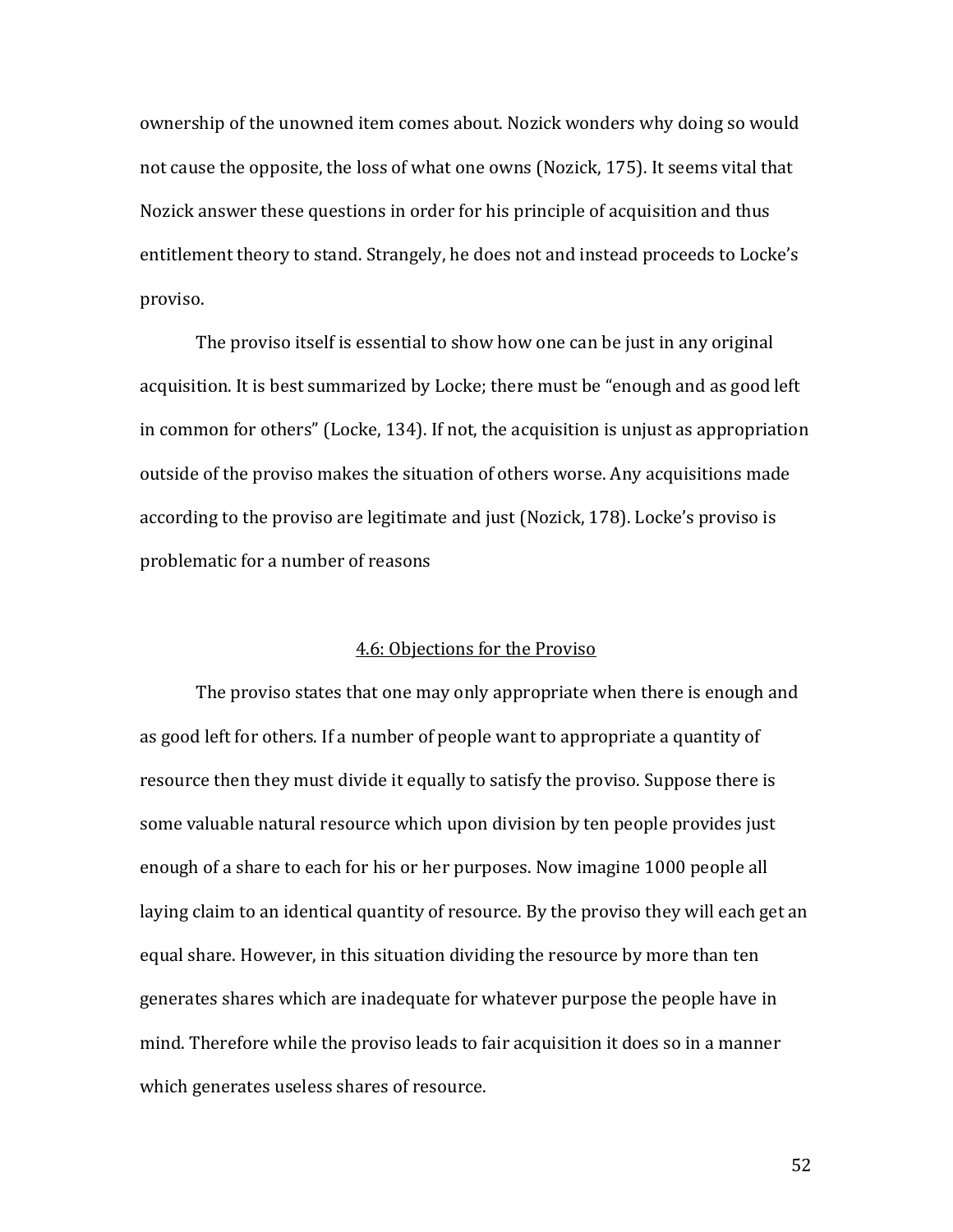Another problem for Locke's proviso is the absence of any timeframe for which it must hold. Neither he nor Nozick specify which generation or generations enough and as good apply to. Must one only worry about the people of the present or does enough and as good apply to the needs of future humans as well? Realistically, it seems impossible to gauge what the people of the future will need. If they are to be included we must stop all acquisition or risk violating the proviso (of course they will be unjust in making acquisitions as well for the same reason). If instead the proviso only applies to the people of the present then Locke and Nozick seem to make an implicit claim about the people of the future. If the people of the present do not need to ensure enough and as good for the people of the future then these future humans seem to have less of a right to the Earth and its resources for temporal reasons alone. This position being equally unattractive the proviso seems to fail when a timeframe is introduced.

The terms of the proviso are too vague for it to be useful in adjudication when people use the same resources for different things. Determining "enough" and "as good" inevitably necessitates ranking rights to acquisition by reason for acquisition. Individuals make acquisitions as a means to some end. Every end requires some amount of resources in order to be brought to completion. We can only determine what will be enough and as good by knowing what ends some resource will be used for by the appropriator. Say I want to build a table and you want to make a ream of paper. In order to do so we each must acquire enough wood to complete our projects. For example imagine a table requires ten pieces of wood while a ream of paper requires one. In order to not violate the proviso we must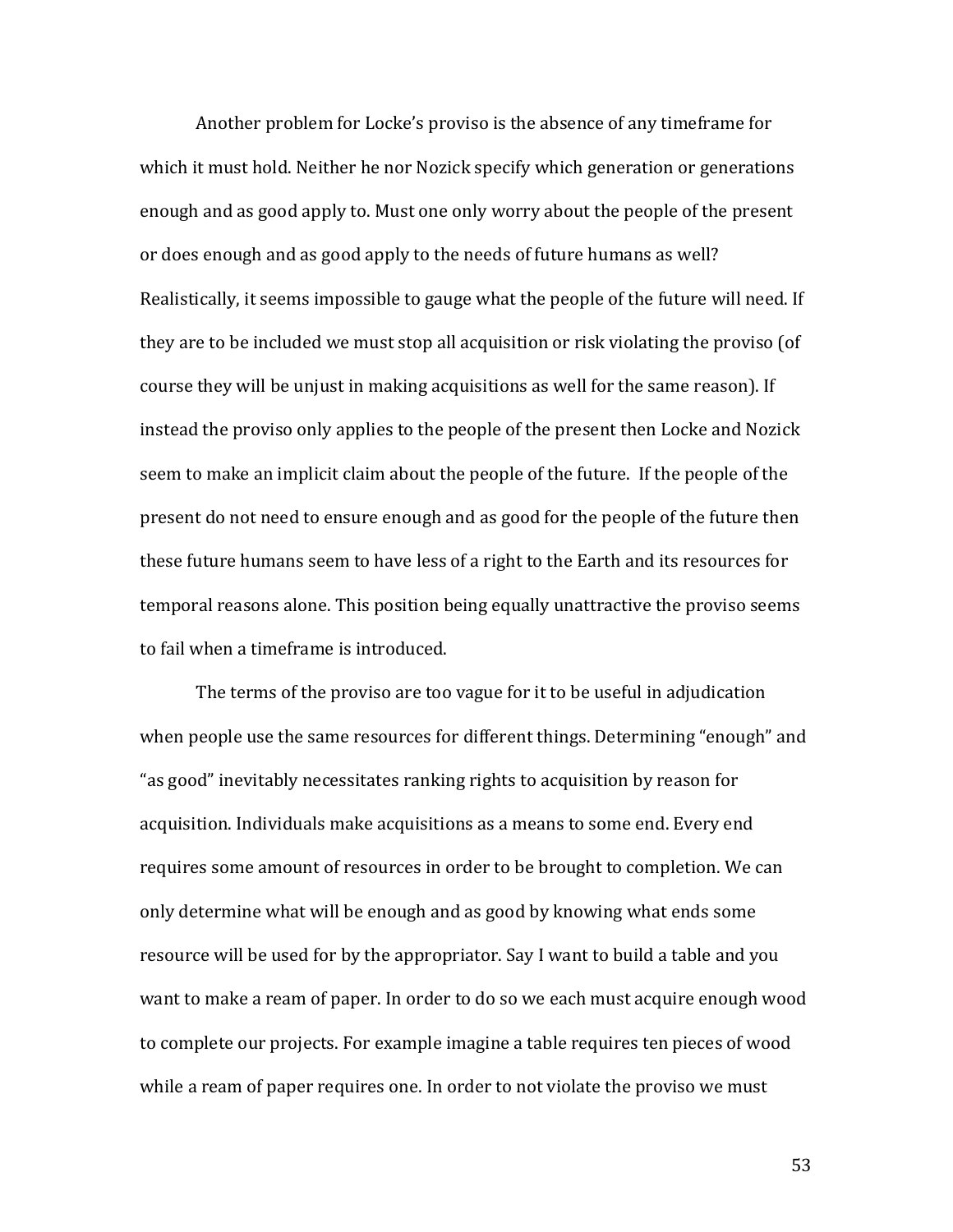leave in common enough wood for the other to complete his or her project.

However, what if the initial supply of wood in common is only ten pieces? Alone, we can each acquire enough to complete our project but together one of us must violate the proviso. To be just then we must either mutually agree to scrap both projects or set about deciding which end is more valuable. It seems fruitless to argue whether a table or a ream of paper is more valuable and therefore this situation is a problem for the proviso. Vagueness is also a difficulty for the term "as good". A knotted piece of wood makes just as a good a piece of paper as a non-knotted one. In shipbuilding, however, a knotted board is not as good because it is weaker. This shows that the same thing can be "as good" or not depending upon its intended use. For this reason the proviso seems vague when it articulates only that the resources left must be "as good". Another challenge becomes apparent if one imagines two sources of wood situated in different places. Imagine one is a few steps from our shared camp and the other is only accessible by hiking through miles of swamp. If I appropriate the grove which is closer at hand and leave you the other have I violated the proviso? It seems the less accessible resource is not "as good" though the proviso makes no such distinction. When these objections are taken into account the proviso and acquisition theory seem insurmountably weak.

The critique of justice as fairness which Nozick advances begins with praise. His preface shows the deep impact of Rawls' work in the three years between the publication of A Theory of Justice and Anarchy, State, and Utopia saying, "Political philosophers now must work within Rawls' theory or explain why not" (Nozick, 183). Despite his laudatory remarks Nozick raises many strong objections to Rawls'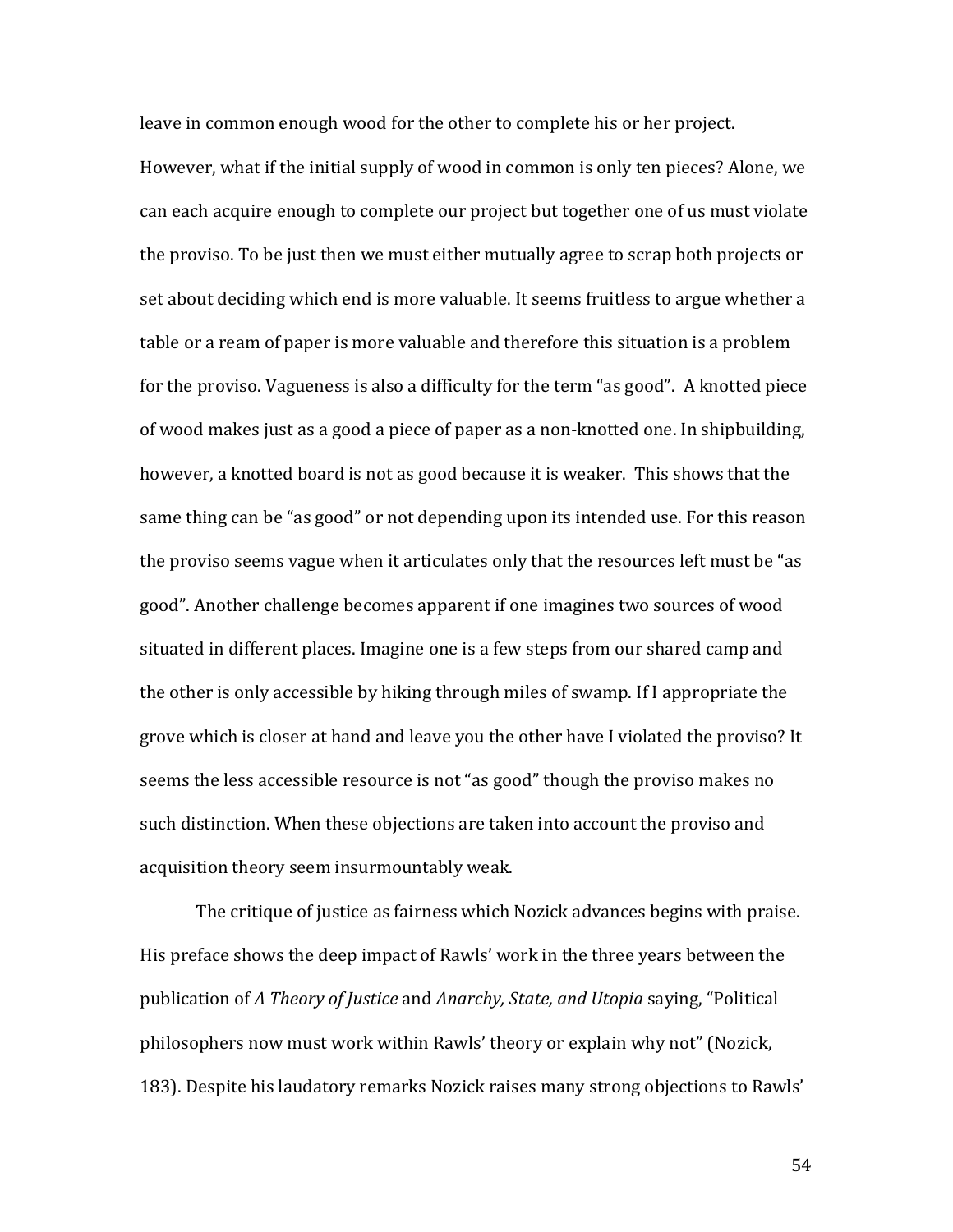account of justice. He argues that such a theory of distributive justice is unjustifiable and that a historical, non-patterned theory of justice would be superior. The alternative which he proposes is entitlement theory. It states that any distribution which comes about from a previously just distribution through the principles of justice in holdings is itself just. I have attempted to deflate Nozick's account by raising doubts about the legitimacy of one of his principles of justice in holdings, the principle of acquisition in holdings. Without a principle which dictates how and when resources may be initially appropriated no just distribution can arise. Without this principle Nozick's entitlement theory ultimately fails and cannot be suggested as a legitimate alternative to Rawls' account of justice. Nozick utilizes a similar strategy attacking Rawls' key principle of justice, the difference principle. In order to defend this principle I have argued that from behind the veil of ignorance individuals would still choose the difference principle even if they had knowledge of Nozick's objection. The chance that they could be badly endowed in reality is convincing enough to accept that if they are actually better endowed they will have taken an unfair deal. The objections which Nozick raises are formidable, however, I have shown that they generally ill founded and thus not harmful to Rawls' account.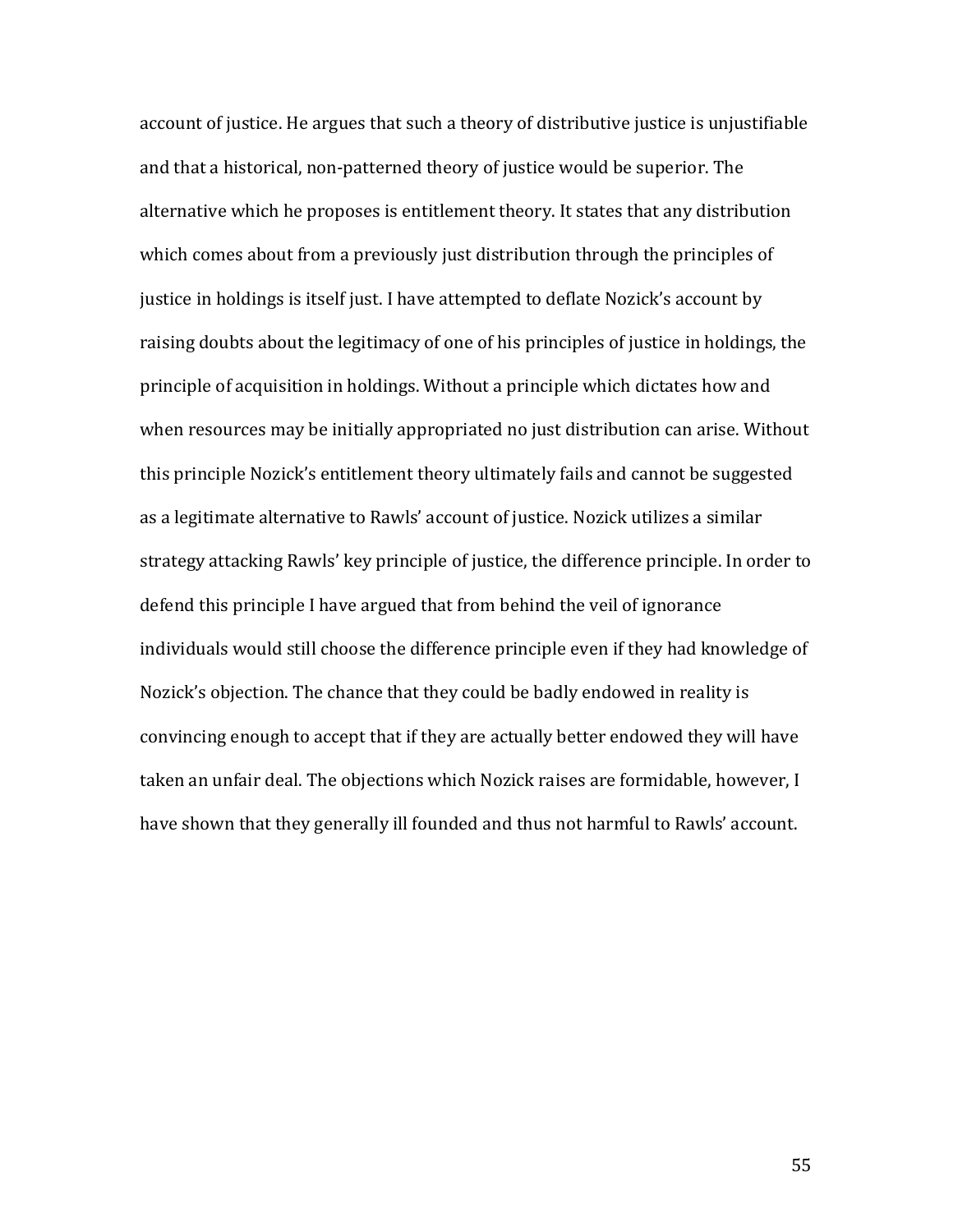#### Chapter 5: Practical Policy Considerations

#### 5.1 Universal Healthcare Around the World

In presenting my central argument from Rawls' account of justice and answering a series of objections I have dealt mainly in abstract philosophy. The focus of the final section of my thesis is on the practical applications of my argument. After all, it does no good to conclude that we have a moral obligation to provide access to healthcare if such a provision is impossible from a pragmatic standpoint. In this section I will detail the various forms which universal healthcare takes around the world. I will also explore which system, if any, is favored from the perspective of those in the original position.

Systems of universal healthcare around the world are as diverse as the societies from which they arise. The specific history, political environment, and cultural values of any given nation are inevitably reflected in the nature of its healthcare system. Data are often cited which correlates universal access to care with better health outcomes and lower costs. All systems are not created equal, however, and the statistics commonly cited can be misleading. For example, healthcare is what economists call a "normal good" meaning that greater wealth leads to greater healthcare expenditure (Tanner, 2). Additionally, measures of infant mortality and life expectancy are corrupted by the particular circumstances for any given country. Legality of abortion causes fewer babies to be born when disease is detected. War torn nations have lower life expectancies than those with relative peace (Tanner, 4). In order to appropriately compare systems of universal healthcare one must look beyond the "headline" data and to the system itself.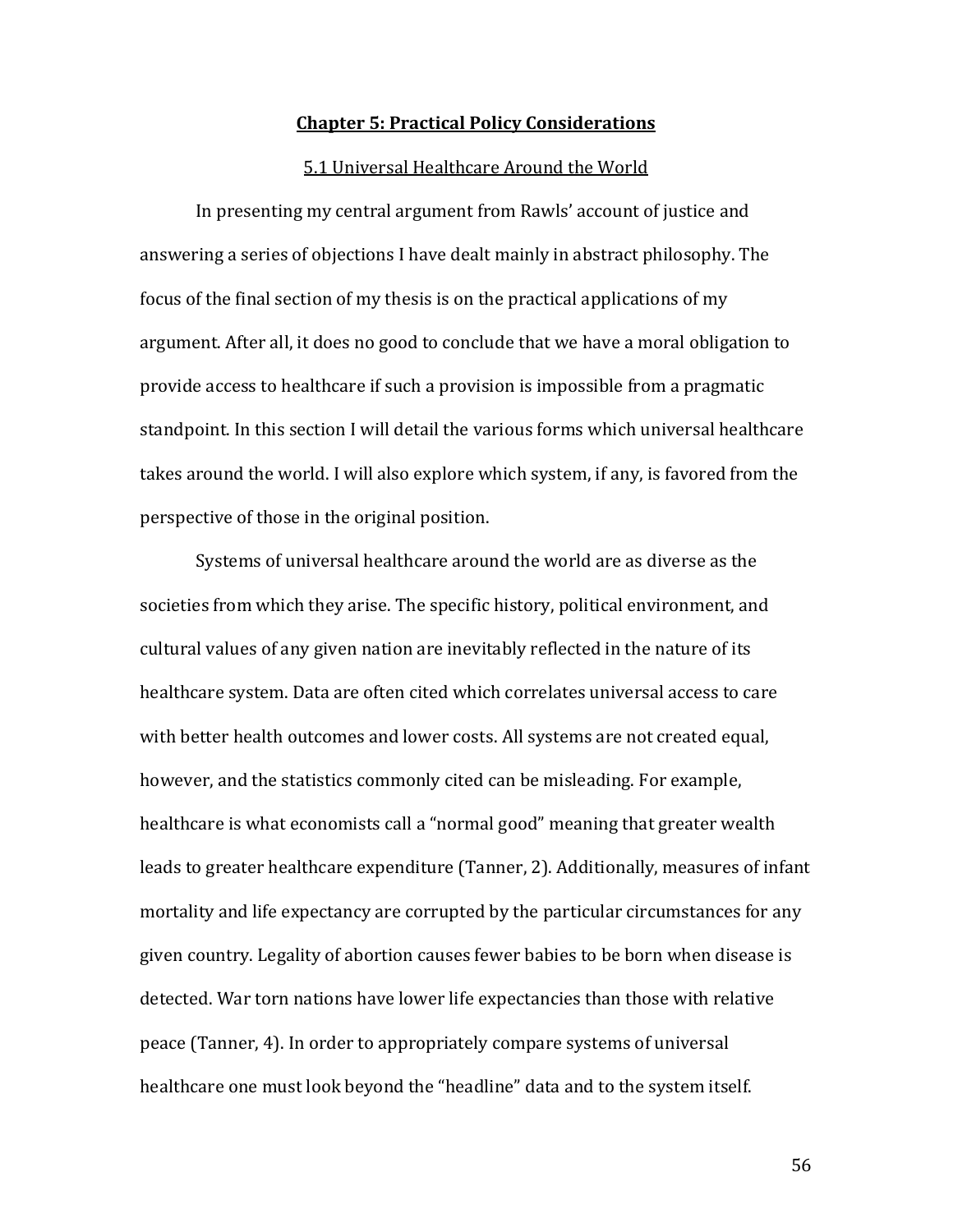#### 5.2: Three Major Healthcare Schemes

There are three major variants of universal healthcare which roughly characterize the systems found worldwide: single payer, employment based, and managed competition. A single payer system is one of the most widely cited as universal healthcare takes this form in Canada, the United Kingdom, Australia, and Taiwan. In such an arrangement the government provides healthcare to all people and collects taxes in order to do so. The government controls the supply of healthcare and pays providers directly for services rendered. Prices are set for the providers who are compensated either as salaried government employees or through reimbursement. The total amount and quality of care distributed is indirectly determined by whatever budget is set by the government. Depending upon the nation additional private insurance may be available though in the strictest single payer systems opting out is impossible.

 Germany stands as the model for employment based systems of universal healthcare. Under this arrangement employers are required to provide healthcare to their employees. This is done through the formation of insurance or "sickness" funds either within or across a given industry. The value and nature of premiums and benefits are often set by the government. Premiums are taken out as a sort of payroll tax which goes directly to the fund.

 The final type of universal healthcare is managed competition. This system can be seen in Switzerland, Massachusetts, the Netherlands, France, and to some extent in many other nations. Healthcare which comes in this form tends to vary from country to country though some defining traits are characteristic. In all cases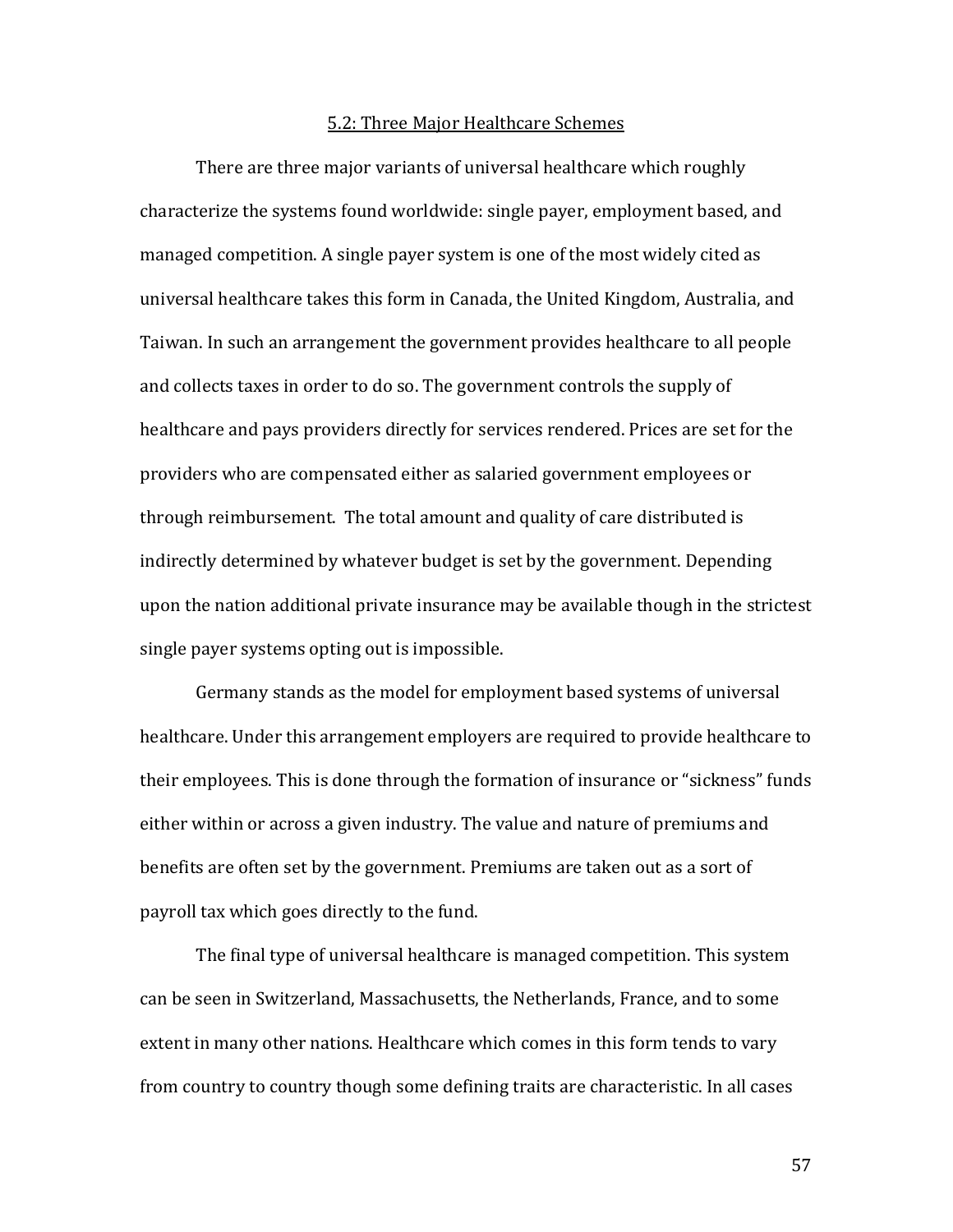managed competition means universal healthcare which is provided privately in a heavily government controlled marketplace. This is paired with a government mandate for all to buy insurance and for employers to provide insurance to all employees. It is left up to the individual to choose healthcare providers and insurers. The standard benefits package is set by the government though insurers are allowed to compete on price and additional benefits. While these are the standard characteristics of managed competition many variations exist. In order to control costs and stave off overutilization France and Japan impose significant cost sharing. In other nations strict limits are set on how much consumers must pay out of pocket. In some countries it is forbidden to purchase additional or private insurance while in others this practice is common. Not surprisingly outcomes vary with some nations marked by cost and low access and others which manage to contain expenditures and keep lines short (Tanner, 7).

 In his study of the global systems of universal healthcare The Grass Is Not Always Greener: A Look At National Healthcare Systems Around the World Michael Tanner explores the pros and cons of various systems by nation. He notices that single payer systems, the most highly touted form of universal healthcare, are generally problematic. Nations which utilize this arrangement face rising costs, rationing of care, a lack of modern medical technology, and poor health outcomes. Instead, he concludes, that any system succeeds only to the degree which it incorporates various market mechanisms. These include competition, cost sharing, market prices, consumer choice. The most successful systems also tend to eschew centralized government control (Tanner, 1).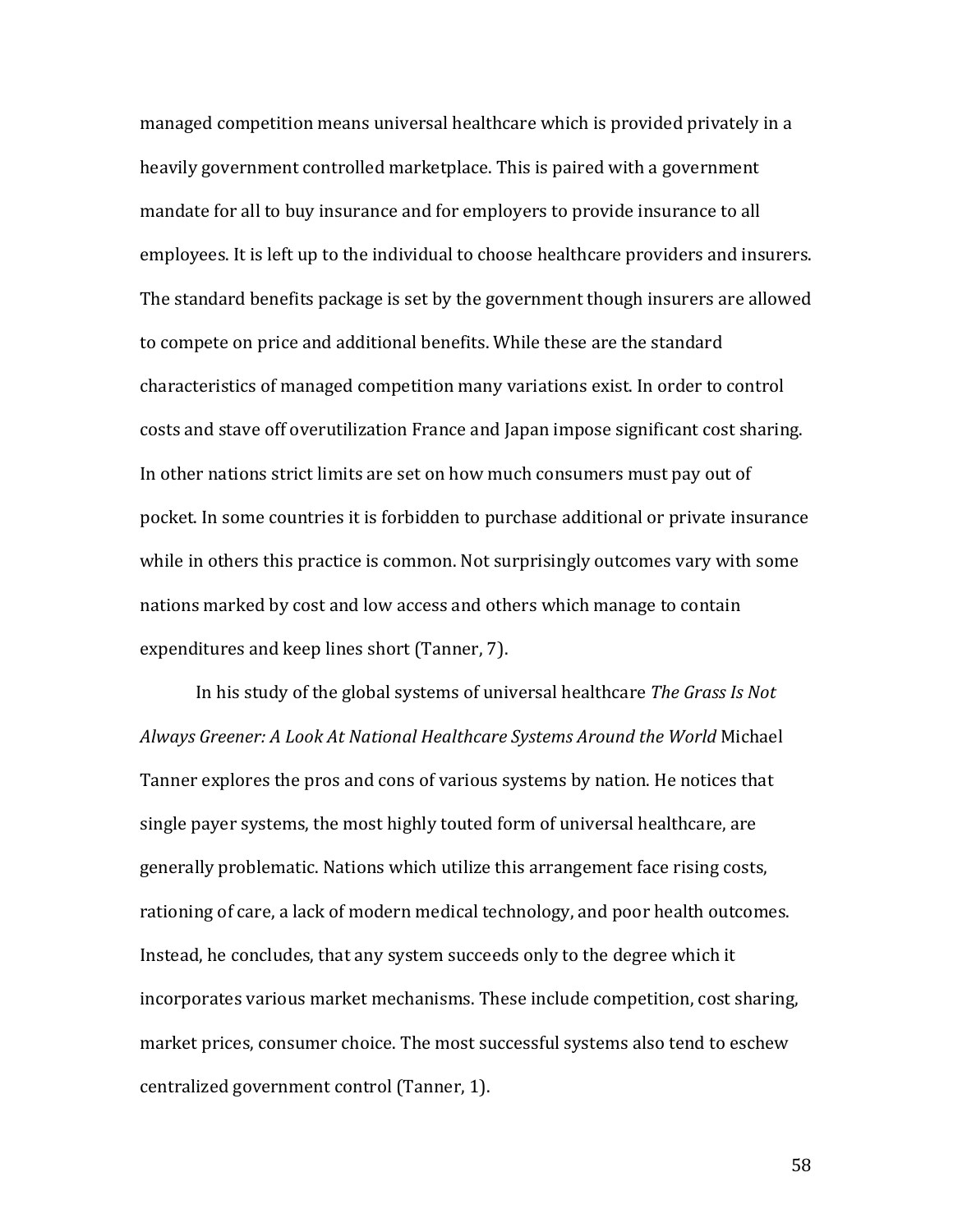#### 5.3: Does Justice as Fairness Favor One System Over Another?

The Patient Protection and Affordable Care Act signed into law by Barack Obama draws in part from all three major systems. Its most important feature, insurance exchanges, are clearly a form of managed competition. Through insurance exchanges and small business health insurance tax credits businesses that wish to do so are able to provide healthcare for their employees. This feature is reminiscent of employment based systems though there is no government mandate requiring such a provision. Medicare and Medicaid are both examples of single payer systems. They are essentially insurance providers set up and funded by the government. A proposed "public option", a heavily subsidized insurance plan that would be available in insurance exchanges, serves as a third example. The PPACA seems to incorporate features used in healthcare systems around the world. Most important, however, is whether or not it fulfills the conception of justice which I have laid out.

 In determining whether or not the healthcare reform to the United States is just it is useful to first explore what sort of system may be favored by Rawls' account of justice. I have argued that individuals in the original position would be hard pressed to nail down an enduring system of healthcare from behind the veil of ignorance. The system which best fits a given society is determined by many factors including history, wealth, resources, population, and cultural values. By the nature of the veil of ignorance the specifics of the society cannot be known and thus no one system can be favored. Though the specifics elude them there are a few things which it seems the participants can universally agree upon. The system must provide at least an adequate level of care to all members of society regardless of their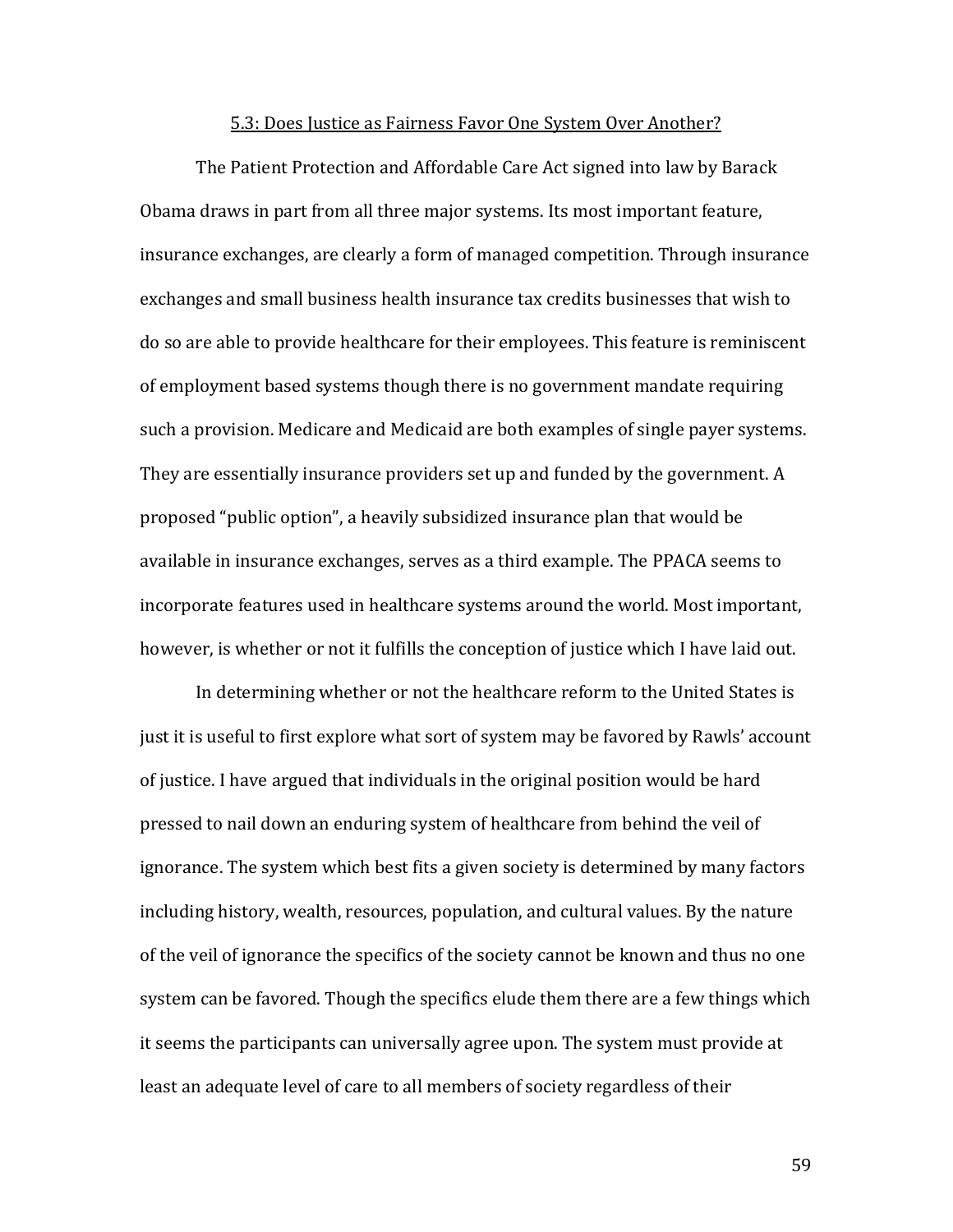individual situations. Preventive, therapeutic, and palliative care should all be available based upon some system of rationing which takes into account the given characteristics and resources of the society. Some distinction between therapy and enhancement must be made to assist in determining which medical interventions are necessary and should be covered and which are superfluous and must be paid for out of pocket. These are the essentials which individuals situated behind the veil of ignorance would likely agree to.

 Given the essential components listed it cannot be argued that justice as fairness favors one of the broad systems of healthcare mentioned over another. Managed competition, employment based, single payer, and the Patient Protection and Affordable Care Act all seem to adequately cover the necessary bases. Each system is then applied to a specific society and tweaked further to better suit the given needs and available resources.

 The PPACA is no exception. It strives to address the needs of the people of the United States in the most efficient and acceptable way possible. For example it allows for the subsidy of abortion but only in certain "acceptable" cases. The issue of abortion is extremely contentious in the United States and thus it is a reflection of the society that federal funds may not go towards elective cases. Of primary importance is that the PPACA provides the essential features that I have outlined as being necessary for justice. The PPACA thus fulfills the Rawlsian account of justice.

 I have argued that by accepting justice as fairness we are morally obligated to provide universal access to healthcare. This set up the question of whether or not the proposed healthcare reform to the United States could stand up to this account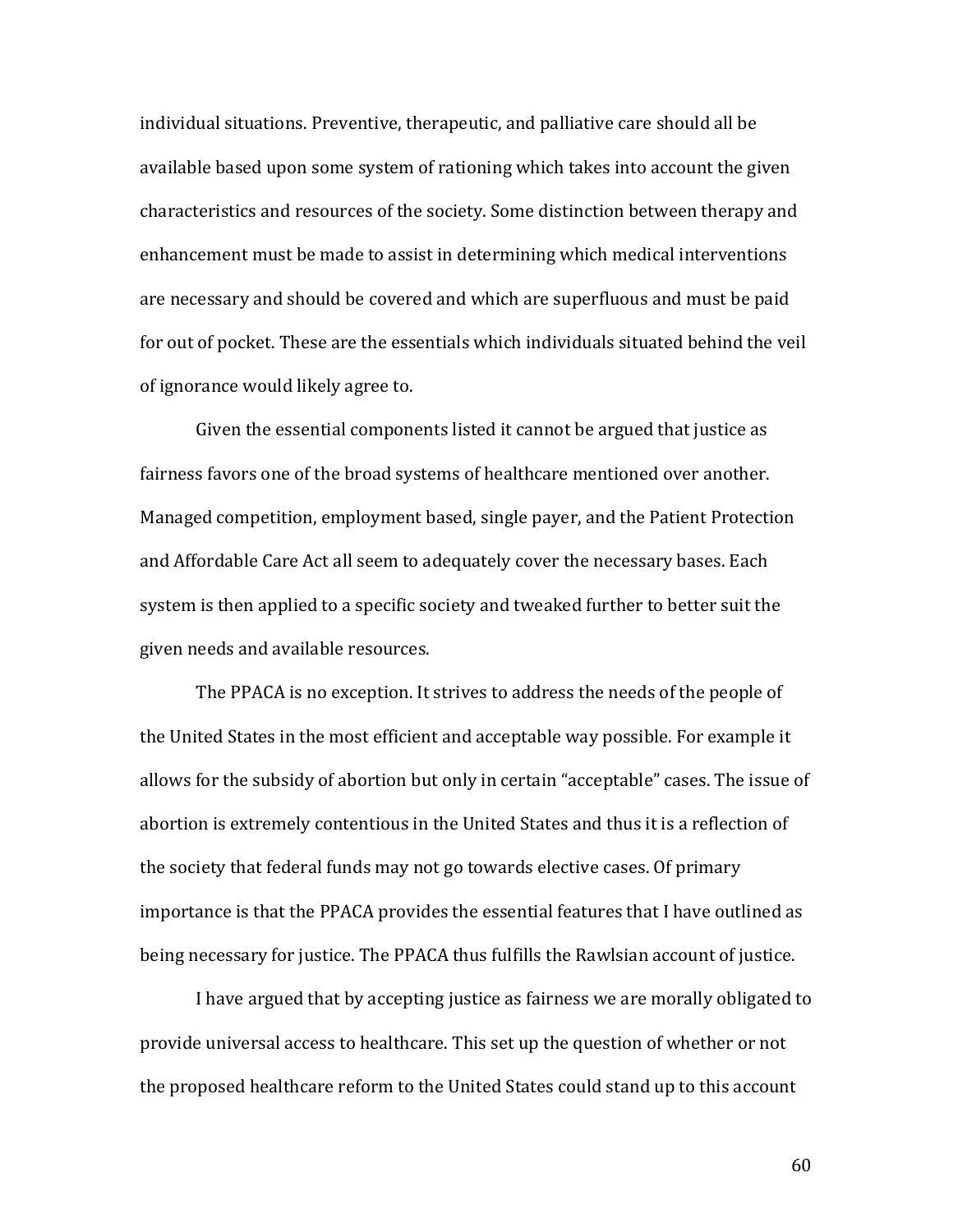of justice and fulfill our moral obligation. Upon examining the Patient Protection and Affordable Care Act I have concluded that it provides the components of a healthcare system which are necessary for justice.

The PPACA was arrived at in a contentious and divisive fashion. Even many who see the need for universal access to care disagree that it is the correct way of proceeding. Whether or not it takes the most efficient approach is something I am content to let the policy makers debate. At the very least I believe we can take pride in knowing that our system of healthcare fulfills the obligation we have to one another.

Some readers may be disappointed with these conclusions and find themselves wanting more. There are, of course, so many thorny issues surrounding the healthcare debate that one cannot help but wish to unravel. With these unsolved problems in mind my conclusion may seem relatively modest in its scope. I am satisfied, however, in that I have answered the questions which have guided me from the outset. It was my goal to write a thesis that explored our obligation to one another with respect to healthcare. In the process I wrestled with other large issues such as determining what makes health and healthcare fundamentally special. This was all in an effort to gain a new perspective on the debate surrounding the passage of the Affordable Care Act in the United States. By first answering the larger underlying philosophical questions it became possible for me to comment more specifically on this process and its result. Given my arguments I must conclude that prior to passing the PPACA United States society was unjust. The Obama administrations law then represents significant moral progress.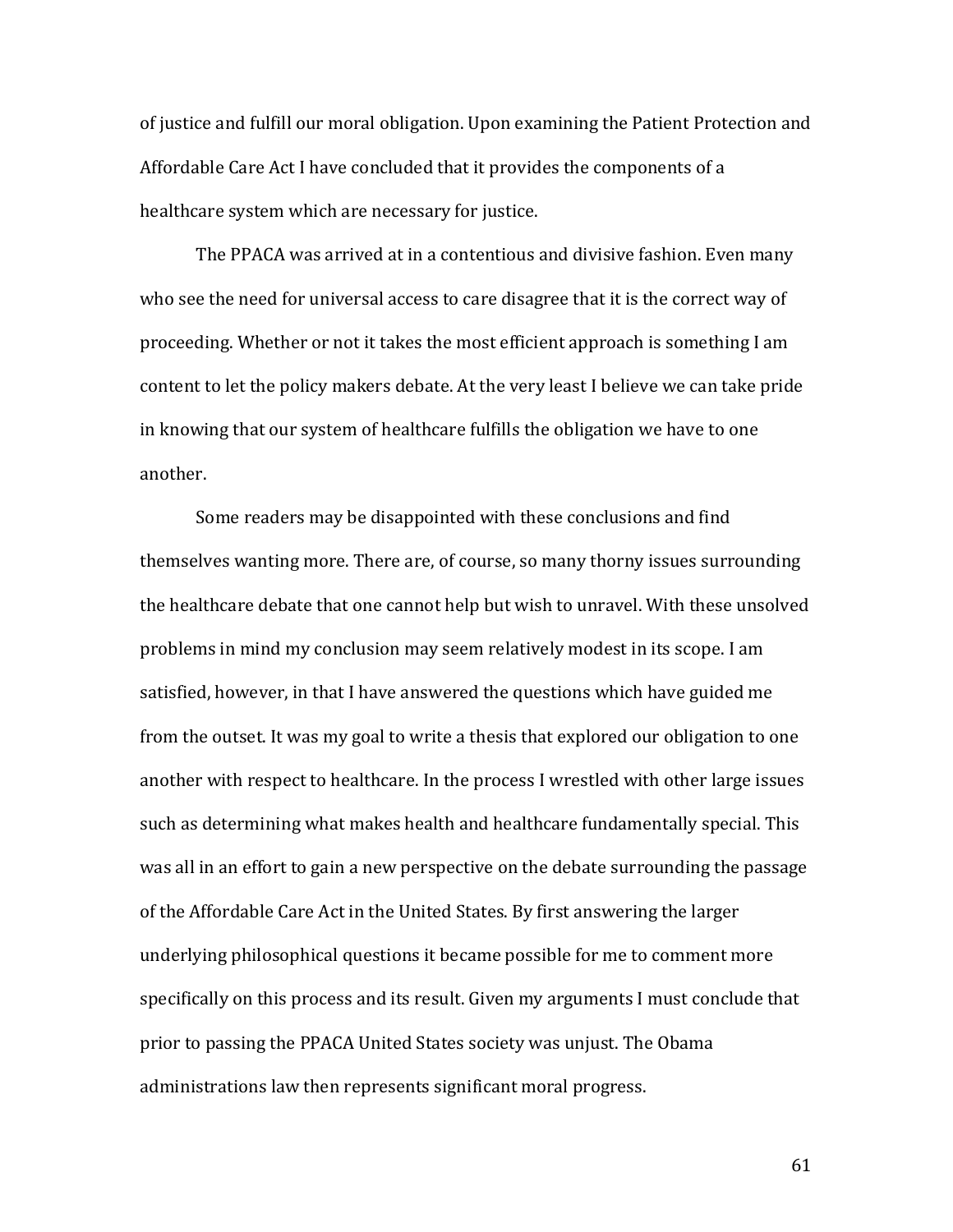I believe that in this project I have taken the arguments from political philosophy as far as they can be reasonably expected to go. One cannot hope to gain the specifics of public policy when arguing from abstract political philosophy. At best I can offer broad constraints by which we can evaluate the various systems of healthcare with respect to justice. The details are better left to those with hands on experience: policy makers, economists, and the like.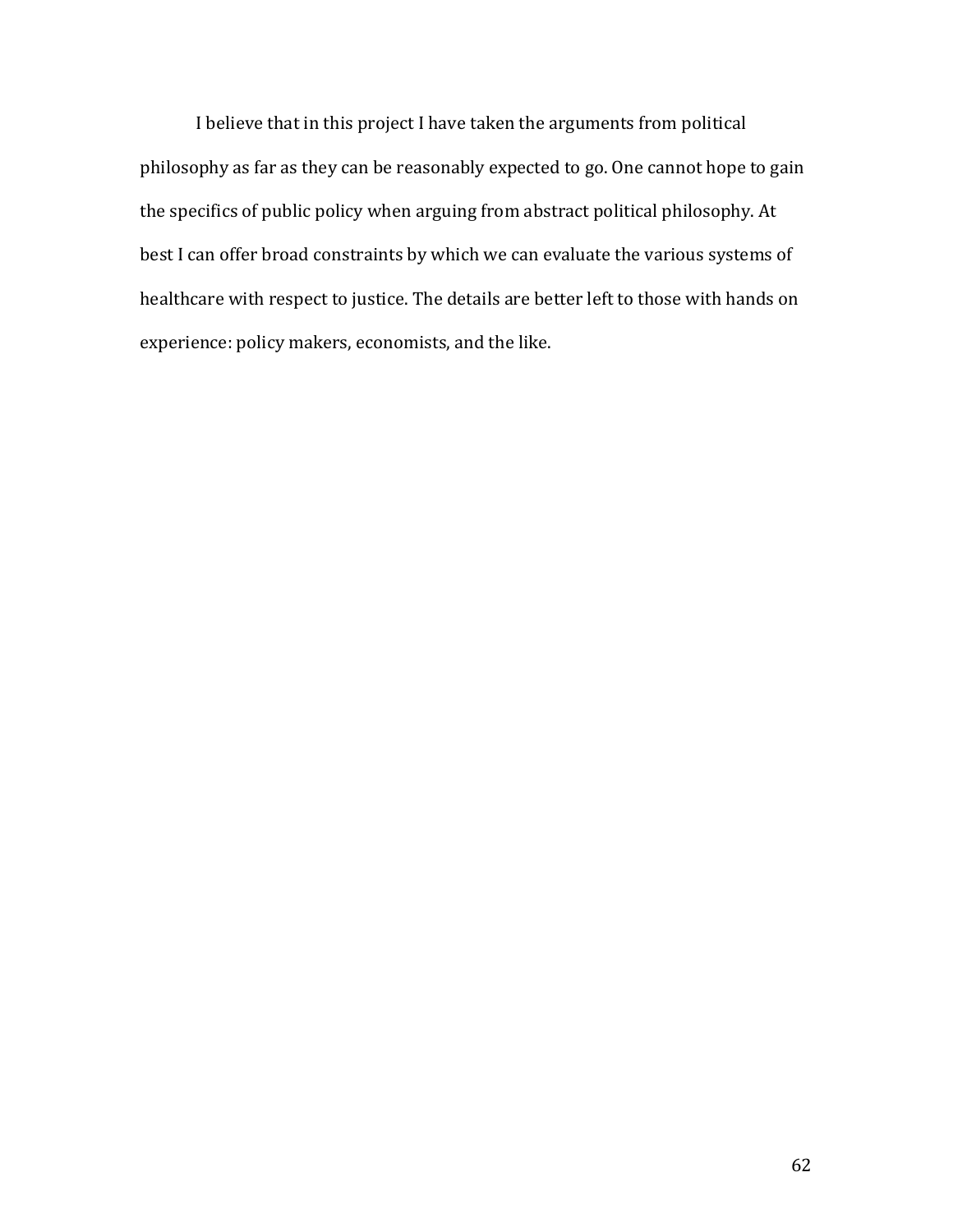## Works Cited

Boorse, Christopher. "On the Distinction Between Disease and Illness". Philosophy and Public Affairs. Vol. 5, No. 1 (Autumn, 1975), pp. 49-68

This essay is on the definitions of disease, illness, and health. I use his definitions to help clear up the therapy-enhancement distinction.

Daniels, Norman. "Justice, Health, and Healthcare". Contemporary Bioethics: A Reader With Cases. Ed. Jessica Pierce, Ed. George Randels. New York, NY: Oxford University Press, 2010.

Daniels' argument for UHC from Rawls is considered the standard. For this reason I must comment on what he has already done and show why my approach is superior.

"Disease". The Oxford English Dictionary. 1st ed. 1931. This dictionary definition serves as one way by which we can define "disease". Ultimately I attempt to show that it is not up to the task.

Galewitz, Phil. "Number of Uninsured Americans Hits Record High". MSNBC. 5 April 2011. http://www.msnbc.msn.com/id/39215770/ns/health-health\_care/ Data showing that the number of uninsured Americans is increasing.

Goldman, Dana. "U.S. Healthcare: Facts About Cost, Access, and Quality". The RAND Corporation. 5 April 12, 2011.

http://www.rand.org/pubs/corporate\_pubs/2005/RAND\_CP484.1.pdf Economic data on the U.S. healthcare system prior to reform.

"Health Care Reform". The New York Times. 5 April 2011. http://topics.nytimes.com/top/news/health/diseasesconditionsandhealthto pics/health\_insurance\_and\_managed\_care/health\_care\_reform/index.html

A summary of the recent healthcare reform movement in the United States.

"Health Reform At a Glance: The Health Insurance Exchange". The House Committees On Ways and Means, Energy and Commerce, and Labor. 14 April 2011.

http://waysandmeans.house.gov/media/pdf/111/exchange.pdf An overview of proposed insurance exchanges.

Locke. John. Two Treatises of Government. New York, NY: Hafner Publishing Co., 1947.

Nozick borrows Locke's arguments for personal property breaking them up into acquisition theory and the proviso for his own entitlement theory of justice.

Nozick, Robert. Anarchy, State, and Utopia. New York, NY: Basic Books Inc., 1974.